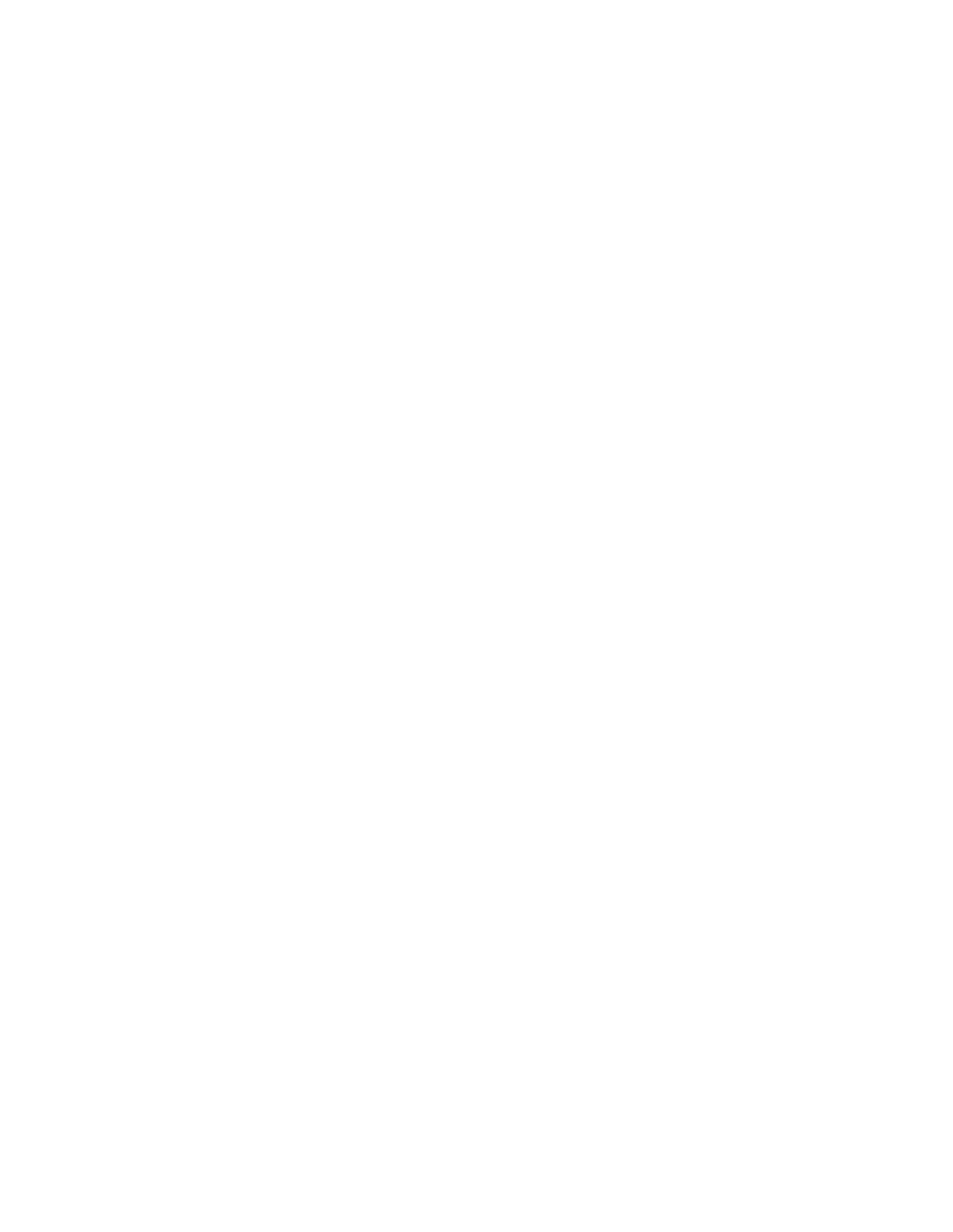# RAPD ANALYSIS OF *FUSARIUM GRAMINEARUM* ISOLATES FROM ELECTRON BEAM IRRADIATED BARLEY Anuradha Boddeda<sup>1</sup> and C.E. Wolf-Hall<sup>1\*</sup>

<sup>1</sup>Department of Veterinary and Microbiological Sciences, North Dakota State University, Fargo, ND, USA \*Corresponding Author: PH: (701) 231-6387; E-mail: Charlene.Hall@ndsu.nodak.edu

### **ABSTRACT**

Barley is affected by Fusarium head blight. The mycotoxins produced by *F. graminearum* affect the grain safety, malting and beer quality. Barley can be irradiated with electron beam radiation to reduce the fungal contamination, but there may be some *Fusarium* strains which can survive, grow and produce mycotoxins as irradiated barley is malted. Random amplified polymorphic DNA (RAPD) analysis was done to screen for mutations in *Fusarium* isolates from irradiated barley. FHB-infected and control barley samples, which were irradiated using electron beam radiation at doses of 0, 2, 4, 6, 8 and 10 KGy were obtained. *Fusarium* infection (FI) analysis was done on 100 barley seeds which were aseptically placed on half strength potato dextrose agar (HPDA) plates incubated at 25ºC for 5 days. Single germinated spores of *Fusarium* isolates confirmed by FI analysis were transferred to carnation leaf agar and incubated at 25ºC for 7 days. The fungal growth on the plates was identified to the species level microscopically based on morphological characteristics. The morphology, pigment and growth of these fungal colonies were confirmed by growing conidia of *Fusarium* isolates on HPDA plates which were incubated at 25ºC for 7 days. Nine *F. graminearum* isolates were used for RAPD analysis to screen for mutations by comparing with a control *F. graminearum* isolate (FRC R-9821) and were grown on 25 g of autoclaved rice (40% moisture content) at 25ºC for 14 days and analyzed for their ability to produce deoxynivalenol and related mycotoxins by high pressure liquid chromatography. The cluster analysis of the various *F. graminearum* isolates' RAPD profiles have confirmed that they can be divided into two groups. Group A consists of the reference strain (FRC R-9821) and four isolates obtained from control and irradiated (2KGy) barley. Group B consists of three isolates which were obtained from barley irradiated to 4, 6 and 10 KGy and two control strains. Deoxynivalenol (DON) produced by both control and irradiated isolates ranged from none to 31.1 µg and 15-Acetyl deoxynivalenol (15-ADON) produced ranged from none to 105.34 µg. Some of the isolates obtained from irradiated barley retained their DON producing ability to some extent (ranged from 0.65-4.76 µg) but produced no ADON. The results from mycotoxin analysis indicate that irradiation may decrease mycotoxigenesis in *F. graminearum.* Further research has to be done to know whether irradiated barley can be used in malting industry, as irradiation is found to reduce the mycotoxigenecity of *F. graminearum* isolates obtained from irradiated barley.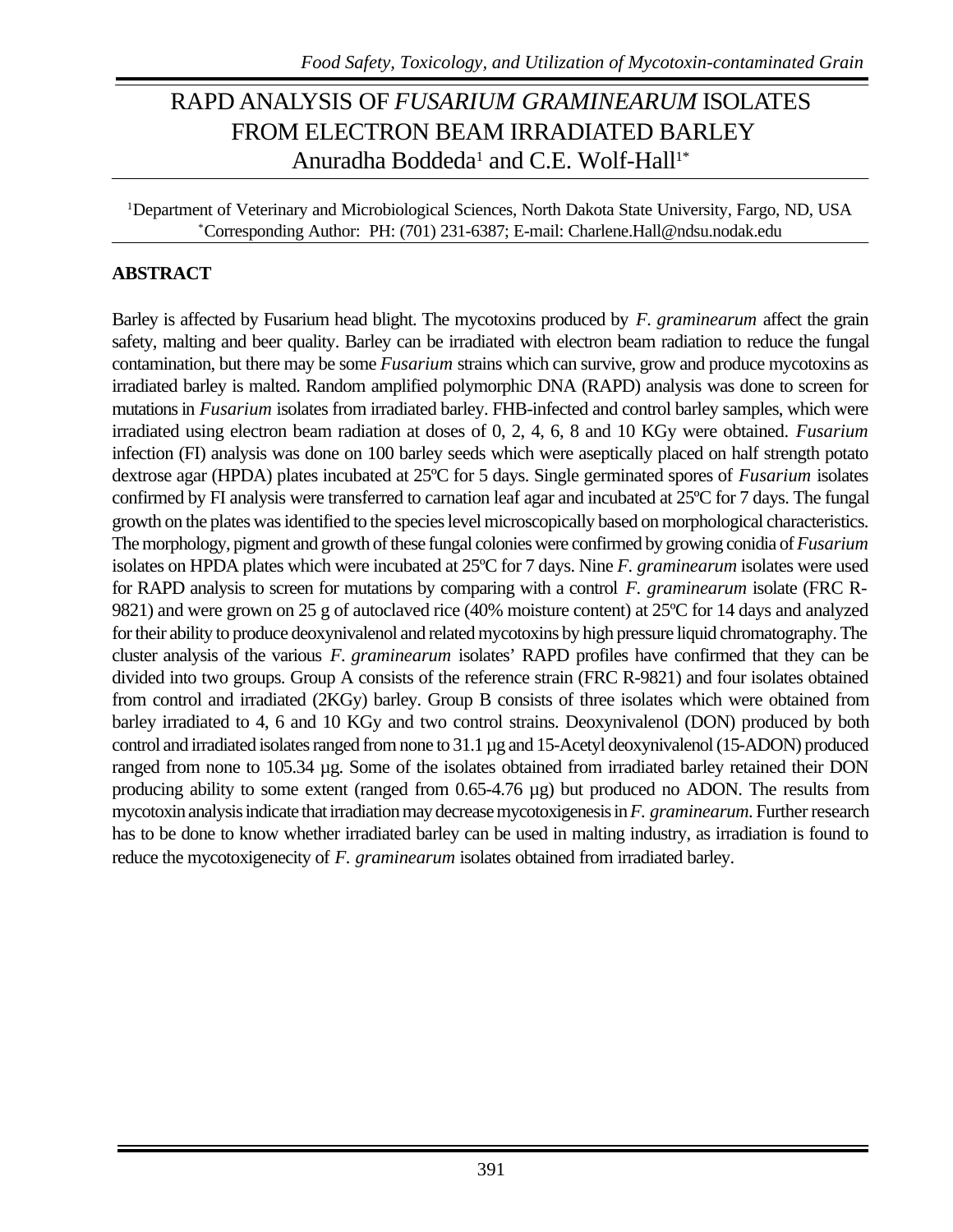# BEAUVERICIN AND ENNIATINS IN FUSARIUM HEAD BLIGHT GRAINS Bottalico A., A. Logrieco<sup>\*</sup> and A. Visconti

Institute of Sciences of Food Production (ISPA), National Research Council (CNR), Via G. Amendola 122/O, 70125 Bari, Italy \*Corresponding Author: PH: 39 080 5929357; E-mail: Antonio.logrieco@ispa.cnr.it

### **ABSTRACT**

Epidemics of Fusarium head blight (FHB) on cereal grains caused by several species of *Fusarium*, mainly reported as a complex, are becoming more frequent around the world. The disease reduces grain yield and quality, often causing grain to be unsuitable for human consumption, because some toxigenic *Fusarium* strains are capable to accumulate mycotoxins in cereal grains and derived foods and feeds. The pathogens mainly reported as causal FHB agents are strains of *F. graminearum* deoxynivalenol (DON) producer, but especially in cooler regions of Europe, other species of *Fusarium*, such as *F. culmorum*, (also a DON producer) and *F. avenaceum* (a moniliformin producer), can predominate. At this regard, recent investigations reported an increasing occurrence of strains of *F. avenaceum*, and its strictly related species *F. arthrosporioides*, as well as of *F. poae*, *F. sporotrichioides* and *F. tricinctum*, all producers of the esadepsipeptides beauvericin (BEA) and enniatins (ENs). The natural occurrence of high amounts of beauvericin (up to 3.5 mg/kg) and enniatins (up to 18.3 mg/kg of enniatin B) in FHB small grains, together with the relevant phytotoxic and zootoxic properties, suggest an examination of the potential role of these *Fusarium* metabolites in contributing to the severity of FHB and the toxicity of cereal grains.

*Keywords:* Fusarium Head Blight (FHB), Esadepsipeptides, Enniatins, Beauvericin, Mycotoxins, *Fusarium avenaceum*.

*Fusarium Head Blight (FHB) of cereal grains -* Fusarium head blight (FHB) of wheat and other small cereals is a severe disease world wide, causing reduction in crop yield often estimated up to 30 percent. In addition certain *Fusarium* strains are also capable of producing mycotoxins which can be formed already in infected plants standing in the field and then accumulate in stored grains under favourable fungal growth conditions. The occurrence of mycotoxins in cereal grains is of great concern, because their presence in foods and feeds is often associated with chronic or acute mycotoxicoses in livestock and, to a lesser extent, also in human. The *Fusarium* species predominantly reported around the world as causal FHB agent is *F. graminearum*, and the toxicological connected greatest problem is related essentially with the occurrence of deoxynivalenol or vomitoxin (DON). However, especially in cold northern European regions, other species of *Fusarium*, such as *F. culmorum* (also a DON producer), and *F. avenaceum* are important FHB agents (Bottalico, 1998).

Many strains of *F. avenaceum* from FHB small grains were found to produce several cyclic esadepsipeptides, including enniatins (ENs) and beauvericin (BEA) (Logrieco *et al*., 2002b; Morrison *et al*., 2002). In addition, some other *Fusarium* species from FHB grains, such as *F. poae*, *F. arthrosporioides* (*F. avenaceum*), *F. tricinctum* and *F. sporotrichioides* were proven to have the same relevance as esadepsipeptide producers (Nicholson *et al*., 2004). On the other hand, there are increasing evidences of the occurrence of high amounts of ENs and BEA in Finnish scab small grains (wheat, rye, oats and barley) (Logrieco *et al*., 2002b; Jestoi *et al*., 2004).

Enniatins were known for a long time as phytotoxins and associated with plant diseases characterized by wilt and necrosis (Gäumann *et al*., 1960), and some phytotoxic properties were recently reported also for BEA (Sagakuchi *et al*., 2000). Moreover, due to their ionophoric structure, BEA and ENs are able to exhibit many toxic effects on animal systems, starting from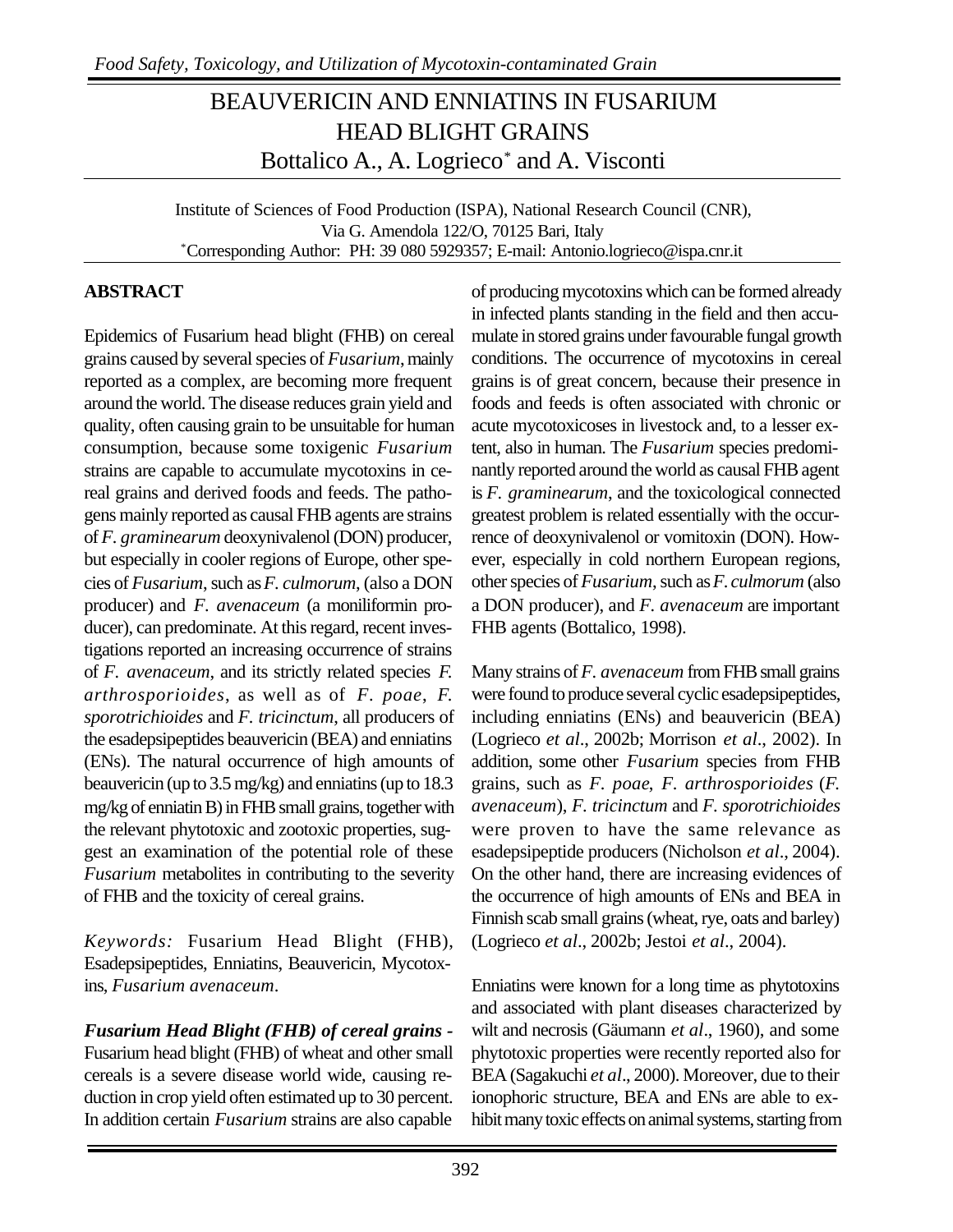the alteration of the ion transport across membranes, which may lead to the disruption of the cationic selectivity of cell wall, and ultimately to induce DNA fragmentation and cell death by apoptosis (Logrieco *et al*., 2002a; Macchia *et al*., 2002). These basic mechanisms, represent the behaviour leading to a large array of toxic ability, such as antimicrobial, insecticidal; and a strong cytotoxic activity on several cell lines of invertebrate, rodents, farm animals, and human (Ganassi *et al*., 2002; Calò *et al*., 2003, 2004; Fornelli *et al*., 2004). These findings on toxic potential of BEA and ENs in plant and animal systems, obviously stimulate us to a deeper examination of the significance of such esadepsipeptides and their producing *Fusarium* species in contributing to the FHB severity and grains toxicity.

*Natural occurrence of Beauvericin and Enniatins -* Beauvericin (BEA) is the main natural component of the beauvericin group, belonging to ENs family (Hamill *et al*., 1969). Besides BEA, five other compounds were purified from fumgal cultures, and designated as beauvericin A, C, D, E and F (Gupta *et al*., 1995; Fukuda *et al*., 2004), but they are not yet found as natural contaminants. The most important ENs, reported as natural contaminants, include: Enniatin A (ENA), Enniatin A1 (ENA1); Enniatin B (ENB); and, Enniatin B1 (ENB1) (Savard and Blackwell, 1994). Three new enniatins of the B series, designated as  $B_2$ ,  $B_3$  and  $B_4$  were characterized from liquid culture of *F. acuminatum* and *F. compactum* by Visconti *et al*. (1992), but as far as we are aware they were not yet found as natural contaminants.

BEA was found in Finnish and Norwegian wheat and other small cereal grains mainly referred to the colonization of *F. avenaceum* (Logrieco *et al*., 2002b), but also to those of *F. poae* and *F. sporotrichiodes* (Yli-Mattila *et al*., 2004a; Jestoi *et al*., 2004; Uhlig and Ivanova, 2004). In particular, BEA was found in all samples of Finnish rye (up to 3.5 mg/kg) (Logrieco *et al*., 2002b); in Norwegian samples of wheat, barley and oats (up to 0.12 mg/kg) (Uhlig *et al*., 2004); in Finnish samples of wheat, barley and oats (up to 0.019 mg/kg), and at trace levels in Italian and Finnish samples of grain-based products (Jestoi *et al.*, 2004).

The natural occurrence of ENs in grains has been investigated less extensively than BEA. In fact, ENs have been found only in a few investigations in samples of small cereal grains and grain-based products from Finland and Norway (Logrieco *et al*., 2002b; Jestoi *et al*., 2004; Uhlig and Ivanova, 2004). Interestingly, ENs were reported at ppm levels in wheat (ENB, ENB1), rye (ENA1, ENB, ENB1), and barley (ENA1, ENB, ENB1), with concentrations of ENB as high as 18.3 and 9.76 mg/kg (ppm) in Finnish wheat and barley, respectively (Logrieco *et al*., 2002b; Uhlig and Ivanova, 2004; Jestoi *et al* , 2004). In particular, very high amounts of ENA (up to 6.9 mg/kg), ENB (up to 4.8 mg/kg); and ENB1 (up to 1.9 mg/kg) were found in Finnish rye samples by Logrieco *et al*. (2002b); whereas Uhlig and Ivanova (2004) found relevant amounts of ENs type B in Norwegian wheat, oats, and barley, but only trace levels of ENs type A.

*Potential toxic role of BEA and ENs in FHB severity and toxicity of small cereals -* The *Fusarium* species-complex causing FHB in northern Europe, depending on year crop season and cereal host, seems to be predominantly composed by *F. avenaceum*, *F. poae*, *F. arthrosporioides*, *F. sporotrichiodes* and *F. tricinctum* (Jestoi *et al*., 2004; Nicholson *et al*., 2004; Yli-Mattila *et al*., 2004b). As a consequence, the greatest mycotoxicological problem derived from FHB appears to be associated mainly with the occurrence of BEA and ENs and, at a lesser extent, with zearalenones and trichothecenes which are produced by *F. gaminearum*, *F. culmorum*, *F. poae* and *F. sporotrichiodes*. Both BEA and ENs exhibited phytotoxic and zootoxic activities in many bioassays, therefore, like for other mycotoxins formed in plant hosts, it could be suggested a possible role of BEA and ENs in plant pathogenesis and in grain toxicity.

Regarding the phytotoxic activities of ENs, it was reported that these metabolites are toxic in several plant systems, including: loss of turgor, leaf yellowing and marginal necrosis in tomato cuttings (Gäumann *et al*., 1960); inhibition of growth of wheat seedlings (Burmeister and Plattner, 1987); necrotic lesions on leaves (Hershenhorn *et al*., 1992) and on potato tu-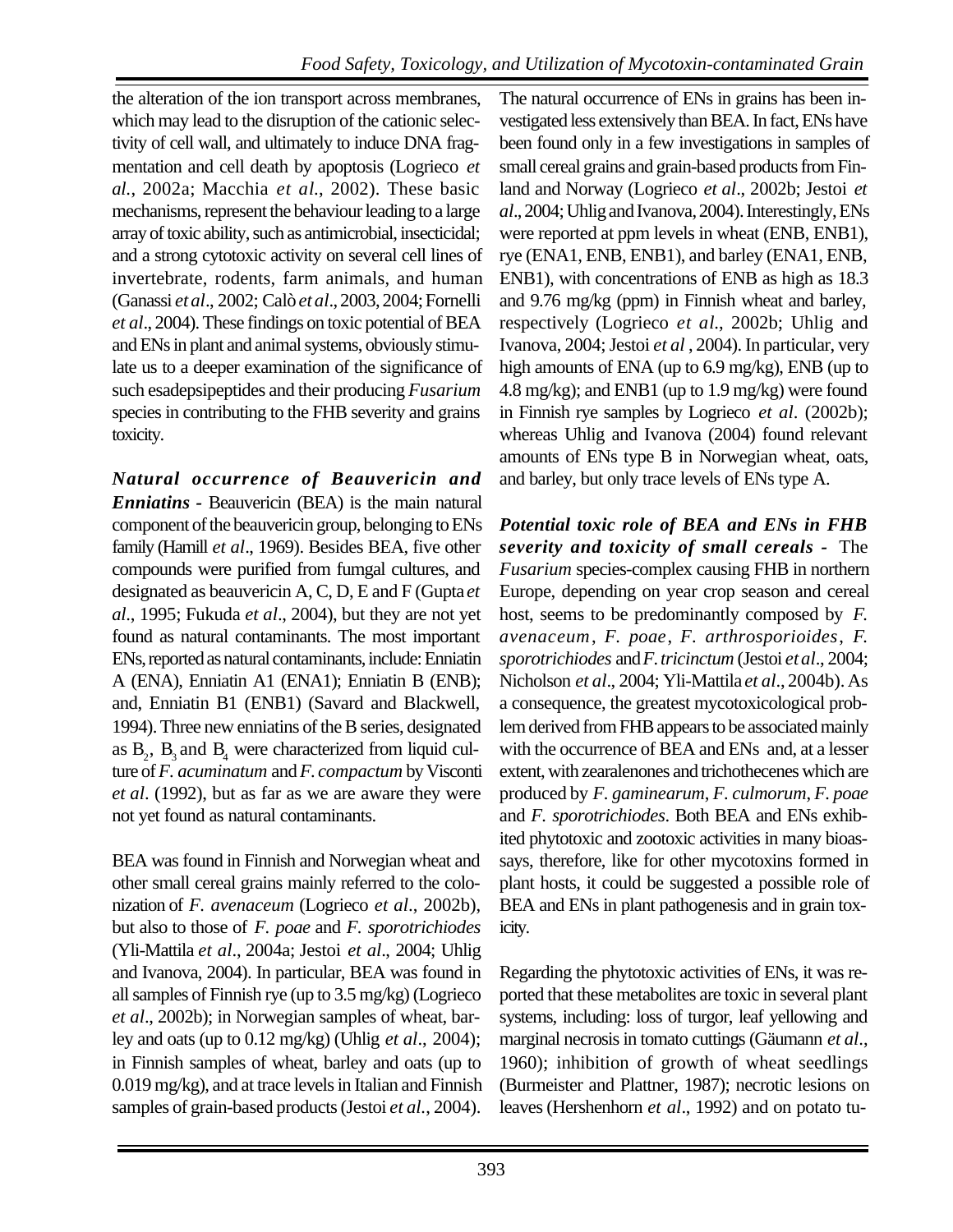ber slices (Herrmann *et al*., 1996b); and inhibition of germination of a parasitic weed (Zonno and Vurro, 1999). Information on the toxicity of BEA against plant systems is limited to the induction of premature death of melon and tomato protoplasts (Sagakuchi *et al*., 2000; Paciolla *et al.*, 2004).

In analogy with the role of DON in FHB severity, also for ENs was proposed a role during the plant infection process by *Fusarium* species synthesizing enniatins. To this regard, there are evidences that the virulence of modified strains of *F. avenaceum* was significantly reduced after disruption of the *esyn1* gene, which encodes for the multifunctional enzyme enniatin synthetase involved in enniatin biosynthesis (Herrmann *et al*., 1996a)

It appears that ENs exhibit more phytotoxic capability than BEA, which instead appears endowed with stronger zootoxic properties.

It was well established that the toxicity of BEA and ENs derives from their peculiar ionophoric property, and their capability to cause DNA fragmentation and cell death by apoptosis (Logrieco *et al*., 2002a). Consequently, the high cytotoxicity, especially for BEA, was confirmed in several cell line bioassays, including invertebrate, insects, rodents, livestock and human cell lines, and the ability of these metabolites to induce apoptosis is currently used as positive control in many physiopathological investigations. But, the data obtained on the biological activity of BEA and ENs in the few *in vivo* studies indicated a general low activity at the concentrations tested. In fact, besides a relatively low acute toxicity observed by intraperitoneal administration of ENs on mouse (McKee *et al*., 1997), no adverse effects were observed on growth and health parameters in several feeding trials on broiler and turkey (Leitgeb *et al*., 2000; Zollitsch *et al*., 2003).

The high contamination levels of the Finnish cereal grains, both for BEA (up to 3.5 mg/kg) (Logrieco *et al*., 2002b) and ENs (up to 18.3 and 9 mg/kg of ENA in wheat and barley, respectively) (Uhlig *et al*., 2004; Jestoi *et al*., 2004), besides the high toxigenic potential of FHB causing strains, suggest a deeper investigation on the chronic toxicity of these esadepsipeptides,

particularly for ENB. Strains causing FHB were capable of producing in culture amounts of BEA (especially *F. poae*) and total ENs (especially *F. arthrosporioides*) up to 130 and 3000 mg/kg, respectively (Jestoi M., personal communication). In addition, the possible toxic interactions or synergistic effects of ENs and BEA with mycotoxins co-occurring in infected grains (especially MON, DON and NIV) (Golinski *et al*., 1997; Yli-Mattila *et al*., 2004a) should be deeper explored.

Finally, the phylogenetic and toxigenic relationships among the new entities within the monophyletic group *F. avenaceum*/*F. arthrosporioides/F. tricinctum*, which appear to play an important pathogenic and toxigenic role in FHB of small cereal grain of northern European countries (Yli-Matila *et al*., 2004a) should be better assessed. To this purpose it seems now possible the use of several molecular markers (Nicholson *et al*., 2004; Yli-Mattila *et al*., 2004b) to separate such strictly related molecular and morphological species even directly from the infected spikes, and then to evaluate the possibility to reconsider the taxonomic importance of *F. arthrosporioides* Sherb.

In conclusion, the widespread occurrence of *F. avenaceum* as the predominant agent of FHB of small cereal grains, together with its ability to produce high amounts of BEA and ENs which can occur at high levels in naturally infected grains, warrant more accurate investigations to establish the role of these *Fusarium* metabolites in the severity of FHB and the toxicity of scabby grains.

### **REFERENCES**

Bottalico A., 1998. *Fusarium* diseases of cereals: species complex and related mycotoxin profiles, in Europe. *Journal of Plant Pathology*, *80*, 85-103.

Burmeister H.R. and R.D. Plattner, 1987. Enniatin production by *Fusarium tricinctum* and its effect on germinating wheat seeds. *Phytopathology*, *77*, 1483-1487.

Calò L., F. Fornelli, S. Nenna, A. Tursi, M.F. Caiaffa and L. Macchia, 2003. Beauvericin cytotoxicity to the invertebrate cell line SF-9. *Journal of Applied Genetics*, *44*, 515-520.

Calò L., F. Fornelli, R. Ramires, S. Nenna, A. Tursi, M.F. Caiaffa and L. Macchia, 2004.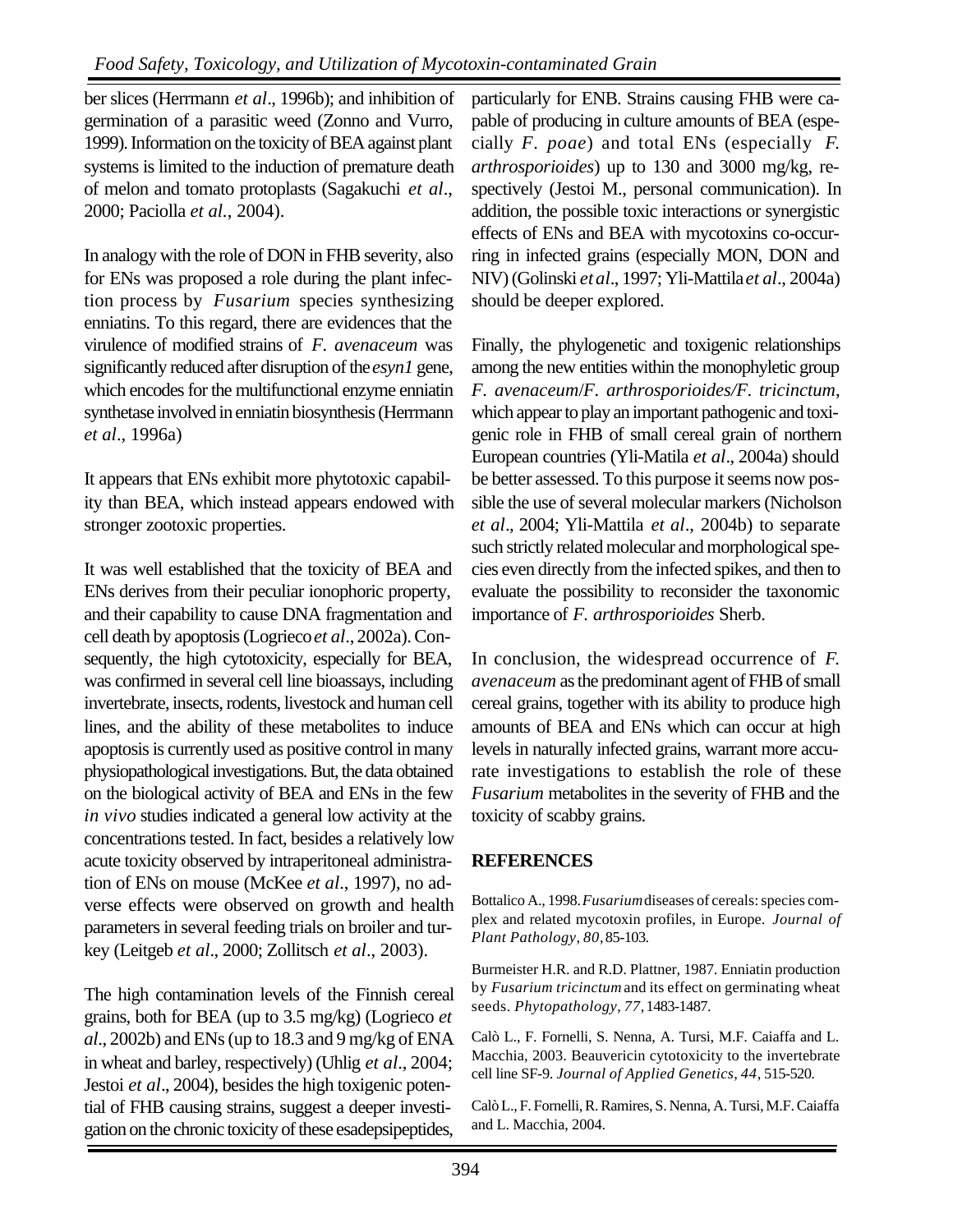Cytotoxic effects of the mycotoxin beauvericin to human cell lines of myeloid origin. *Pharmacological Research*, *49*, 73- 77.

Fornelli F., F. Minervini and A. Logrieco, 2004. Cytotoxicity of fungal metabolites to lepidopteran (*Spodoptera frugiperda*) cell line (SF9). *Journal of Invertebrate Pathology*, *85*, 74-79.

Fukuda T., M. Arai, Y. Yamaguchi, R. Masuma, H. Tomoda and S. Omura, 2004. New beauvericins, potentiators of antifungal miconazole activity, produced by *Beauveria* sp. FK1- 1366. Taxonomy, fermentation, isolation and biological properties. *Journal of Antibiotics* (*Tokyo*), *57*, 110-116.

Ganassi S., A. Moretti, A.M. Bonvicini Pagliai, A. Logrieco and M. A. Sabatini, 2002. Effects of beauvericin on *Schizaphis graminum* (*Aphididae*). *Journal of Invertebrate Pathology*, *80*, 90-96.

Gäumann E., St. Naef-Roth and H. Kern, 1960. Zur phytotoxischen wirksamkeit der enniatine. *Phytopathologische Zeitschrift*, *40*, 45-51.

Golinski P., M. Kostecki, P. Kaptur, S. Wojciechowski, Z. Kaczmarek, H. Wisniewska and J. Chelkowki, 1997. *Fusarium* head blight and moniliformin accumulation in kernels of 18 winter wheat cultivars inoculated with *Fusariumavenaceum* (3 year study). *Cereal Research Communications*, *25*, 673- 675.

Gupta S., S.B. Krasnoff, N.L. Underwood, J.A.A. Renwick and D.W. Roberts, 1991. Isolation of beauvericin as an insect toxin from *Fusarium semitectum* and *Fusarium moniliforme* var. *subglutinans*. *Mycopathologia*, *115*, 185-189.

Gupta S., C. Montllor and Y.-S. Hwang, 1995. Isolation of novel beauvericin analogues from the fungus *Beauveria bassiana*. *Journal of Natural Products*, *58*, 733-738.

Hamill R.L., C.E. Higgens, H.E. Boaz and M. Gorman, 1969. The structure of beauvericin, a new depsipeptide antibiotic toxic to *Artemia salina*. *Tetrahedron Letters*, *49*, 4255-4258.

Herrmann M., R. Zocher and A. Haese, 1996a. Effect of disruption of the enniatin synthetase gene on the virulence of *F. avenaceum*. *Molecular Plant and Microbe Interaction*, *9*, 226-232.

Herrmann M., R. Zocher and A. Haese, 1996b. Enniatin production by *Fusarium* strains and its effect on potato tuber tissue. *Applied and Environmental Microbiology*, *62*, 393- 398.

Hershenhorn J., S.H. Park, A. Stierle and G.A. Strobel, 1992. *Fusarium avenaceum* as a novel pathogen of spotted knapweed and its phytotoins acetamido-butenolide and enniatin B. *Plant Science*, *86*, 155-160.

Jestoi M., M. Rokka, T. Yli-Mattila, P. Parikka, A. Rizzo, A. Ritieni and K. Peltonen, 2004. Presence and concentrations

of the *Fusarium*-related mycotoxins beauvericin, enniatins and moniliformin in Finnish grain samples. *Food Additives and Contaminants*, *21*, 794-802.

Leitgeb R., H. Lew, R. Khidr, , J. Böhm, W. Zollitsch and E Wagner, 2000. Influence of *Fusarium* toxins on growth and carcass characteristics of turkeys. *Die Bodenkultur*, *51*, 171- 178.

Logrieco A., A. Moretti, A. Ritieni, M.F. Caiffa and L. Macchia, 2002a. Beauvericin: chemistry, biology and significance. *In*: Advances in microbial toxin research and its biotechnological exploitation (R.K. Upadhyay, ed.). Kluwer Academic/Plenum Publishers,. New York, 23-30.

Logrieco A., A. Rizzo, R. Ferracane and A. Ritieni, 2002b. Occurrence of beauvericin and enniatins in wheat affected by *Fusarium avenaceum* head blight. *Applied and Environmental Microbiology*, *68*, 82-85.

Macchia L., M.F. Caiffa, F. Fornelli, L. Calò, S. Nenna, A. Moretti, A. Logrieco and A. Tursi, 2002. Apoptosis induced by the *Fusarium* mycotoxin beauvericin in mammalian cells. *Journal of Applied Genetics*, *43*, 363-371.

McKee T.C., H.R. Bokesh, J.L. MaCormick, M.A. Rashid, D. Spielvogel, K.R. Gustafson, M.M. Alavanja, J.H. Cardellina and M.R. Boyd, 1997. Isolation and characterization of a new anti-HIV and cytotoxic leads from plants, marine and microbial origins. *Journal of Plant Products*, *60*, 431-438.

Morrison E., B. Kosiak, A. Ritieni, A.H. Aastveit, S. Uhlig and A. Bernhoft, 2002. Mycotoxin production by *Fusarium avenaceum* strains isolated from Norwegian grain and the cytotoxicity of rice culture extracts to porcine kidney epithelial cells. *Journal of Agricultural and Food Chemistry*, *50*, 3070-3075.

Nicholson P., D.R. Simpson, A.H. Wilson, E. Chandler and M. Thomsett, 2004. Detection and differentiation of trichothecene and enniatin-producing *Fusarium* species on small-grain cereals. *European Journal of Plant Pathology*, *110*, 503-514.

Paciolla C., Dipierro N., G. Mulè, A. Logrieco and S. Dipierro, 2004. The mycotoxins beauvericin and T-2 induce cell death and alteration in the ascorbate metabolism in tomato protoplasts. *Physiological and Molecular Plant Pathology* (in press).

Sagakuchi M., A. Moretti, E. Endo, Y. Matsuda, H. Toyoda and S. Ouchi, 2000. An approach to the use of plant sensitivity for simple detection of mycotoxins. *In* Proceeding of First Asian Conference of Plant Pathology. Kuala Lumpur, Malaysia, August 2000, 262-279.

Savard M.E. and B.A. Blackwell, 1994. Spectral characteristics of secondary metabolites from *Fusarium* fungi. *In*: Mycotoxins in grain, compounds other than aflatoxin (Miller J.D.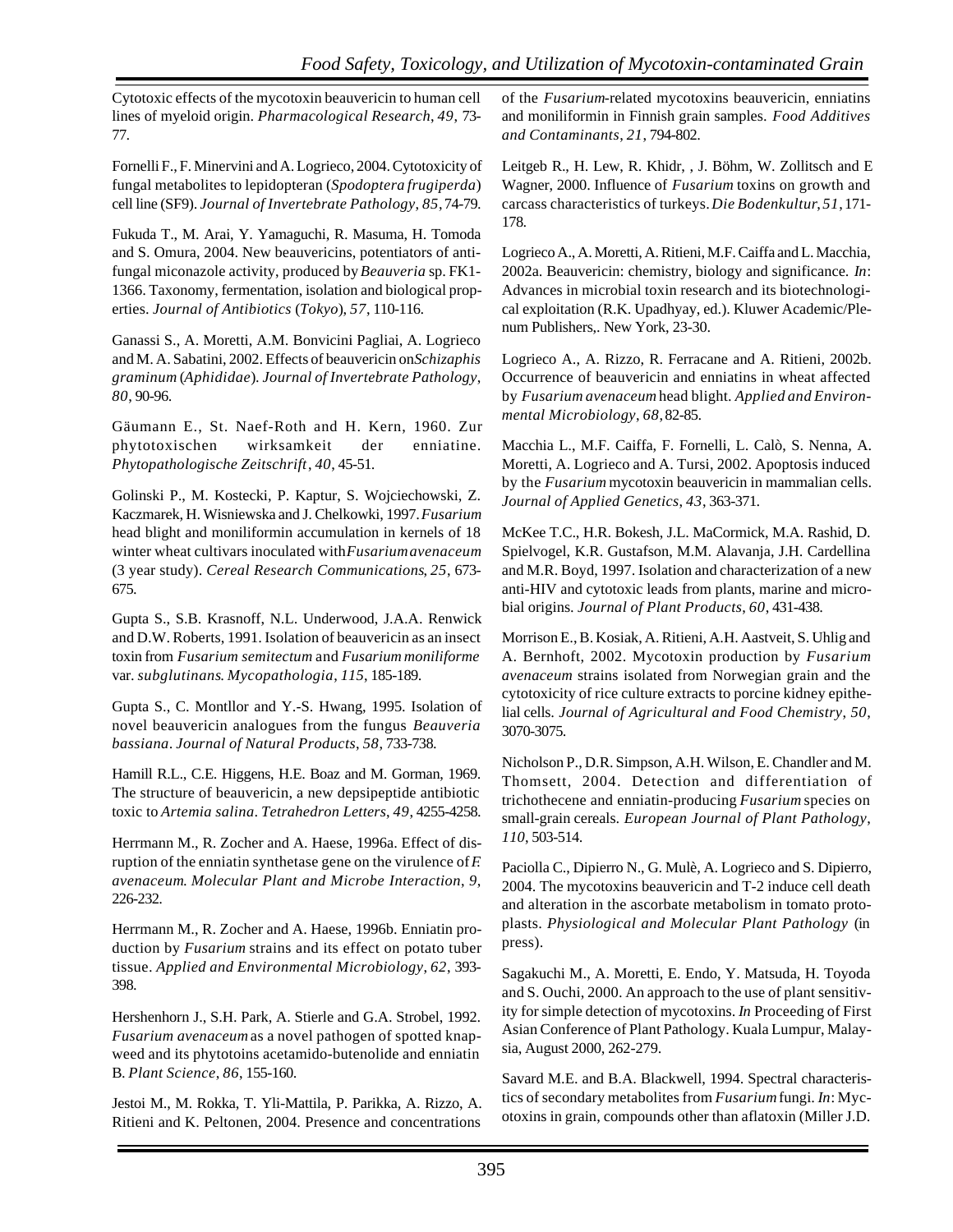and H.L. Trenholm, eds). Eagan Press, St.Paul, Minnesota, USA, 59-257.

Uhlig S. and L. Ivanova, 2004. Determination of beauvericin and four other enniatins in grain by liquid chromatographymass spectrometry. *Journal of Chromatography A*, *1050*, 173-78.

Visconti A., L.A. Blais, J.W. ApSimon, E. Greenhalgh and J.D. Miller, 1992. Production of enniatins by *Fusarium acuminatum* and *Fusarium compactum* in liquid culture: isolation and characterization of three new enniatins  $B_2, B_3$  and  $B_4$ . *Journal of Agricultural and Food Chemistry*, *40*, 1076-1082.

Yli-Mattila T., S. Paavanen-Huhtala, P. Parikka, V. Hietaniemi, M. Jestoi and A. Rizzo, 2004a. Toxigenic fungi and mycotoxins in Finnish cereals. *In*: An overview on toxigenic fungi and mycotoxins in Europe (Logrieco A. and A. Visconti, eds). Kluver Academic Publishers, The Netherlands, 83-100.

Yli-Mattila T., S. Paavanen-Huhtala, P. Parikka, P. Kostantinova and T.Y. Gagkaeva, 2004b. Molecular and morphological diversity of *Fusarium* species in Finland and northwestern Russia. *European Journal of Plant Pathology*, *110*, 573-585.

Zollitsch W., C. Raffaseder, J. Böhm, W. Wagner and R. Leitgeb, 2003. Impact of the mycotoxins moniliformin and beauvericin on growth and carcass traits of broiler. *Wie. Tierärztl. Mschr.*, *90*, 238-243.

Zonno M.C. and M. Vurro, 1999. Effect of fungal toxins on germination of *Striga hermontica* seeds. *Weed Research*, *39*, 15-20.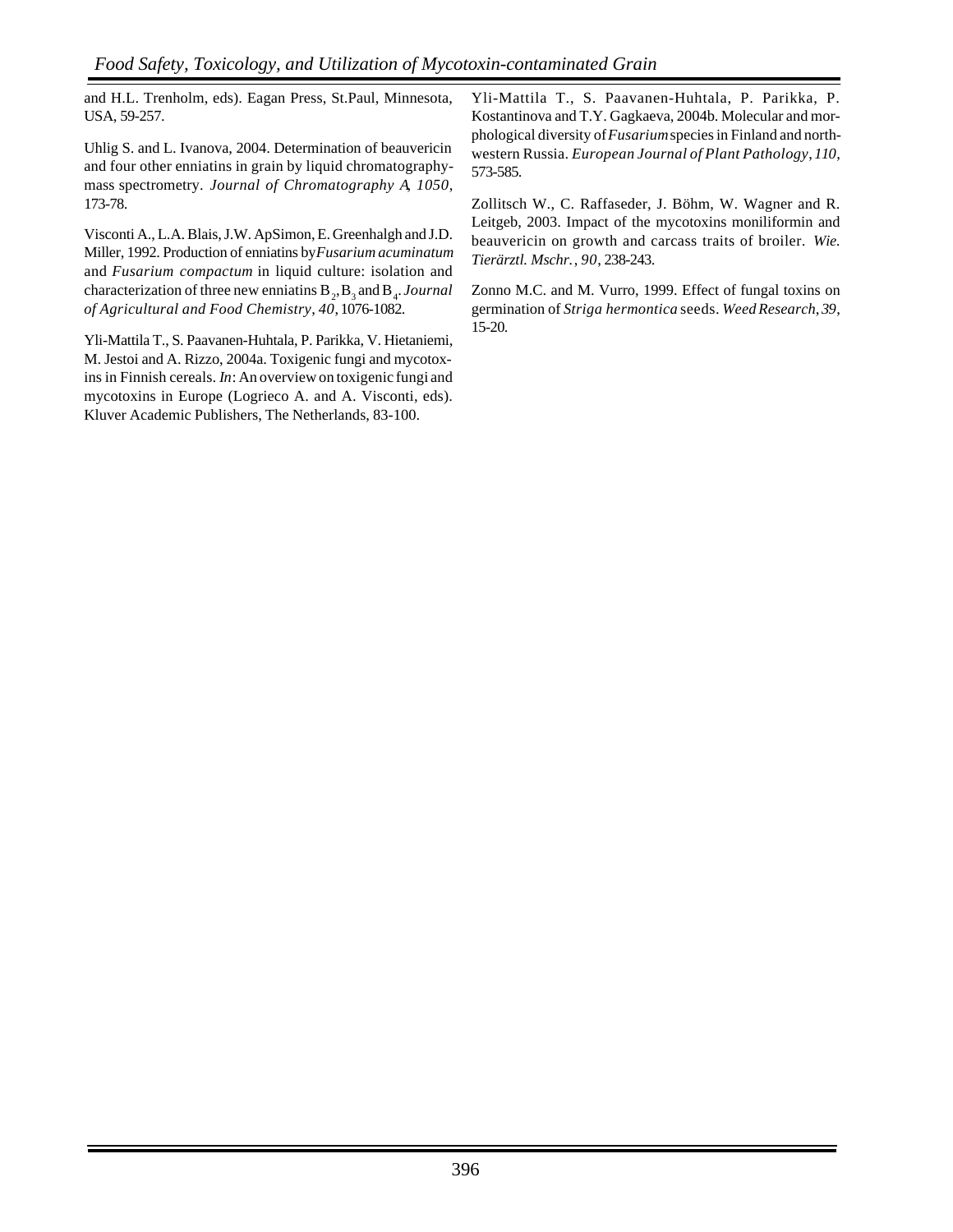### HIGH-SPEED OPTICAL SORTING OF SOFT RED WINTER WHEAT FOR REMOVAL OF FUSARIUM-DAMAGED KERNELS S.R. Delwiche<sup>1\*</sup>, T.C. Pearson<sup>2</sup> and C.S. Gaines<sup>3</sup>

<sup>1</sup>USDA/ARS, Beltsville Agricultural Research Center, Instrumentation and Sensing Laboratory, Beltsville, MD 20705, USA; <sup>2</sup>USDA/ARS, Grain Marketing and Production Research Center, Manhattan, KS 66502, USA; and <sup>3</sup>USDA/ARS, Soft Wheat Quality Laboratory, Wooster, OH 44691, USA \*Corresponding Author: PH: (301) 504-8450; E-mail: delwiche@ba.ars.usda.gov

#### **ABSTRACT**

Our previous work has examined the accuracy of a semi-automated wheat scab inspection system that is based on near-infrared (NIR) reflectance (1000 to 1700 nm) of individual kernels. Classification analysis has involved the application of various statistical classification techniques, including linear discriminant analysis (LDA), soft independent modeling of class analogy (SIMCA), partial least squares (PLS) regression, and non-parametric (*k*-nearest-neighbor) classification. Recent research has focused on the determination of the most suitable visible or near-infrared wavelengths that could be used in high-speed sorting for removal of FHB-infected soft red winter wheat kernels. Current technology in high-speed sorters limits the number of spectral wavelengths (regions) of the detectors to no more than two. Hence, the critical aspect of this study has been the search for the single wavelengths and best two-wavelength combinations that maximize class separation, using LDA. Four thousand eight hundred kernels from 100 commercial varieties, equally divided between normal and scab-damaged categories, were individually scanned in the extended visible (410-865 nm) and near-infrared (1031-1674 nm) regions. Single- and all combinations of two-wavelength LDA models were developed and characterized through cross-validation by the average correctness of classification percentages. Short visible (~420 nm) and moderate near-infrared (1450-1500 nm) wavelengths produced the highest single-term classification accuracies (at approximately 77% and 83%, respectively). The best twoterm models occurred near the wavelengths of 500 and 550 nm for the visible region alone (94% accuracy), 1152 and 1248 nm for the near-infrared region alone (97%), and 750 and 1476 nm for the hybrid region (86%). These wavelengths are, therefore, considered of importance in the design of monochromatic and bichromatic high-speed sorters for scab-damage reduction. Ongoing research is presently examining the efficiency of high-speed sorting for Fusarium-damaged kernels, as measured by reduction in DON concentration. Approximately 40 5-kg commercial samples of soft red winter wheat have undergone as many as three successive sorts, using a commercial sorter outfitted with filters at 675 and 1470 nm. Results indicate a significant reduction in DON is achieved through sorting; however, this comes at the expense of false positives (good kernels diverted to reject stream) and the overall reduction in material available for processing.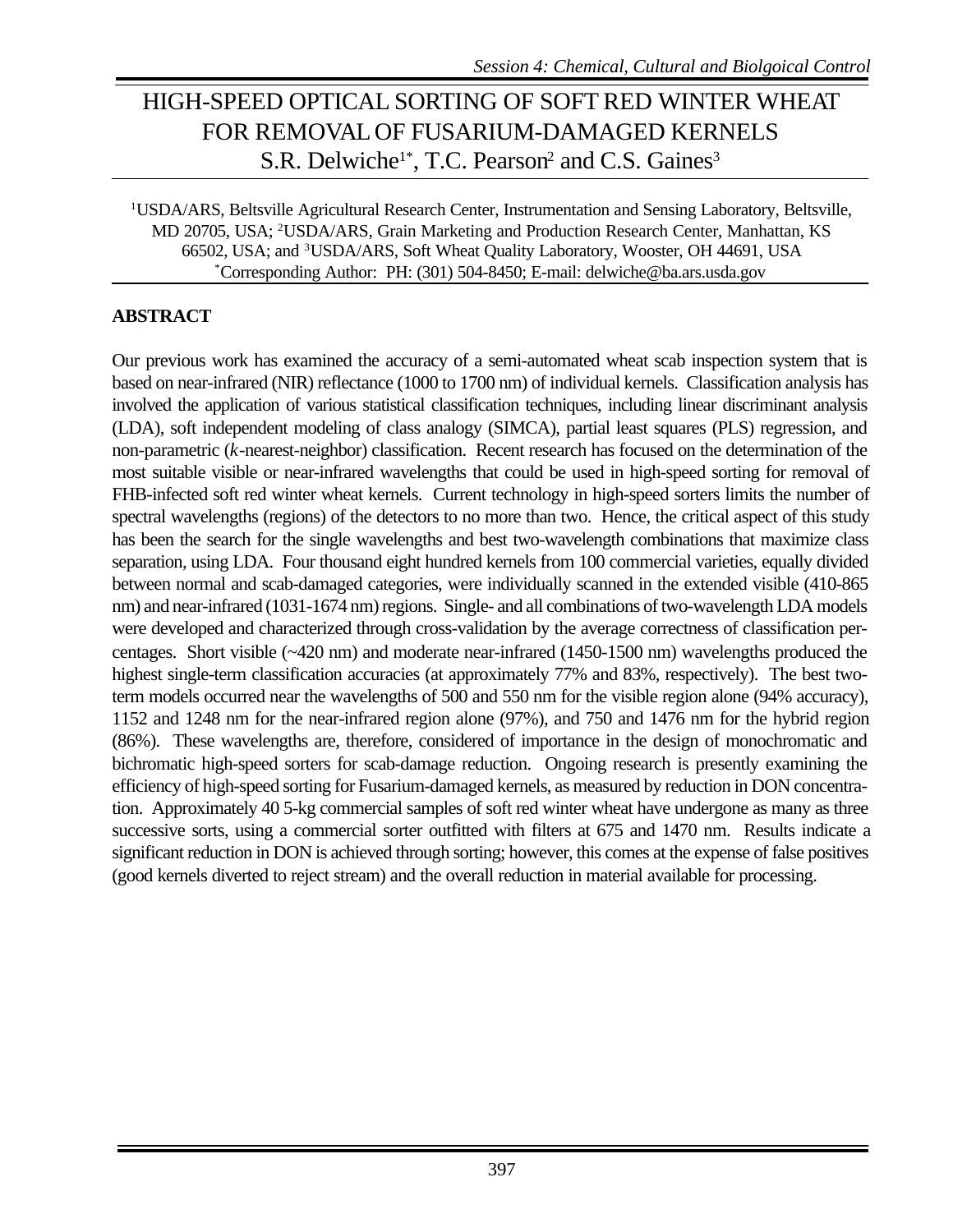### INVESTIGATION OF FUSARIUM MYCOTOXINS IN UK WHEAT PRODUCTION S.G. Edwards

Harper Adams University College, Newport, Shropshire, TF10 8NB UK Corresponding Author: PH: 44 1952 815226; E-mail: sedwards@harper-adams.ac.uk

#### **OBJECTIVES**

Determine the effects of agronomic factors on *Fusarium* mycotoxin levels in UK wheat grain over a five year period  $(2001 – 2005)$ .

### **INTRODUCTION**

*Fusarium* mycotoxins are produced on cereal grains by a wide range of *Fusarium* species. Many mycotoxins are produced in culture but the main ones found in cereals are the trichothecenes (which include deoxynivalenol (DON, also known as vomitoxin), nivalenol (NIV), HT2 and T2), zearalenone (ZEAR) and fumonisins. The *Fusarium* mycotoxins are produced predominantly in the field but levels can increase if stored under adverse conditions. On cereals the predominant mycotoxins worldwide are DON and zearalenone. Fumonisins are only usually found on maize.

The European Commission is currently considering maximum levels of *Fusarium* mycotoxins for unprocessed cereals and cereal foodstuffs intended for human consumption. Legislation for DON, zearalenone, HT2+T2 and fumonisins should be introduced within the next two to three years. Previous one year surveys of *Fusarium* mycotoxins have shown that levels are generally low within the UK (Turner et al., 1999; Prickett et al., 2000). However, it is not known how the levels of mycotoxins in wheat vary over different seasons. It is also not known how agronomic factors may affect mycotoxin levels in UK wheat.

#### **MATERIALS AND METHODS**

Three hundred grain samples are collected at each harvest. An equal number of samples were requested

from each region: South, East, Central, West, North of England, Scotland and Northern Ireland.

An even number of samples were requested from each of the following categories:

- 1. Organic production
- 2. Conventional production with no head spray
- 3. Conventional production with straight strobilurin head spray
- 4. Conventional production with strobilurin /triazole mixture head spray
- 5. Conventional production with straight triazole head spray

Samples were analysed by RHM Technology, High Wycombe, UK by GC-MS analysis for ten trichothecenes and by the Central Science Laboratory, York, UK by HPLC analysis for zearalenone. The trichothecenes analysed were deoxynivalenol (DON), nivalenol (NIV), 3-acetylDON, 15 acetylDON, fusarenone X, T2 toxin, HT2 toxin, diacetoxyscirpenol (DAS), neosolaniol and T2 triol.

#### **RESULTS AND DISCUSSION**

Incidence of *Fusarium* mycotoxins in UK wheat in the first three years of the project, 2001-2003, was generally low with only four mycotoxins detected in more than 5% of samples tested. The five most dominant mycotoxins found are detailed in Tables 1, 2 and 3. Data for HT2 and T2 were combined as T2 is rapidly metabolised into HT2. HT2 was the major component of this combined data. It should be noted these results are from selected samples and not a strati-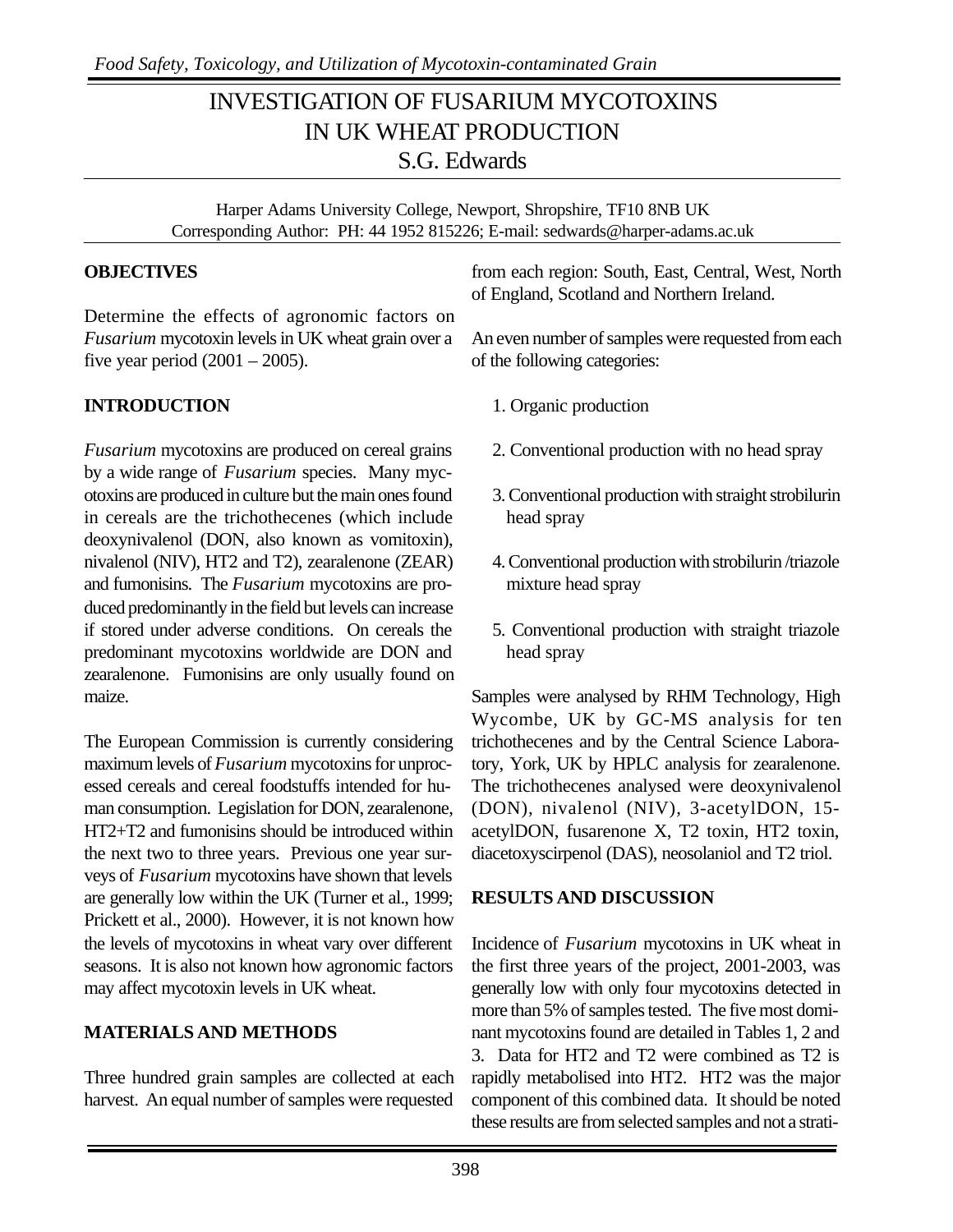fied survey so the average values obtained may not accurately represent the true UK averages.

The incidence and concentration of *Fusarium* mycotoxins in UK wheat were similar in each year tested. The most noticeable difference in the three years was the higher incidence of HT2+T2 in 2003 (Table 1, 2 and 3). The vast majority of samples were well below the current EU proposed maximum limit for DON in unprocessed wheat (1250 ppb) The concentration of DON found in UK wheat from 2001 to 2003 was generally low (average was 140 ppb) compared to levels found in other European countries and elsewhere in the world (Anon, 2001).

Preliminary statistical analysis of the combined data from 2001 to 2003 has shown a number of agronomic factors can affect DON levels in wheat grain. Other factors may be determined to have an effect once data from all five years have been analysed. The results to date indicate:

·Region where wheat is grown was a major factor and this can change with year. The South and East had higher levels of DON than the rest of the country.

·Maize as the previous crop increased the risk of higher DON levels.

·Minimum cultivation increased the risk of higher DON levels if following a cereal, in particular maize.

·The Fusarium head blight resistance in winter wheat varieties reduced DON levels in harvested grain.

·There was no measurable effect of fungicides used at current rates on DON levels and there was no difference between wheat samples from conventional and organic farms.

Visual assessments, using *Fusarium* damaged grain counts, were poor and inconsistent indicators of trichothecene levels in UK wheat.

Analysis of all 1500 samples over five years will provide a clear picture of *Fusarium* mycotoxin levels in UK wheat over a range of different seasons and will allow powerful statistical analysis of all agronomic factors. Results will aid the cereal industry to prepare for EU legislation on the maximum permissible levels of *Fusarium* mycotoxins in cereal grains and products. Results will also be used to advise growers of "Good Agricultural Practice" to minimise *Fusarium* mycotoxin levels in UK wheat production.

#### **ACKNOWLEDGEMENTS**

Mycotoxin analysis was completed by Sue Patel at RHM Technology and Susan MacDonald at CSL. The project was funded by the Home-Grown Cereals Authority and the Food Standards Agency.

#### **REFERENCES**

Anon. 2001. Deoxynivalenol. WHO Food Additives Series, No. 47.

Prickett A J, MacDonald S & Wildey K B 2000. Survey of mycotoxins in stored grain from the 1999 harvest in the UK. HGCA Project Report 230. Home-Grown Cereals Authority, London.

Turner J E, Jennings P & Nicholson P. 1999. Investigation of Fusarium infection and mycotoxin levels in harvested wheat grain (1998). HGCA Project Report 207. Home-Grown Cereals Authority, London.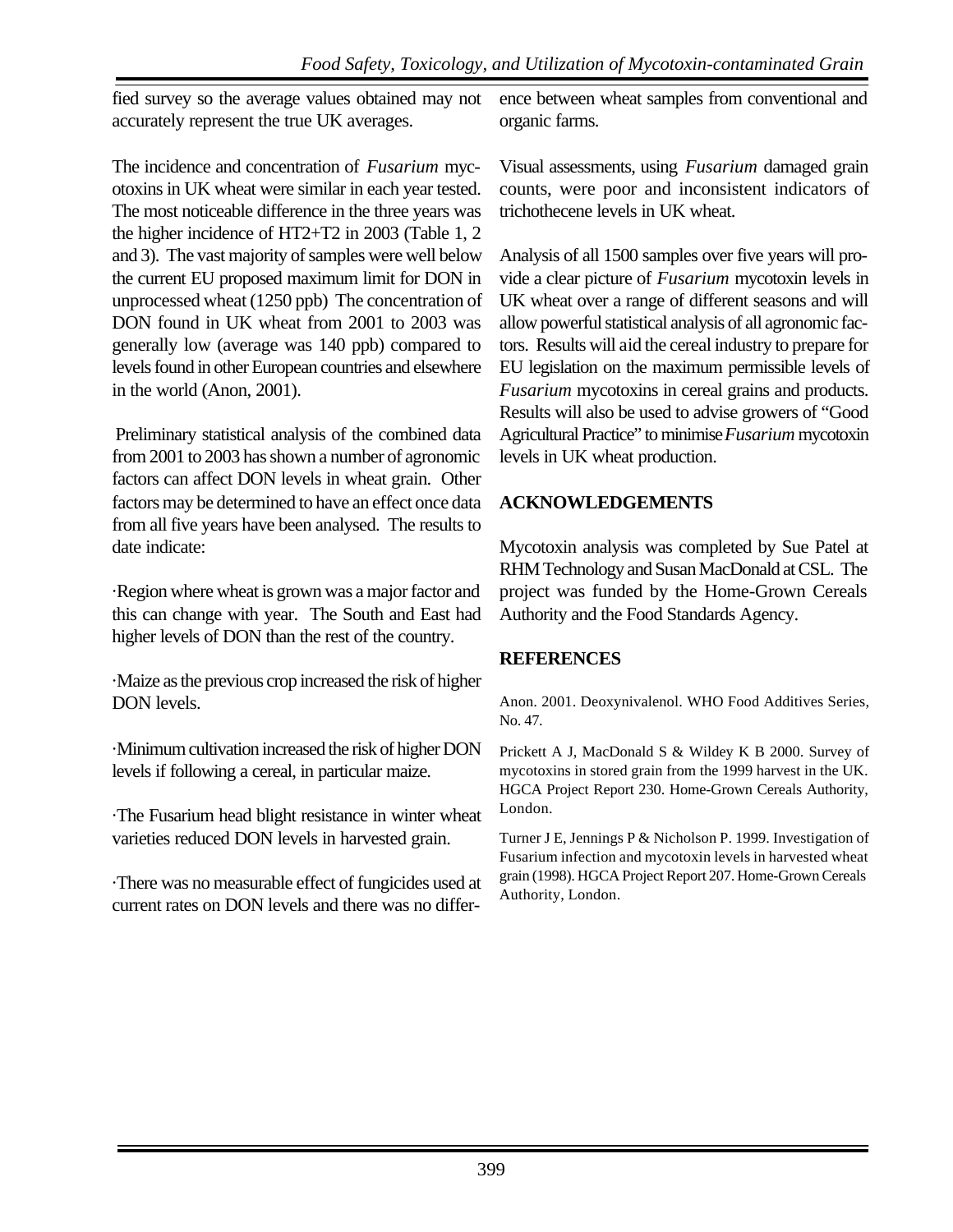|            |              | Mycotoxin concentration (ppb) |        |       |       |      |  |  |  |  |  |
|------------|--------------|-------------------------------|--------|-------|-------|------|--|--|--|--|--|
|            | $\%$ > 10ppb | Mean                          | Median | 90th% | 95th% | Max  |  |  |  |  |  |
| <b>DON</b> | 80           | 80                            | 32     | 133   | 223   | 5175 |  |  |  |  |  |
| <b>NIV</b> | 80           | 34                            | 23     |       | 97    | 428  |  |  |  |  |  |
| $HT2+T2$   | 30           | <20                           | <20    | 22    | 32    | 214  |  |  |  |  |  |
| 7EAR       | 49           | $\leq 5$                      |        | h     | Q     | 188  |  |  |  |  |  |

**Table 1.** Mycotoxin content of UK wheat from the 2001 harvest (283 samples).

**Table 2.** Mycotoxin content of UK wheat from the 2002 harvest (343 samples).

|             |              | Mycotoxin concentration (ppb) |        |       |       |      |  |  |  |  |  |
|-------------|--------------|-------------------------------|--------|-------|-------|------|--|--|--|--|--|
|             | $\%$ > 10ppb | Mean                          | Median | 90th% | 95th% | Max  |  |  |  |  |  |
| <b>DON</b>  | 78           | 116                           | 30     | 211   | 470   | 3065 |  |  |  |  |  |
| <b>NIV</b>  | 55           | 21                            |        | 46    | 68    | 430  |  |  |  |  |  |
| $HT2+T2$    | 16           | $<$ 20                        | <20    | -20   | 22    | 75   |  |  |  |  |  |
| <b>ZEAR</b> |              | 10.6                          |        | 19    | 38    | 707  |  |  |  |  |  |

**Table 3.** Mycotoxin content of UK wheat from the 2003 harvest (328 samples).

|            |              | Mycotoxin concentration (ppb) |        |       |       |       |  |  |  |  |  |
|------------|--------------|-------------------------------|--------|-------|-------|-------|--|--|--|--|--|
|            | $\%$ > 10ppb | Mean                          | Median | 90th% | 95th% | Max   |  |  |  |  |  |
| <b>DON</b> | 89           | 218                           | 38     | 346   | 594   | 10626 |  |  |  |  |  |
| <b>NIV</b> | 82           | 34                            | 22     | 77    | 106   | 237   |  |  |  |  |  |
| $HT2+T2$   | 69           | 22                            | 18     | 44    | 55    | 199   |  |  |  |  |  |
| ZEAR       |              |                               |        | 14    | 28    | 209   |  |  |  |  |  |

Means are based on an imputation of 1.67 (0.83 for zearalenone) for all samples below the limit of quantification (10 ppb; 5 ppb for zearalenone).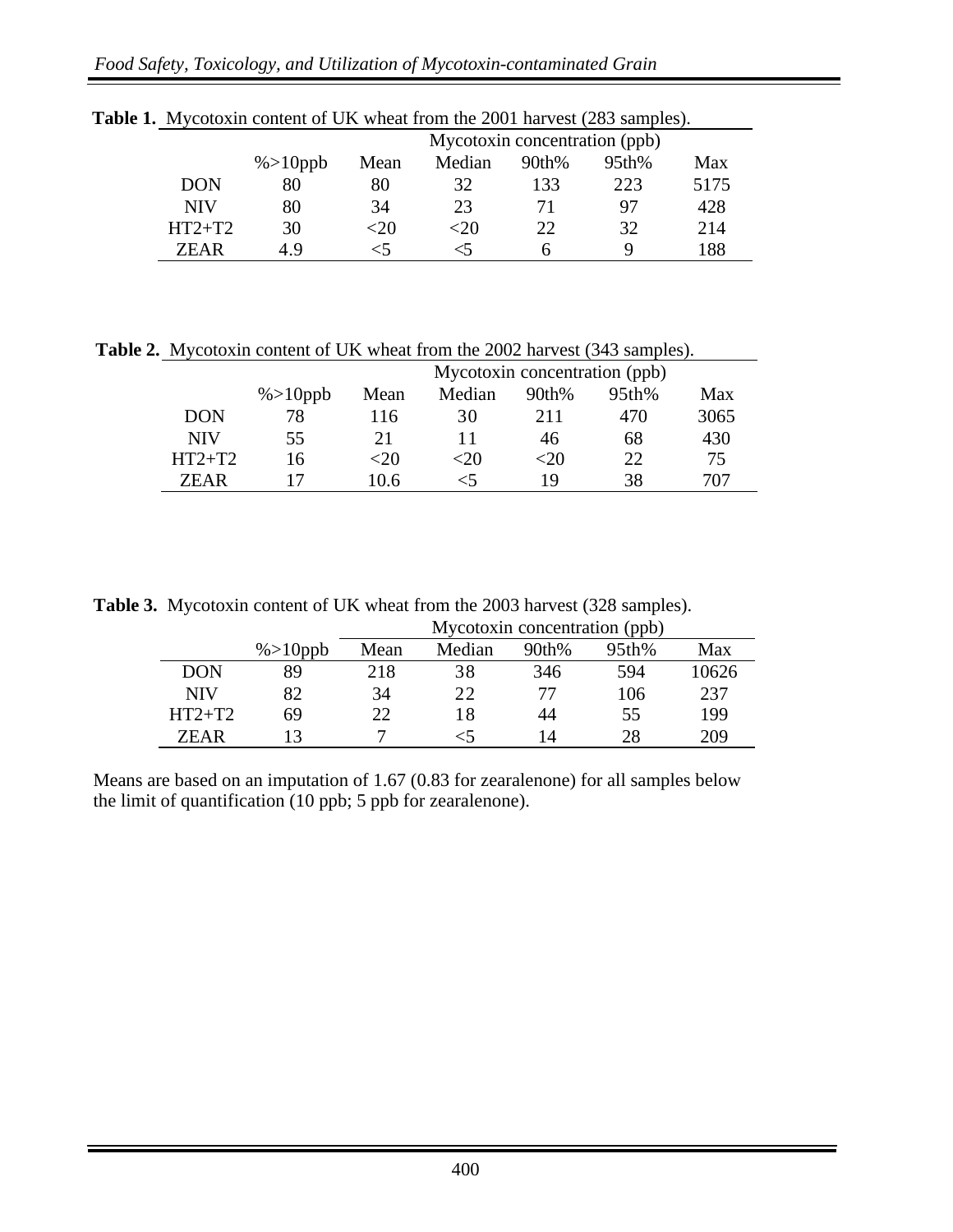### DOES BIOCHEMICAL COMPOSITION OF DURUM WHEAT KERNELS INFLUENCE THE TRICHOTHECENES B CONTAMINATION LEVELS? L. Favre<sup>1</sup>, M.N. Verdal-Bonnin<sup>1</sup>, L. Pinson-Gadais<sup>1</sup>, P. Roumet<sup>2</sup>, C. Barreau<sup>1</sup>, F.Richard-Forget<sup>1\*</sup>

<sup>1</sup>INRA, Unité MYCSA, 71 av Ed. Bourleaux, BP81, 33883 Villenave d'Ornon, France ; and <sup>2</sup> INRA, UMR DGPC, Domaine de Melgueil, 34130 Maugio, France \*Corresponding Author: PH: 33 5 57 12 24 83; E-mail: fforget@bordeaux.inra.fr

#### **ABSTRACT**

Commercial durum wheat varieties do not significantly differ for their level of resistance to Fusarium Head Blight (FBH). However, this does not exclude different sensitivities to trichothecenes B (TCTB) accumulation. In addition to FBH resistance, several mechanisms may influence the TCTB content of kernel such as degradation/conjugation of TCTB or occurrence of compounds inhibiting the toxinogenesis.

The aim of the present work was to investigate the eventual occurrence of different sensitivities to TCTB contamination among a collection of durum wheat lines derived from crosses involving *dicoccoïdes*, *dicoccum* or *polonicum* accessions with high yielding durum varieties and to identify the factors involved in this variability. Fifteen cultivars were inoculated at anthesis by a Nivalenol (NIV) producing *Fusarium* strain. Ergosterol and TCTB amounts were quantified on the harvested kernels. The TCTB contamination rates (measured as TCTB/ ergosterol ratios) showed great variations depending on the considered genotype. Some lines appeared therefore as able to limit TCTB biosynthesis.

Two *Fusarium culmorum* strains, a Deoxynivalenol (DON) producing strain and a NIV one, were inoculated *in vitro* on kernels, bran and semolina from the Nefer durum wheat variety. If semolina resulted to be an excellent substrate for TCTB biosynthesis, bran induced a strong decrease in both DON and NIV yields compared to whole kernels. Moreover, in 30 days liquid cultures of both DON and NIV producing strains supplemented with  $0.05g.f<sup>1</sup>$  of bran, the TCTB amounts were 10 fold lower than in the control flasks, meanwhile the fungal growth was similar in the different conditions. These results allowed us to conclude for the occurrence of some biochemical compounds inhibiting the TCTB biosynthesis in brans of Nefer durum wheat.

In accordance with the literature data and the biochemical composition of bran fractions, these inhibitors could be phenolic compounds, and more precisely some acid phenols. Thus, ten benzoic and cinnamic acids including ferulic and *p-*coumaric acids which are predominant in wheat bran, were added to liquid cultures of a DON producing strain at concentrations which do not affect fungal growth. Whatever the considered phenolic acid, higher TCTB amounts were obtained in the supplemented media. Therefore, in our experimental conditions, phenolic acids were shown to activate TCTB production. Moreover, this efficiency of activation appeared to strongly depend upon the antioxydant potential of the phenolic acid, the most antioxydant leading to the highest TCTB amount.

Our studies demonstrated that the choice of durum wheat genotype may influence the TCTB accumulation level of the yielded kernels. The different sensitivities to TCTB contamination may be ascribed to the biochemical composition of kernels. Brans were shown to contain TCTB biosynthesis inhibitors. Phenolic acids appeared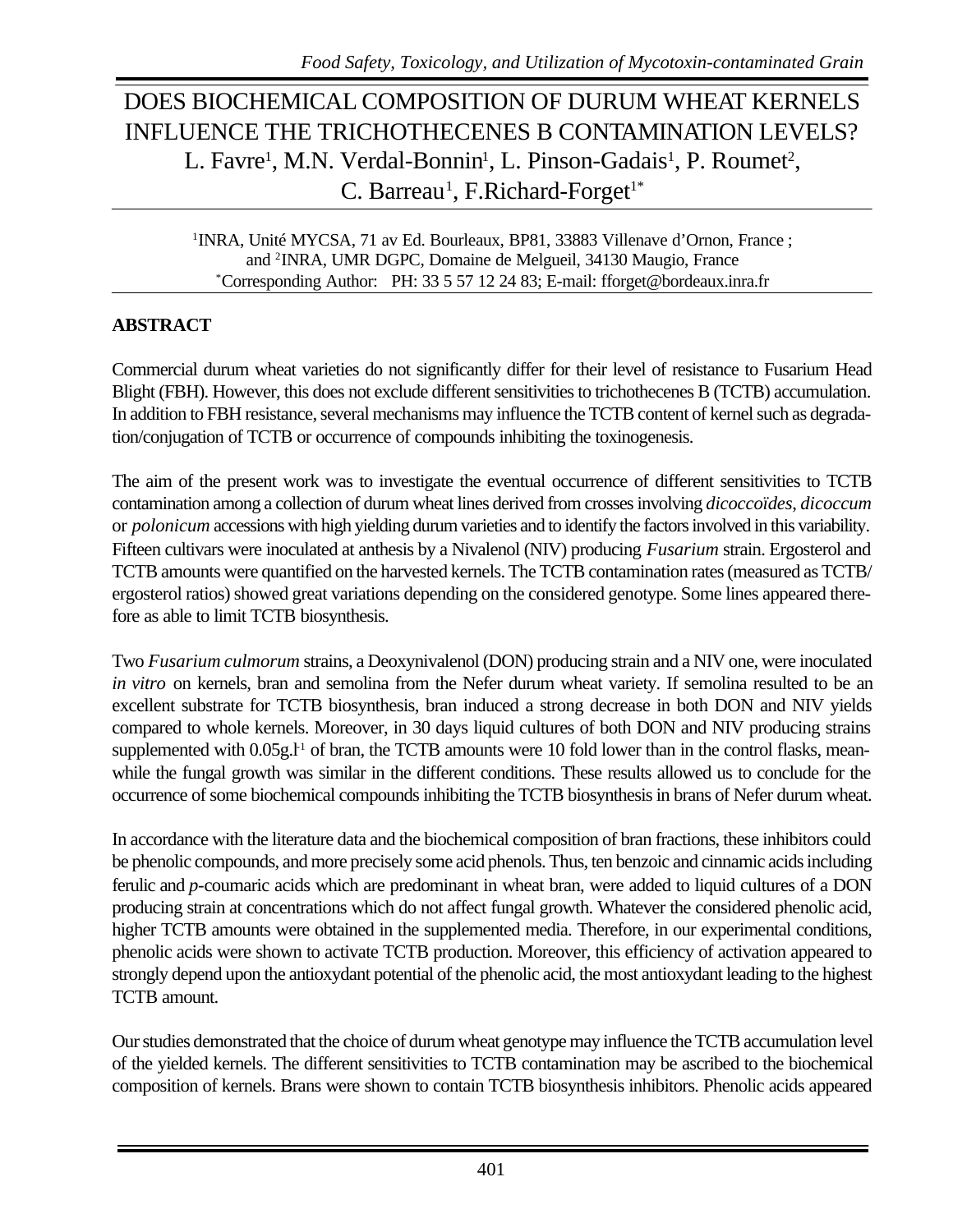as not involved in this inhibition. Further studies are carried out in order to purify and identify the compounds of durum wheat bran inhibiting toxinogenesis.

|Abbreviations used: TCTB: trichothecene B; DON: deoxynivalenol; NIV: nivalenol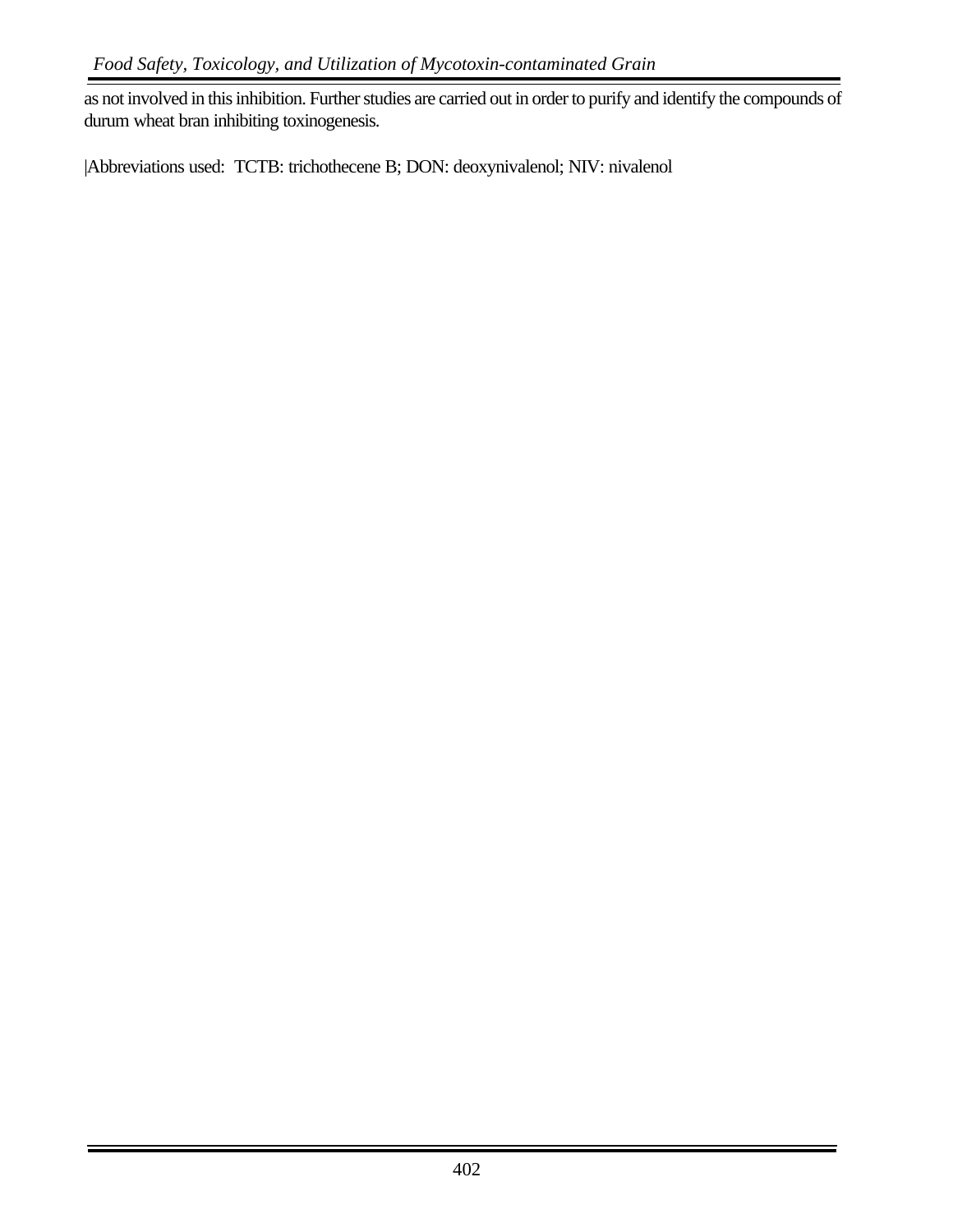# SIMPLE AND RAPID IMMUNOQUANTIFICATION OF FUSARIUM IN BARLEYAND ITS RELATIONSHIP WITH DON AND FHB SCORES N.S. Hill<sup>1\*</sup>, P. Schwarz<sup>2</sup>, R. Horsley<sup>2</sup>, S. Neate<sup>3</sup>, B. Steffenson<sup>4</sup>, L. Dahleen<sup>5</sup>, B. Cooper<sup>6</sup>, B. Kittle<sup>1</sup> and A. Jones<sup>1</sup>

<sup>1</sup>Dept. Crop and Soil Sciences, University of Georgia, Athens, GA 30602, USA; <sup>2</sup>Dept. Plant Sciences, North Dakota State University Fargo, ND 58105, USA; <sup>3</sup>Dept. Plant Pathology, North Dakota State Univ., Fargo, ND 58105, USA; <sup>4</sup>Dept. Plant Pathology, University of Minnesota, St. Paul, MN 55108, USA; <sup>5</sup>USDA-ARS, Fargo, ND 58105; and <sup>6</sup>Busch Agricultural Research Institute, Ft. Collins, CO., USA \*Corresponding Author: PH: 706-769-2397; E-mail: nhill@uga.edu

### **ABSTRACT**

A simple and accurate method of quantifying the presence of *Fusarium* graminearum limits our ability to understand disease epidemiology, develop control measures, or improve resistance via breeding or biotechnology. Breeding based upon visual scores of head blight incidence have greater heritability than selecting low deoxynivalenol (DON), but visual scoring is not easily standardized. Head blight scores (mean  $r = 0.21$ , std. dev.  $= 0.24$ ) and DON (mean  $r = 0.46$ , std. dev.  $= 0.22$ ) were poorly correlated among locations in the 2003 NABSEN field trials. Both visual scoring and DON analysis are time consuming, making neither amenable to multiple analysis for inter- or intra-experiment quality control assessments. Thus a better method of *Fusarium* quantification is needed to measure head blight that can be used as quality assurance methods for end users.

An ELISA test for *Fusarium* in small grains and corn was developed. Experimental error associated with visual scoring, DON analysis, and ELISA evaluation of *Fusarium* presence was evaluated in three replicated field experiments grown in Osnabrock, Langdon, and Casselton, ND. Each were visually scored for FHB, analyzed for DON by GC-EC, and analyzed for *F*. *graminearum* by species-specific indirect ELISA. Coefficients of variation and a correlation matrix were calculated for each response variable. We obtained 89 samples from grain elevators in North Dakota and correlated FHB, DON, and ELISA data with one another. In another study, we developed a method to sequentially extract DON and *Fusarium* antigens to quantify both within individual seeds, thus eliminating variability to sampling.

Mean coefficients of variability for the ELISA values were lower than FHB or DON in the field studies. Mean correlation coefficients among the field experiments were greater for ELISA vs. DON than for ELISA vs. FHB or DON vs. FHB. Similarly, correlations coefficients between ELISA and DON were greater than ELISA vs. FHB or DON vs. FHB for the grain elevator samples. Analysis of individual seeds for DON and ELISA did not improve goodness of fit among samples. Thus, we grew 3 isolates of *Fusarium graminearum* in 4 different media with 10 replications. Mycelial growth was less on Shenk Hildebrandt medium than other media, but other media did not differ from one another. *Fusarium* antigen per g of mycelium was not different among media or isolates. DON was highly variable within each medium, ranging from 0 to 26 ppm. Subsequent to these studies we have analyzed as many as 1000 barley samples (in duplicate) in one day using ELISA with an  $\mathbb{R} = 0.97$  for the repeated measures. Consistency, speed, and ease of analyses make ELISA a superior method for quantifying *F. graminearum*.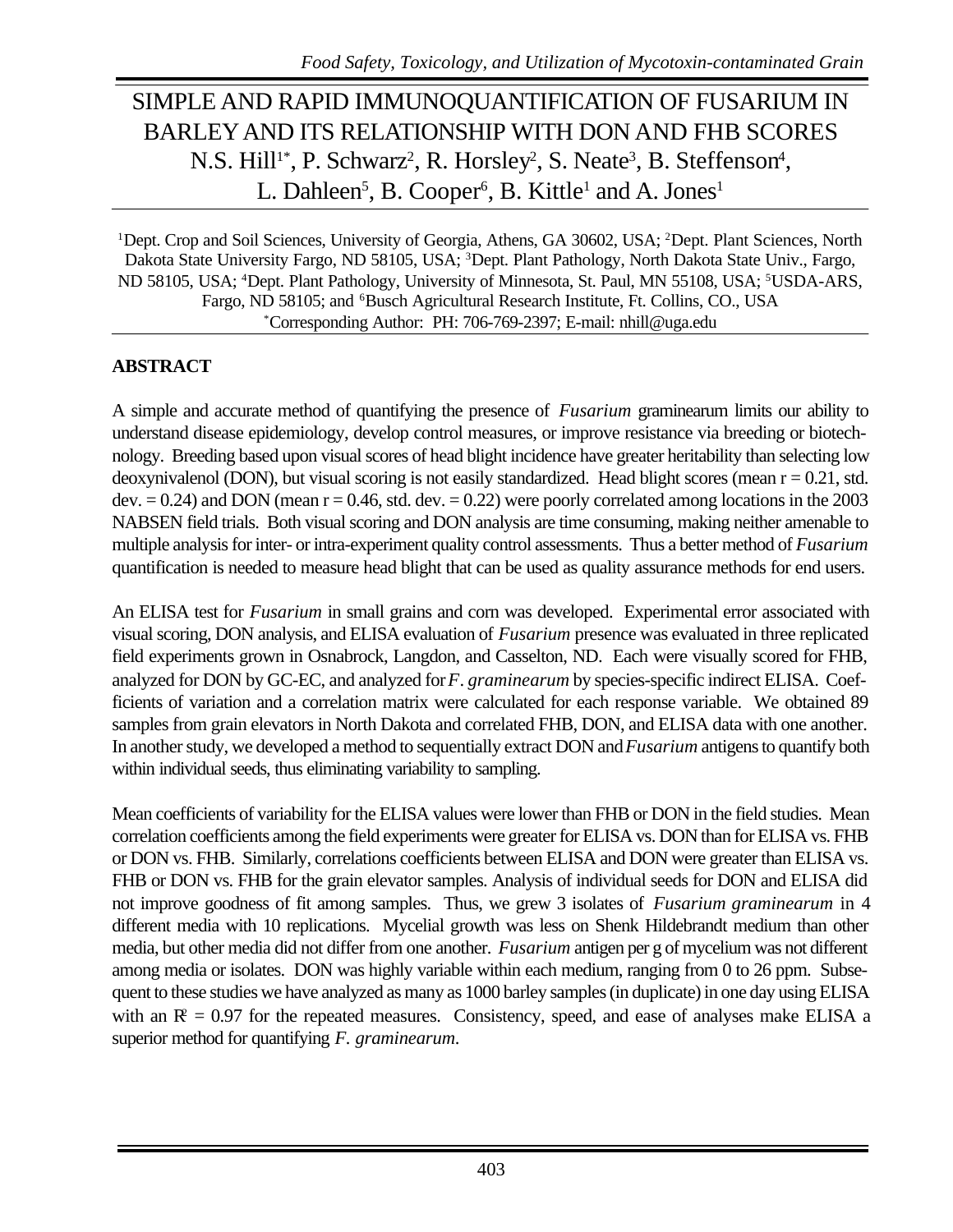# DETOXIFICATION OF ZEARALENONE BY GENETICALLY MODIFIED ORGANISMS Tomoko Igawa, Naoko Takahashi-Ando, Arisa Higa-Nishiyama, Tetsuko Ochiai-Fukuda, Kaori Kadokura, Isamu Yamaguchi and Makoto Kimura\*

Laboratory for Remediation Research, Plant Science Center, RIKEN, 1-7-22 Suehiro, Tsurumi, Yokohama, Kanagawa 230-0045, Japan \*Corresponding Author: PH: 81 48 467 9796, E-mail: mkimura@postman.riken.go.jp

#### **ABSTRACT**

Zearalenone (ZEN) is a nonsteroidal estrogenic mycotoxin produced by numerous Fusarium species in pre- or post-harvest cereal grains, and causes severe reproductive problems on livestock. Previously, we isolated a ZEN-detoxifying gene, zhd101, from a fungus Clonostachys rosea (Takahashi-Ando et al., 2002). To reduce the mycotoxin-contamination level in food and feed, this gene is expected to be useful in establishing a reliable detoxification system with genetically modified organisms.

We constructed a codon-optimized zhd101 gene for expression in yeast (Takahashi-Ando et al., in press), which was recently reported to be applicable as a live vehicle for transgenic detoxification of toxic substances (Blanquet et al., 2003). When the transgenic yeast cells were added to the medium containing  $2 \mu g/ml$  of ZEN, this mycotoxin was completely eliminated within 48h of incubation at 28°C. We also generated several transgenic rice and maize using an egfp::zhd101 fusion gene. Preliminary experiments with transgenic rice demonstrated in vivo and in vitro detoxification of ZEN by calluses (Takahashi-Ando et al., 2004) and leaf extracts, respectively. Transgenic maize also showed ZEN detoxification activity. The ZEN-detoxification activity of these transgenic cereal plants will be evaluated by an artificial inoculation assay using mycotoxigenic Fusarium graminearum.

#### **REFERENCES**

Takahashi-Ando, N. et al. Biochem. J. 365: 1-6 (2002) Blanquet, S. et al. Appl. Environ. Microbiol. 69: 2884-2892 (2003) Takahashi-Ando, N. et al. Appl. Environ. Microbiol. 70: 3239-3245 (2004) Takahashi-Ando, N. et al. Appl. Microbiol. Biotechnol. in press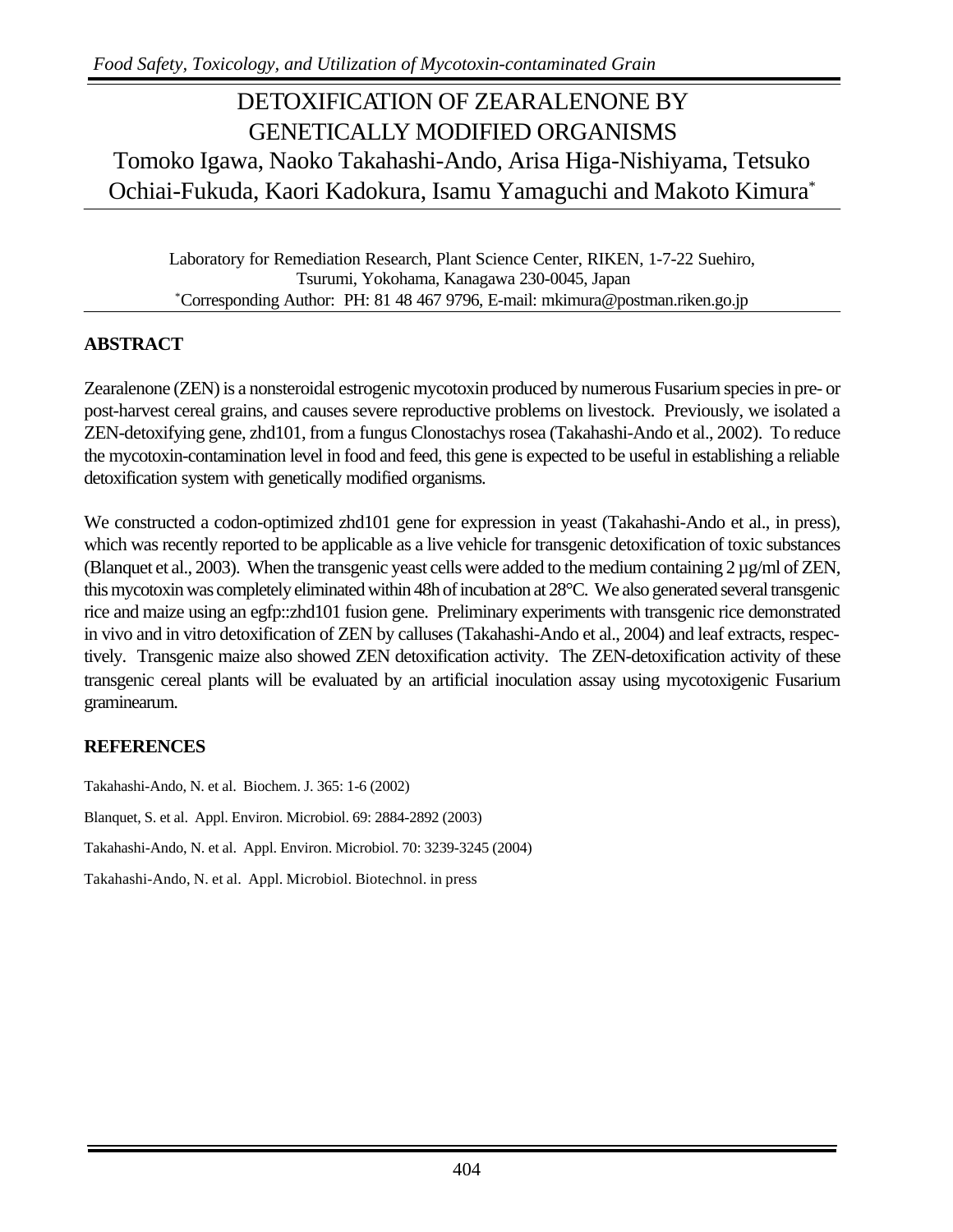# MYCOTOXINS AND CYTOTOXICITY OF FINNISH *FUSARIUM*-STRAINS GROWN ON RICE CULTURES M. Jestoi<sup>1\*</sup>, S. Paavanen-Huhtala<sup>2</sup>, S. Uhlig<sup>3</sup>, A. Rizzo<sup>1</sup> and T. Yli-Mattila<sup>2</sup>

<sup>1</sup>National Veterinary and Food Research Institute (EELA), Department of Chemistry, P.O.BOX 45 (Hämeentie 57), FIN-00581, Helsinki, Finland; <sup>2</sup>Laboratory of Plant Physiology and Molecular Biology, Department of Biology, FIN-20014, University of Turku, Finland; and <sup>3</sup>National Veterinary Institute, Department of Food and Feed Hygiene, Section for Chemistry, N-0033, Oslo, Norway \*Corresponding Author: PH: 358-9-393 1728; E-mail:marika.jestoi@eela.fi

#### **OBJECTIVES**

To screen the mycotoxins produced by Finnish *Fusarium*-strains in pure cultures grown on rice at three different environmental conditions, and to test the cultures for cytotoxicity in a bioassay using porcine kidney –cells.

#### **INTRODUCTION**

Several species of *Fusarium* are capable of producing a range of mycotoxins. Generally, the production of mycotoxins is a very complex and diverse process, the details of which have not been totally understood, although several affecting factors have been recognized (Hesseltine, 1976).

The type and amount of mycotoxin produced is determined mainly by the fungus, substrate and environmental conditions (Lacey, 1986). However, the different strains of the same species of fungi may differ remarkably in their toxin production capability due to the genetic differences. This fact may partly, in addition to the environmental conditions applied, explain the differences in the reported cases of *Fusarium*species to produce specific mycotoxins.

Attention must be paid to the true identification of the species as well as to the metabolites produced. In fact, the current view is that the metabolite profile of a strain is regarded as an important parameter in the systemic taxonomics of a fungus supporting the genetic and morphological studies, thereby preventing possible misidentifications. The modern chemical techniques, e.g. mass spectrometry, enable the reliable determination of fungal metabolites providing more detailed data on the capabilities of the species to produce specified mycotoxins. In addition to the chemical analyses, *in vitro –*studies with cell cultures may provide complementary data on the biological properties of mycotoxins.

An identification and understanding of the factors that affect the mycotoxin production of fungi is crucial to the success of preventive actions to minimize the exposure of humans and animals to these toxic compounds.

#### **MATERIALS AND METHODS**

Fifteen different *Fusarium*-strains (Table 1.) were isolated from Finnish raw cereal samples harvested in 2001-2002 and identified by morphology and species-specific primers (Jestoi et al., 2004a). Polished rice (100 g) was autoclaved with 25 ml or 150 ml of deionized water (corresponding to  $a_{\rm w}$ -values 0.973 and 0.997, respectively) and inoculated with 10 ml of spore suspension obtained from pure cultures on potato dextrose agar (PDA) –plates. The rice cultures were incubated ( $a_w$  0.997 at 15°C and 25°C;  $a_w$  0.973 at 25°C) for four weeks. After incubation, the cultures were air-dried and ground with a laboratory-mill.

The air-dried cultures were analysed for trichothecenes (deoxynivalenol – DON, fusarenon  $X - FX$ , 3acetyldeoxynivalenol – 3-AcDON, diacetoxyscirpenol – DAS, nivalenol – NIV, HT-2 –toxin and T-2 –toxin), fusaproliferin (FUS), beauvericin (BEA), enniatins (ENN A, ENN A1, ENN B, ENN B1), moniliformin (MON) and zearalenone (ZEN) (Jestoi et al., 2004a,b; Eskola et al., 2001) using gas chromatography–mass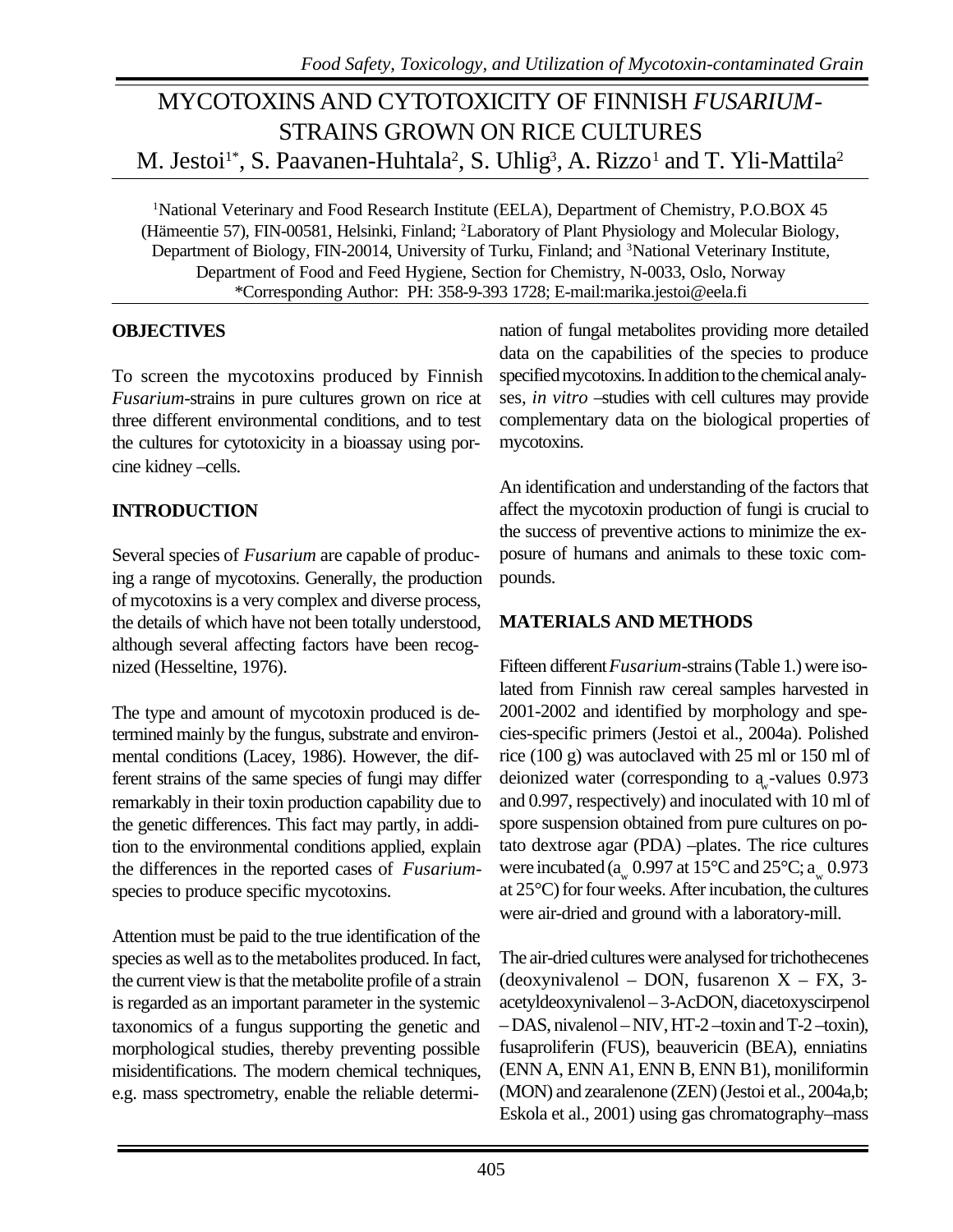spectrometry (GC-MS), liquid chromatography–tandem mass spectrometry (LC–MS/MS) or high-performance liquid chromatography (HPLC) combined with fluorescence detection.

Porcine kidney (PK15) –cells were exposed to rice culture extracts and their cytotoxicity was assessed using the alamarBlue™ -assay (Nakayama, et al., 1997). In the assay, the metabolic activity of the exposed cells results in a chemical reduction of the colour reagent (resazurin à resorufin) and the absorbance of the affected cells is inversely proportional to their viability. Thus the absorbance can be used as an index of cell viability (O'Brien et al., 2000). PK15 -cells were exposed for 24 hours to filtered rice culture extracts (84 % acetonitrile in water), corresponding to 1 g of culture, and cytotoxicity was calculated relativ to the solvent control.

### **RESULTS AND DISCUSSION**

All tested Finnish *Fusarium*-strains produced mycotoxins on rice media at the investigated culture conditions (Table 1.). BEA was produced by both strains of *F. poae* and *F. sporotrichioides*. Interestingly, *F. avenaceum/F. arthrosporioides-, F. tricinctum-* and *F. langsethiae* -strains did not produce BEA. Especially type-B ENNs were produced by one strain of *F. poae* and all strains of *F. avenaceum*/*F. arthrosporioides* and *F. tricinctum*. MON was produced by all *F. avenaceum/F. arthrosporioides-* and *F. tricinctum-*strains.

DON and 3AcDON were produced by *F. culmorum* and *F. graminearum*. FX was produced by only one *F. poae* –strain (p53). High concentrations of DAS were produced by *F. langsethiae*, but also in one culture of *F. poae* (p53) and in two cultures of *F. sporotrichioides* remarkable amounts of DAS could be detected. NIV was produced by all *F. poae-*, *F. sporotrichioides-* and *F. langsethiae* -strains. *F. culmorum* and *F. graminearum* produced only small amounts of NIV, suggesting that Finnish strains belong to chemotype IA, producing particularly DON and 3AcDON. HT-2 and T-2 were produced mainly by *F. sporotrichioides* and *F. langsethiae.* Significant production of ZEN was observed in the cultures of *F.*

*culmorum* and *F. graminearum*. Smaller amounts of ZEN were also detected in one *F. tricinctum-* and *F. langsethiae* -cultures. FUS was not produced by any of the Finnish *Fusarium*-strains tested.

The capabilities of the Finnish *Fusarium*-strains to produce mycotoxins were generally in accordance with the available literature (e.g. Bottalico, 1997). Traces of specified mycotoxins were, however, detected in several cultures (Table 1.). These findings may be due to the contamination of the rice matrix used, rather than the toxins being produced by these strains, as the levels detected were clearly lower than the levels measured in cultures of recognised producers. Nevertheless, it is possible that very small amounts of mycotoxins can be produced also by other species than those earlier reported.

Environmental conditions had a tremendous effect on the production of some mycotoxins on the Finnish strains examined, as for some mycotoxins only minor changes in the production rates could be observed (Table 1.). For instance, the mycotoxin production of *F. poae* p57 was mainly favoured by high temperature and high water activity  $(a_w)$ . *F. culmorum*  $p241$ , instead, produced higher amounts of mycotoxins at lower  $a_{w}$  or temperature (Figure 1.). Based on the data collected, it can be concluded that environmental (stress) factors may affect the nature and the amount of mycotoxins produced. This conclusion is in line with other published studies (e.g. Fanelli et al., 2003). To better understand the influence of different temperature/water activity-combinations on Finnish *Fusarium*strains more studies are needed.

The metabolite profiles of *F. poae* p57 and *F. culmorum* p241 at three different environmental conditions, y-axis: mycotoxin produced (log µg/kg), xaxis: determined mycotoxins.

The cytotoxicity of Finnish *Fusarium*-strains grown on rice cultures was significantly  $(p<0.05)$  correlated (Spearman Rank Correlation) to the total mycotoxin concentrations determined (Figure 2.). In terms of single compounds, only DAS, HT-2 (main producers *F. sporotrichioides* and *F. langsethiae*) and NIV (main producer *F. poae*) correlated with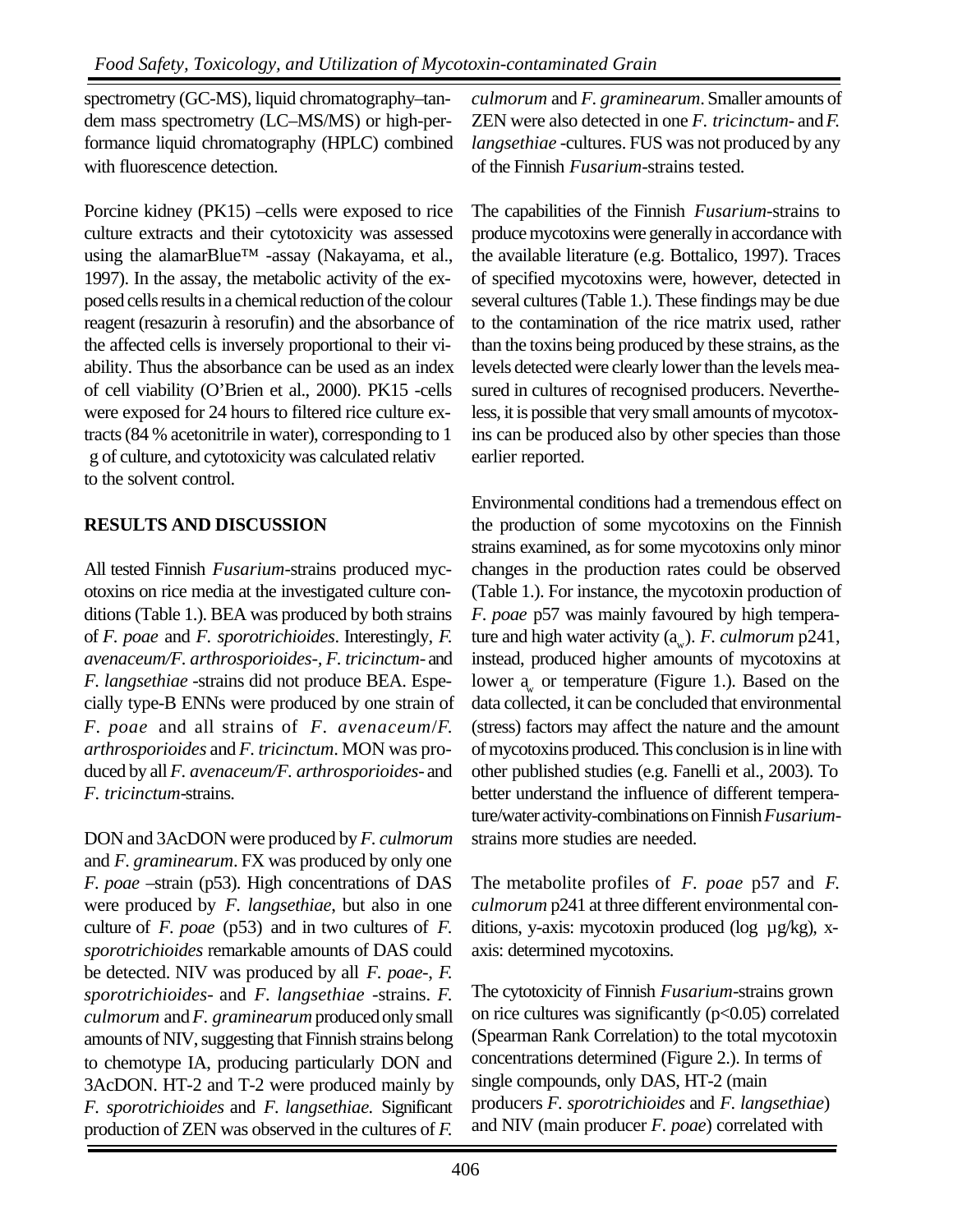the cytotoxicity observed, this being in line with the findings of earlier studies (Visconti et al., 1992; Morrison et al., 2002a). Although *F. culmorum* was reported to be more toxic than *F. graminerum in vitro* (Morrison et al., 2002b), we could not confirm that observation. However, more data on toxic metabolites produced by *Fusarium* spp. is needed before the cytotoxicity of the complex mycotoxin mixtures can be resolved (Abbas et al., 1984).

#### **ACKNOWLEDGEMENTS**

This study was supported financially by the National Technology Agency of Finland (Tekes, No. 40168/ 03) and the Academy of Finland (No. 52104). The authors want to thank laboratory technician Kati Lehti for her skilful assistance with the mycotoxin analyses.

#### **REFERENCES**

Abbas, H.K., Mirocha, C.J. and Shier, W.T. 1984. Mycotoxins produced from fungi isolated from foodstuffs and soil: comparison of toxicity in fibroblasts and rat feeding tests. Appl. Environ. Microbiol. 48(3): 654-661.

Bottalico, A. 1997. Toxigenic *Fusarium* species and their mycotoxins in pre-harvest cereals in Europe. Bull. Inst. Compr. Agr. Sci. Kinki Univ. 5: 47-62.

Eskola, M., Kokkonen, M. and Rizzo, A. 2002. Application of manual and automated systems for purification of ochratoxin A and zearalenone in cereals with immunoaffinity columns. J. Agric. Food Chem. 50: 41-47.

Fanelli, C., Taddei, F., Trionfetti-Nisini, P., Jestoi, M., Ricelli, A., Visconti, A. and Fabbri, A.A. 2003. Use of resveratrol and BHA to control fungal growth and mycotoxin production in wheat and maize seeds. Asp. Appl. Biol. 68: 63-71.

Hesseltine, C.W. 1976. Conditions leading to mycotoxin contamination of foods and feeds. In: Mycotoxins and other fungal related food problems (edited by Rodricks, J.V.), *Advances* in Chemistry Series No. 149, American Chemical Society, Washington DC, USA.

Jestoi, M., Rokka, M., Yli-Mattila, T., Parikka, P., Rizzo, A. and Peltonen, K. 2004a. Presence and concentrations of the *Fusarium*-related mycotoxins beauvericin, enniatins and moniliformin in Finnish grain samples. Food Addit. Contam. 21(8): 794-802.

Jestoi, M., Ritieni, A. and Rizzo, A. 2004b. Analysis of the *Fusarium* mycotoxins fusaproliferin and trichothecenes in grains using gas chromatography-mass spectrometry. J. Agric. Food Chem. 52: 1464-1469.

Lacey, J. 1986. Factors affecting mycotoxin production. In: Mycotoxins and phycotoxins (edited by Steyn, P.S. and Vleggaar, R.),  $6<sup>th</sup>$  International IUPAC symposium on mycotoxins and phycotoxins, Pretoria, South Africa.

Morrison, E., Rundberget, T., Kosiak, B., Aastveit, A.H. and Bernhoft, A. 2002a. Cytotoxicity of trichothecenes and fusachromanone produced by *Fusarium equiseti* strains isolated from Norwegian cereals. Mycopathol. 153(1): 49-56.

Morrison, E., Kosiak, B., Bernhoft, A., Aastveit, A. and Langseth, W. 2002b. Cytotoxicity and secondary metabolite profiles of *Fusarium culmorum* and *Fusarium graminearum* strains from Norwegian cereals. In: Toxic effects of metabolites of fungi of the genus *Fusarium*, isolated from Norwegian cereals, Academic dissertation, Norwegian College of Veterinary Medicine, Oslo, Norway.

Nakayama, G.R., Caton, M.C., Nova, M.P. and Parandoosh, Z. 1997. Assessment of the AlamarBlue assay for cellular growth and viability *in vitro*. J. Immunl. Methods. 204: 205-208.

O'Brien, J., Wilson, I., Orton, T. and Pognan, F. 2000. Investigation of the AlamarBlue 8resazurin) fluorescent dye for the assessment of mammalian cell cytotoxicity. Eur. J. Biochem. 267: 5421-5426.

Visconti, A., Minervini, F., Solfrizzo, M., Bottalico, C. and Lucifero, G. 1992. Toxicity of some *Fusarium* section *Sporotrichiella* strains in relation to mycotoxin production. Appl. Environ. Microbiol. 58(2): 769-772.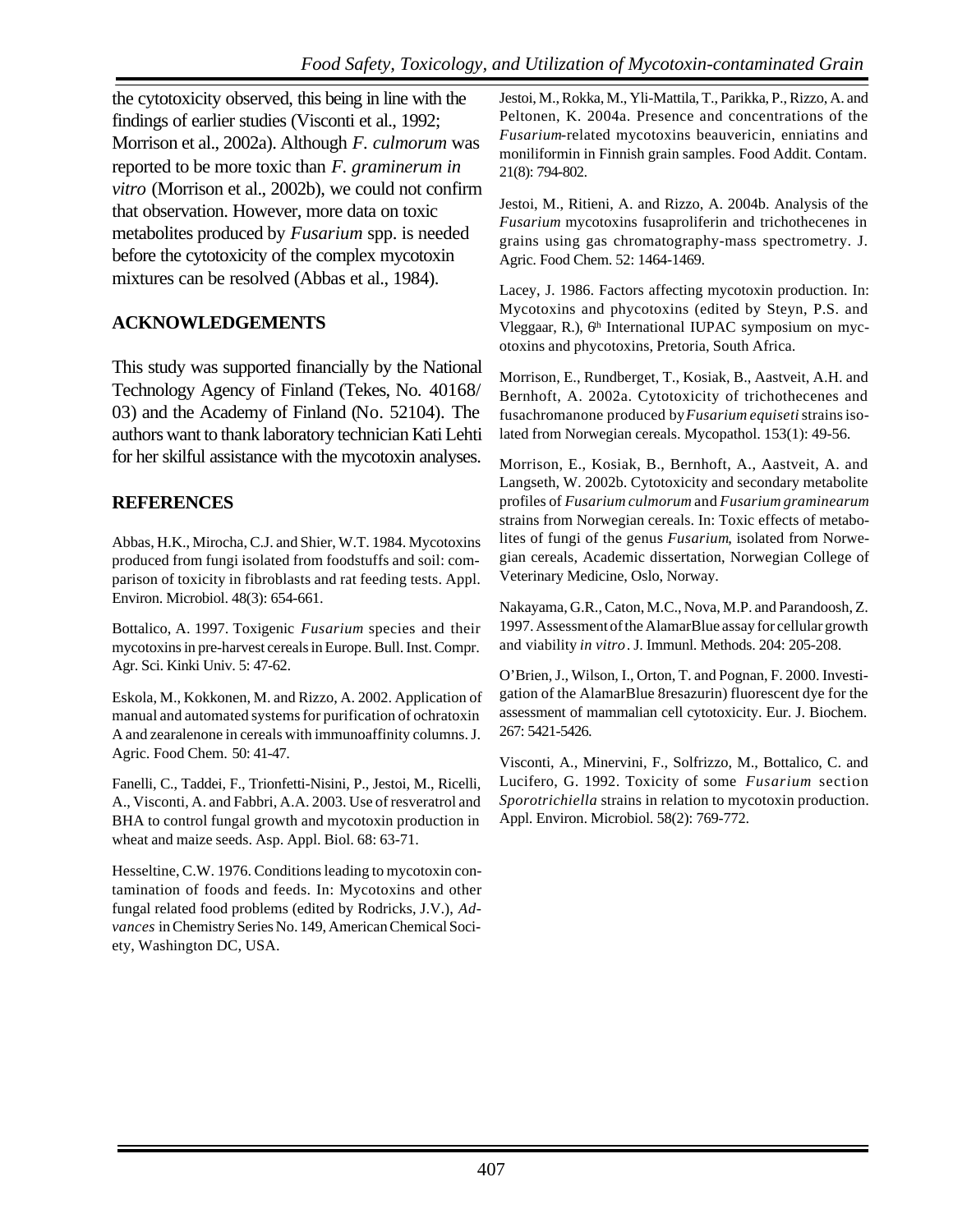Table 1. The capabilities of Finnish Fusarium-strains to produce mycotoxins on rice cultures under three different **Table 1.** The capabilities of Finnish *Fusarium* - strains to produce mycotoxins on rice cultures under three different environmental conditions (aw 0.997, 25 °C; aw 0.997, 15 °C). environmental conditions (aw 0.997, 25 °C; aw 0.973, 25 °C; aw 0.997, 15 °C).

| <b>MON</b>                  | n.d.                                                                        | n.d.                                                     | n.d.                                       | n.d.                                                                                                                                                                                   | n.d.                                        | n.d.                                                         | n.d.                                   | n.d.                                             | $+ + +$<br>39200-<br>59650                                           | 120-<br>22800<br>$\ddagger$                        | 250-<br>45550<br>$\ddagger$                                  | 91650<br>3800-<br>$\ddagger$          | 14700<br>nd.<br>$\ddagger$         | 310-<br>2140<br>$\ddagger$                                  | n.d.                                      |
|-----------------------------|-----------------------------------------------------------------------------|----------------------------------------------------------|--------------------------------------------|----------------------------------------------------------------------------------------------------------------------------------------------------------------------------------------|---------------------------------------------|--------------------------------------------------------------|----------------------------------------|--------------------------------------------------|----------------------------------------------------------------------|----------------------------------------------------|--------------------------------------------------------------|---------------------------------------|------------------------------------|-------------------------------------------------------------|-------------------------------------------|
|                             |                                                                             |                                                          |                                            |                                                                                                                                                                                        |                                             |                                                              |                                        |                                                  |                                                                      |                                                    |                                                              |                                       |                                    |                                                             |                                           |
| ZEN                         | $\begin{array}{c}\n\text{#} \\ \text{#} \\ \text{#} \\ \hline\n\end{array}$ | n.d.                                                     | 2618000<br>320-<br>$\ddagger$              | 1726000<br>262000-<br>$\begin{array}{c} + \\ + \\ + \end{array}$                                                                                                                       | 500<br>$^{\rm nd-}$<br>$\ddot{+}$           | $<100$<br>$^{\rm nd-}$<br>$\bf +$                            | 38200-<br>174000<br>$\ddagger$         | 1944000<br>343000-<br>$\ddagger$                 | $1. d - 340$                                                         | n.d.-270                                           | n.d.                                                         | $n.d.-100$                            | n.d.                               | 34000<br>$nd -$<br>$\ddagger$                               | n.d.<br>1990<br>$\ddagger$                |
| $T-2$                       | $rac{100}{ }$<br>$\pm$ d.                                                   | n.d.<br>$rac{100}{ }$<br>$\stackrel{+}{+}$               | n.d.-150                                   | n.d.                                                                                                                                                                                   | 124000-<br>182000<br>$\stackrel{+}{+}$      | 219000<br>5130-<br>$\ddagger$                                | 500<br>nd.<br>$\ddot{+}$               | n.d.-250<br>$\ddagger$                           | 500<br>n.d.<br>$\pm$                                                 | n.d.                                               | $\frac{nd}{100}$<br>$\pm$                                    | $<100$<br>$nd -$<br>$\bf +$           | n.d.-260                           | n.d.                                                        | $100-$<br>49000<br>$\ddagger$             |
| $HT-2$                      | n.d.                                                                        | $rac{100}{ }$<br>n.d.-<br>$\ddagger$                     | n.d.                                       | n.d.                                                                                                                                                                                   | 24650<br>$+100$                             | 30000<br>4660-<br>$\begin{array}{c} + \\ + \\ + \end{array}$ | n.d.                                   | d.                                               | n.d.                                                                 | n.d.                                               | n.d.                                                         | $<100$<br>n.d.-<br>$\pm\vert$         | $<100$<br>n.d.<br>$+$              | n.d.                                                        | $+770$<br>10630                           |
| $\overline{\mathbf{z}}$     | $\frac{1}{4}$ $\frac{4}{8}$ $\frac{5}{8}$                                   | 35000<br>2370-<br>$\ddagger$                             | $^{\rm nd.-}$ 320<br>$^{+}$                | $\underset{<100}{\text{nd.-}}$<br>$+$                                                                                                                                                  | nd.<br>7900<br>$^{+}$                       | 1950<br>$^{\rm nd.-}$<br>$\ddagger$                          | $\frac{1}{270}$<br>$\ddagger$          | $\frac{d}{250}$<br>$^{+}$                        | n.d.                                                                 | n.d                                                | n.d.                                                         | n.d.                                  | n.d.                               | $^{\rm nd}$                                                 | $+830$<br>4440                            |
| DAS                         | 500<br>$+$ $\frac{1}{4}$                                                    | 10800<br>n.d.-<br>$\ddagger$                             | n.d.                                       | $\begin{array}{c}\n\text{#} \\ \text{#} \\ \text{#} \\ \hline\n\end{array}$                                                                                                            | nd.<br>6570<br>$^{+}$                       | n.d.-<br>7590<br>$\ddagger$                                  | n.d.                                   | 500<br>nd.<br>$+1$                               | n.d.                                                                 | n.d.                                               | n.d.                                                         | $<100$<br>n.d.-<br>$+$                | 500<br>nd.<br>$+$                  | n.d.                                                        | n.d.-<br>$60700$<br>$\ddagger$            |
| 3AcDON                      | n.d.                                                                        | n.d.                                                     | $rac{1}{4}$ $rac{6}{5}$<br>3500            | 12800<br>$\ddagger$<br>260-                                                                                                                                                            | n.d.-240                                    | n.d.-110                                                     | 57300<br>$_{+}^{\pm}$ $_{\odot}^{\pm}$ | 12100<br>$100 -$<br>$\ddagger$                   | n.d.                                                                 | n.d.                                               | $^{\rm n.d.}$                                                | n.d.                                  | n.d.                               | n.d.                                                        | n.d.-120                                  |
| $\overline{\textbf{K}}$     | $rac{100}{ }$                                                               | 11700<br>$nd -$<br>$\ddagger$                            | $^{\rm nd.-}$<br>$\approx 100$<br>$\!+\! $ | n.d.                                                                                                                                                                                   | n.d.                                        | n.d.                                                         | n.d.                                   | n.d.                                             | n.d.                                                                 | n.d.                                               | n.d.                                                         | n.d.                                  | n.d.                               | n.d.                                                        | n.d.                                      |
| <b>DON</b>                  | $\begin{array}{c}\n\text{#} \\ \text{#} \\ \text{#} \\ \hline\n\end{array}$ | n.d.                                                     | 118700<br>$^{+}_{+}$ \$                    | 550-<br>36500<br>$\overset{+}{+}$                                                                                                                                                      | n.d.                                        | n.d.                                                         | 26300<br>$rac{1}{2}$ $rac{1}{2}$       | 57700<br>$\ddagger$<br>220-                      | $rac{100}{100}$<br>n.d.-<br>$\begin{array}{c} + \ + \ 1 \end{array}$ | n.d.                                               | nd.<br>-100<br>$\pm$                                         | n.d.                                  | nd.<br>230<br>$^{+}$               | $\underset{<100}{\text{nd.-}}$<br>$+$                       | n.d.                                      |
| $\frac{2}{5}$ $\frac{1}{1}$ | 254900<br>41400-<br>$+$                                                     | n.d.                                                     | n.d.                                       | n.d.                                                                                                                                                                                   | n.d.                                        | n.d.                                                         | n.d.                                   | $rac{100}{ }$<br>n.d.-<br>$\pm$                  | 46700<br>1340-<br>$+$<br>$+$                                         | 115400-<br>155000<br>$\ddagger$                    | 50400<br>nd.<br>$\ddagger$                                   | 9600-<br>13800<br>$\ddagger$          | 339500<br>800-<br>$+$              | 64400<br>$\begin{array}{c} + \\ + \\ + \end{array}$<br>240- | n.d.                                      |
| <b>ENN B</b>                | 235000<br>$+100$                                                            | n.d.- $<\!100$<br>$\pm$                                  | n.d.                                       | $\frac{1}{2}$ d.e.<br>$+$                                                                                                                                                              | n.d.                                        | n.d.                                                         | n.d.                                   | n.d.-500                                         | 226400<br>$+ +$<br>2890-                                             | 900000<br>183700-<br>$\ddagger$                    | 270-<br>213400<br>$\begin{array}{c} + \\ + \\ + \end{array}$ | 30800<br>$\overset{+}{+}$<br>$110-$   | 724900<br>$600-$<br>$+$            | 227200<br>$\overset{+}{+}$<br>170-                          | n.d.                                      |
| <b>ENN</b><br>AI            | 8200-<br>$\ddagger$                                                         | n.d.                                                     | n.d.                                       | n.d.                                                                                                                                                                                   | n.d.                                        | n.d.                                                         | n.d.                                   | n.d.                                             | 3990<br>$\stackrel{+}{\downarrow} \stackrel{+}{\diamond}$            | 44400<br>13500-<br>$\overset{+}{+}$                | n.d.-<br>4830<br>$^{+}$                                      | nd-<br>4970<br>$\ddagger$             | 70600<br>410-<br>$\overset{+}{+}$  | 52200<br>$\overset{+}{+}$<br>$70-$                          | n.d.                                      |
| ENN<br>⋖                    | 1200<br><b>1470-</b><br>$\ddagger$                                          | n.d.                                                     | n.d.                                       | n.d.                                                                                                                                                                                   | n.d.                                        | $\pm$ $\frac{1}{2}$<br>$\sqrt{50}$                           | n.d.                                   | n.d.                                             | $rac{1}{2}$<br>310                                                   | 25100<br>2280-<br>$\ddagger$                       | n.d.-<br>700<br>$^{+}$                                       | $^{\rm nd.-}_{\rm 280}$<br>$\ddagger$ | 11100<br>$\overset{+}{+}$<br>$60-$ | 1900<br>$\stackrel{+}{+}$<br>$50 -$                         | n.d.                                      |
| BEA                         | 3930<br>$rac{1}{2}$ $\frac{1}{2}$                                           | 131400<br>2540-<br>$\begin{array}{c} + \\ + \end{array}$ | n.d.                                       | $\stackrel{+}{\phantom{}_{1}}\,\stackrel{+}{\phantom{}_{1}}\,\stackrel{+}{\phantom{}_{1}}\,\stackrel{+}{\phantom{}_{1}}\,\stackrel{+}{\phantom{}_{1}}\,\stackrel{+}{\phantom{}_{1}}\,$ | 4310)<br>$+50$                              | $+0.00$<br>1500)                                             | n.d.-<br>150<br>$\sharp$               | n.d.-50<br>$\pm$                                 | n.d.                                                                 | n.d.                                               | n.d                                                          | n.d.                                  | n.d.                               | n.d.                                                        | n.d.                                      |
| Strain                      | range $(\mu g / kg)$<br>F.poae p57                                          | range (µg/kg)<br>F.poae p53                              | F.culmorum p241<br>range (µg/kg)           | $F$ .culmorum $p251$<br>range ( $\mu$ g/kg)                                                                                                                                            | F.sporotrichioides<br>range (µg/kg)<br>p139 | F.sporotrichioides<br>range (µg/kg)<br>$\frac{1}{2}$         | F.graminearum<br>range (µg/kg)<br>۱Ś   | F.graminearum<br>range (µg/kg)<br>$\overline{a}$ | <b>F</b> .arthrosporioides<br>range (µg/kg)<br>$^{84}$               | <b>F</b> .arthrosporioides<br>range (µg/kg)<br>p75 | F.avenaceum<br>range $(\mu g / kg)$<br>p191                  | range (µg/kg)<br>F.avenaceum<br>p228  | F.tricinctum p105<br>range (µg/kg) | F.tricinctum p113<br>range $(\mu g/\bar{kg})$               | F.langsethiae 113<br>range ( $\mu g/kg$ ) |

 $+++$  = mycotoxin produced in all three environmental conditions;  $++$  = mycotoxin produced in two environmental conditions,<br>+ = abundant mycotoxin production in one environmental condition; = traces of mycotoxin detected,  $++$  = mycotoxin produced in all three environmental conditions;  $++$  = mycotoxin produced in two environmental conditions,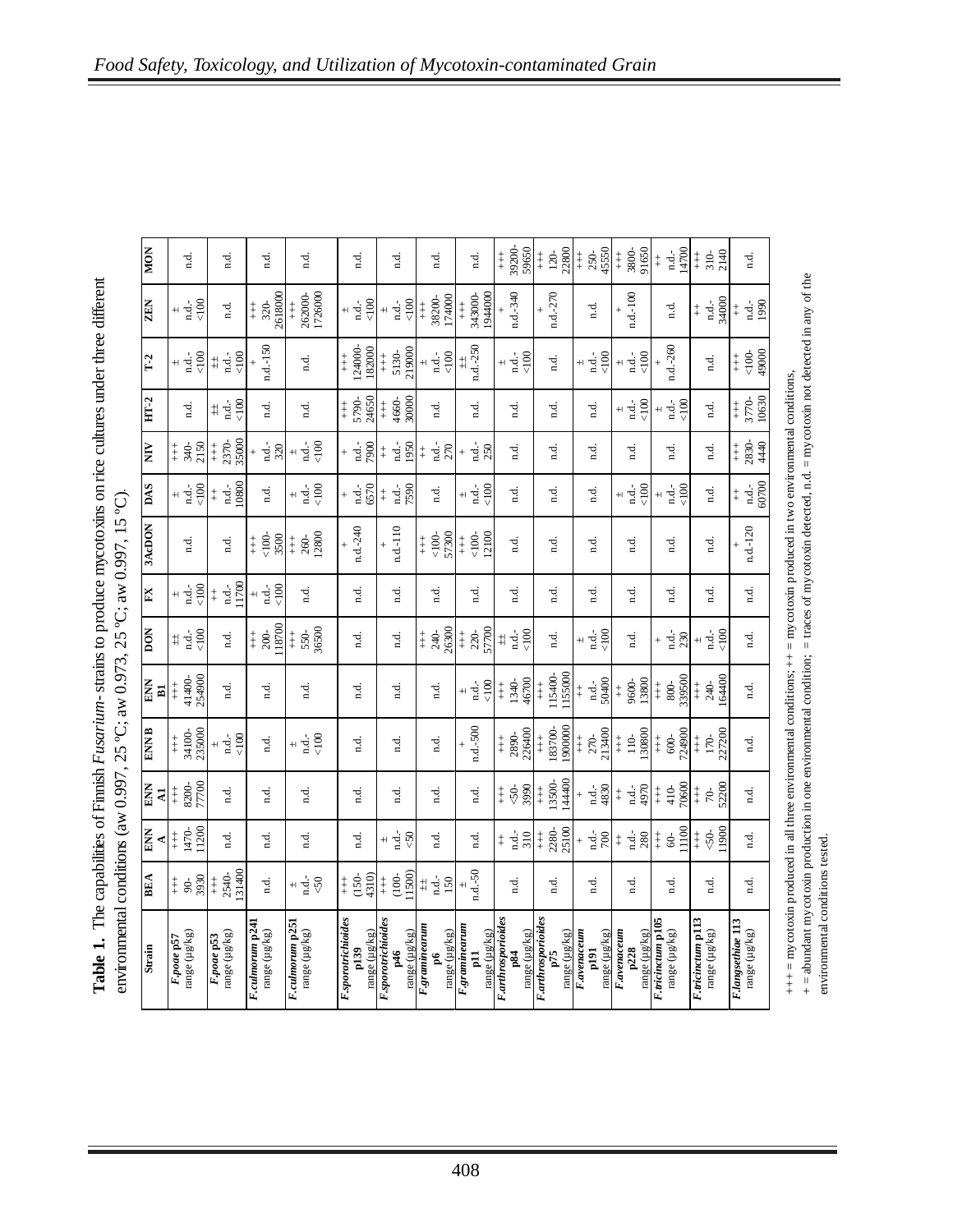

**Figure 1.** The metabolite profiles of *F. poae* p57 and *F. culmorum* p241 at three different environmental conditions, y-axis: mycotoxin produced (log µg/kg), x-axis: determined mycotoxins.



**Figure 2.** The cytotoxicity of Finnish *Fusarium* –strains (1 µg culture/ $2 \times 10^4$  cells) grown on rice medium at different environmental conditions. x-axis: the strains studied and BEA and T-2 standards (positive controls); y-axis the percentage of the metabolic activity of the exposed porcine kidney -cells compared with the extraction solvent (84 % acetonitrile in water).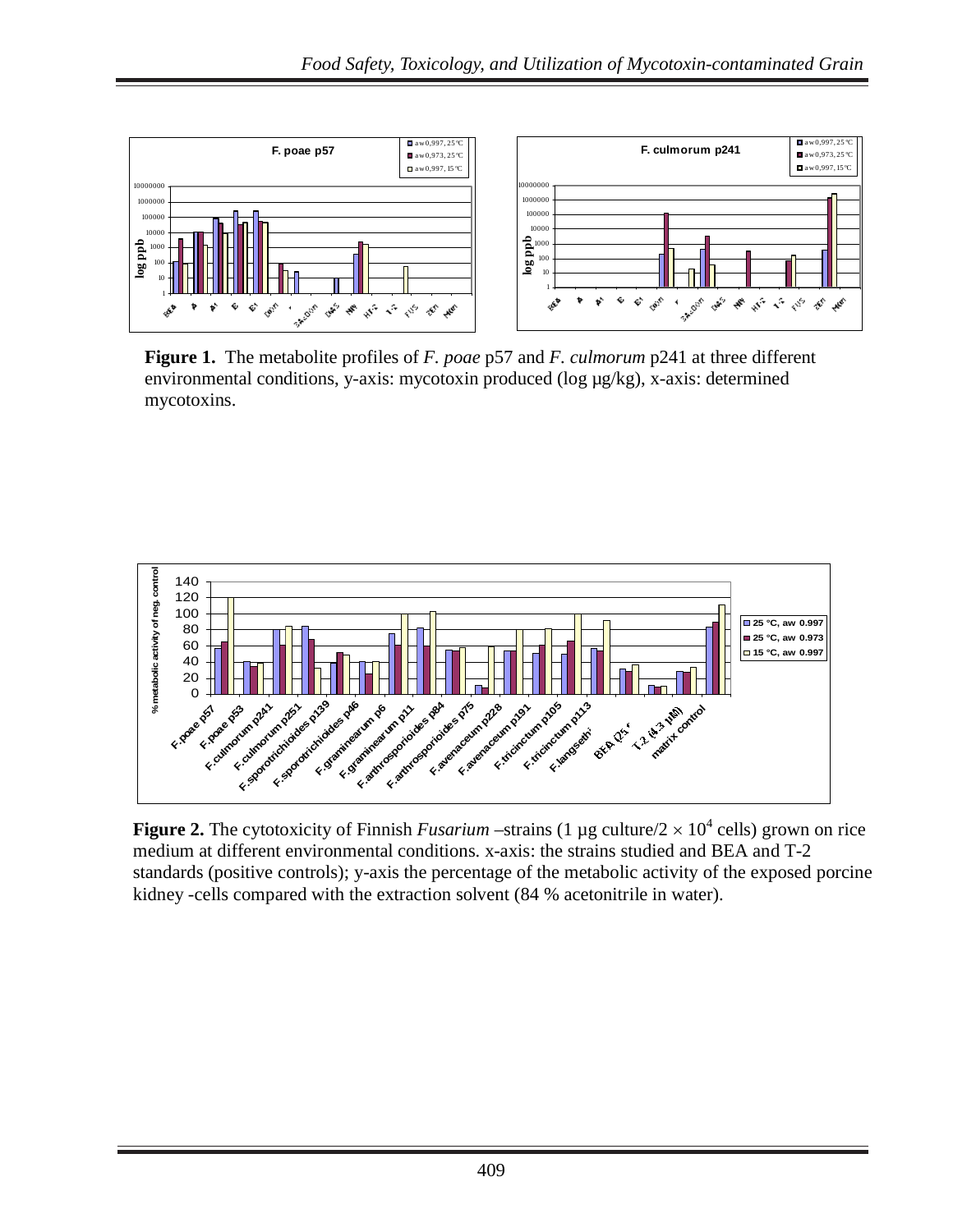# DETECTION AND QUANTIFICATION OF *FUSARIUM* SPP. IN CEREAL SAMPLES S.S. Klemsdal\* and O. Elen

Norwegian Crop Research Institute, Plant Protection Centre, Norway \*Corresponding Author: PH: (47) 64949400, Email: sonja.klemsdal@planteforsk.no

#### **ABSTRACT**

To screen cereal samples for the presence of mycotoxin producing *Fusarium* spp. and to study the interaction between these fungi and their host plants, species-specific and highly sensitive detection methods are needed. In this study, species-specific PCR-primers designed for the detection of *F. poae*, *F. sporotrichioides* and the new species *F. langsethiae* are described. In cereal samples infections lower than 1% could be detected by this PCR assay. Four additional primers were developed to detect subgroups of *F. poae* representing the four different ITS genotypes present in *F. poae*. The primer pair developed for the detection of *F. langsethiae* could be used to distinguish between *F. langsethiae* and the morphologically similar *F. poae*. The described PCR assays are highly sensitive and enable the detection of *Fusarium* genomic DNA in concentrations as low as 5-50 fg. High levels of *F. poae* and/or *F. langsethiae* were detected in random field cereal samples but only low levels of *F. sporotrichioides* were found. To allow a quantitative detection of the species of *Fusarium* producing the mycotoxins most frequently detected in samples of small grain cereals in Norway, several TaqMan real-time PCR assays were developed. One assay allowed the detection and quantification of *F. avenaceum*. Another TaqMan assay was used for the quantification of the total amounts of *F. langsethiae* and *F. sporotrichioides*. In Norway these *Fusarium* species are the two most important producers of the highly toxic type A trichothecenes, T-2 and HT-2 toxins. To determine the total amount of trichothecene-producing *Fusarium* (both type A and type B trichothecenes) a TaqMan assay based on the *Tri5* gene of the trichothecene synthesis pathway was developed. The possible correlation between the amount of *Fusarium* DNA detected by these assays and corresponding mycotoxin content found in cereal samples will be discussed.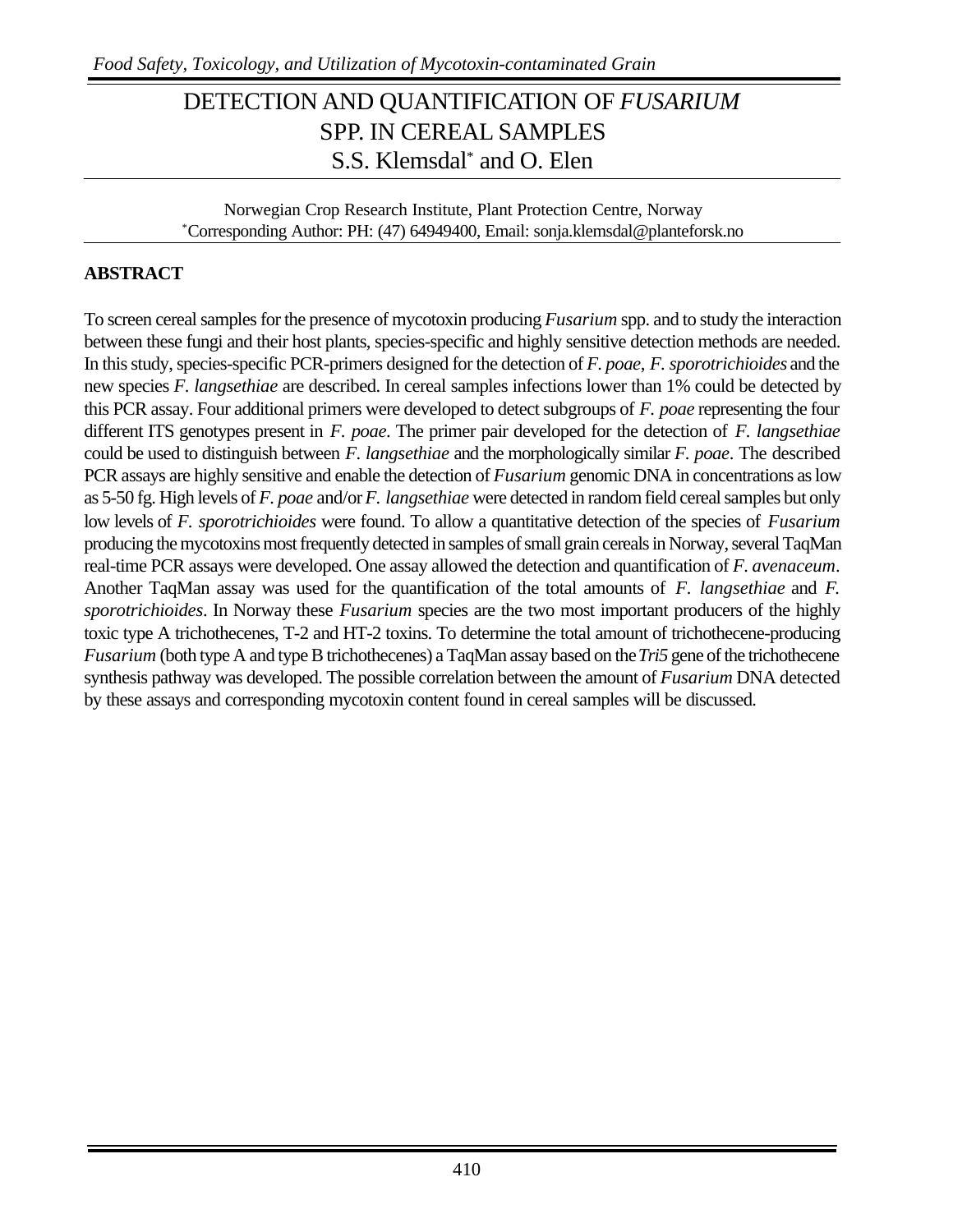# EVALUATION OF OZONE AND HYDROGEN PEROXIDE TREATMENTS FOR PREVENTING THE POST-HARVEST *FUSARIUM* INFECTION IN MALTING BARLEY B. Kottapalli<sup>1</sup>, C.E. Wolf-Hall<sup>1\*</sup> and P.B. Schwarz<sup>2</sup>

<sup>1</sup>Department of Veterinary and Microbiological Sciences, North Dakota State University, Fargo ND; and <sup>2</sup>Department of Plant Sciences, North Dakota State University, Fargo ND, USA \*Corresponding Author: PH: (701) 231-6387, Email: charlene.hall@ndsu.nodak.edu

#### **ABSTRACT**

Utilization of *Fusarium* infected barley for malting may lead to mycotoxin production and decreased malt quality. Methods for treatment of *Fusarium* infected barley may prevent these safety and quality defects and allow use of otherwise good quality barley. Gaseous ozone and hydrogen peroxide were evaluated for effectiveness in reducing *Fusarium* infection (FI) while maintaining germinative energy (GE) in two barley samples (sound and infected). Gaseous ozone treatments (GOT) included concentrations of 11 and 26 mg/g for 0, 15, 30, and 60 minutes. Hydrogen peroxide (HP) treatments included 0, 5, 10, and 15% concentrations with exposure times of 0, 5, 10, 15, 20, and 30 minutes. For GOT, in naturally *Fusarium*-infected barley, a statistically significant (P<0.05) decrease of 24-36% in FI occurred within 15 minutes of exposure at either concentration. GE was significantly (P<0.05) affected (11-20%) by 30 minutes at both concentrations in naturally *Fusarium* infected barley but not in sound barley. For HP, FI was significantly decreased (50-98%) within 5 minutes of exposure. With the exception of two treatments (10% and 15% HP agitated for 20 minutes) GE was not statistically significantly different from the control in naturally *Fusarium* infected barley. In sound barley, HP had no significant (P>0.05) effect on GE. The results suggest that GOT and HP may have potential for treatment of *Fusarium* infected malting barley.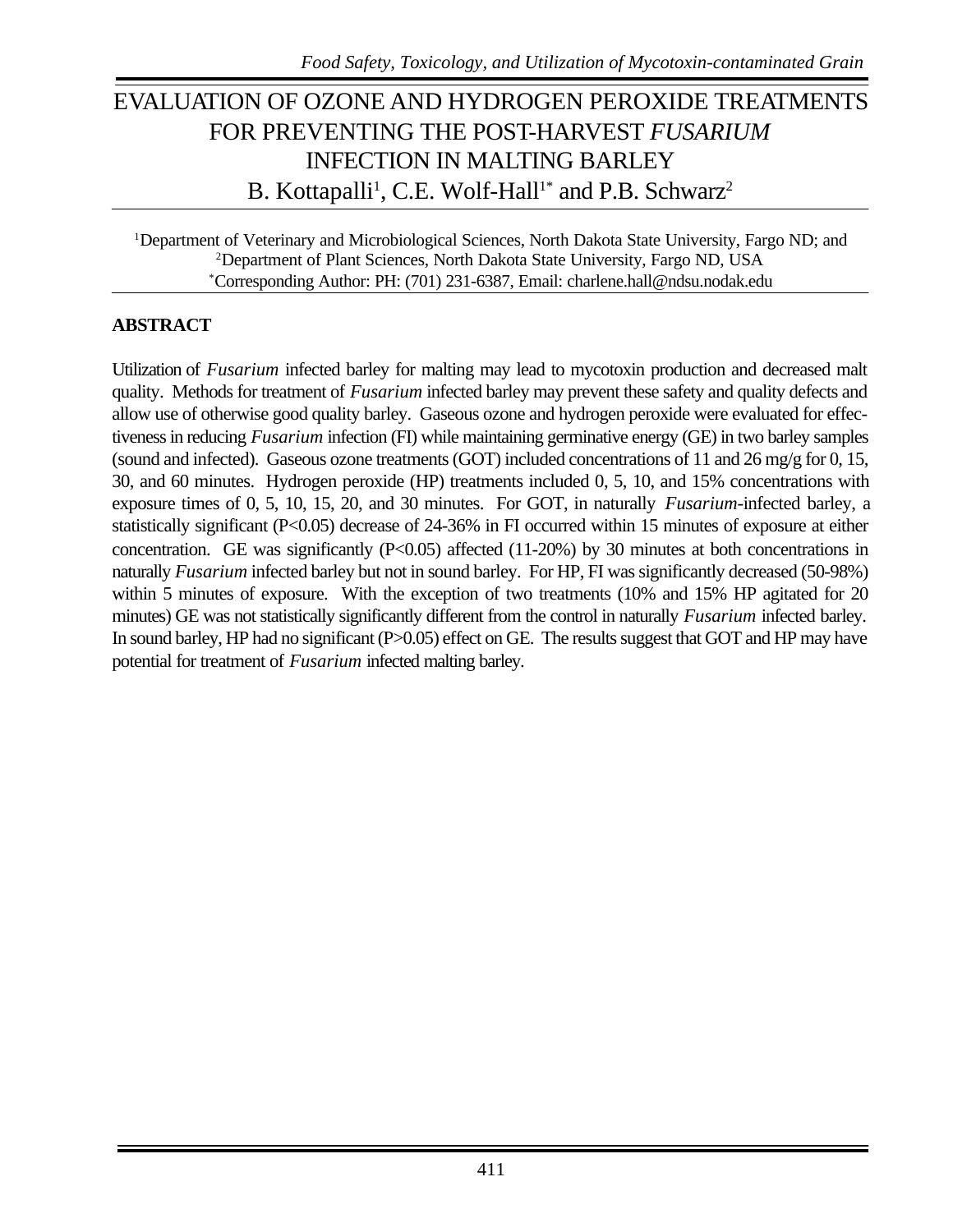# CAFFEINE AS INTERNAL STANDARD FOR HIGH PRESSURE LIQUID CHROMATOGRAPHY ANALYSIS OF DEOXYNIVALENOL IN WHEAT SAMPLES C.A. Landgren, P.A. Murphy and S. Hendrich<sup>\*</sup>

Food Science and Human Nutrition, Iowa State University, Ames, IA 50011, USA \*Corresponding Author: PH: (515) 294-8059; E-mail: shendric@iastate.edu

### **ABSTRACT**

A method was developed to utilize caffeine as an internal standard for analytical detection of deoxynivalenol (DON) in wheat samples using high pressure liquid chromatography (HPLC) with ultraviolet detection. Ground wheat samples (25 g) were extracted with 100 mL aqueous acetonitrile (84:16) and spiked with  $30 \mu$ g caffeine (CAF) dissolved in extraction solvent. Samples were blended for 3 minutes at high speed then a 5 mL aliquot passed through an alumina-charcoal column for clean-up. The resulting extract was evaporated in a 50°C water bath under nitrogen. The residue was dissolved in aqueous methanol (20%) and microfiltered into autosampler vials. Analytes were separated with linear aqueous methanol solvent gradient (85:15 ramping to 80:20 over 20 min, flow rate 0.7 mL/min) with UV detection at 220 nm. Retention times for DON and CAF were approximately 9.0 min and 16.0 minutes, respectively. Fungal culture material (124 ppm) was added to commercial wheat flour (no detectable DON) to achieve mean DON concentrations of 0.26, 0.51, 1.99, and 5.96 ppm. Three replicates of each concentration were analyzed in one day and repeated four different days. An internal standard curve was developed plotting sample concentration against area response ratios (DON/ CAF). The correlation coefficient (r) was 0.985 across days and there was no significant difference between or among days of analysis. Recovery analysis of spiked samples at 1.00 ppm was 100% in this system. This method will allow analysis of samples using an easily accessible, stable, and inexpensive compound that is not likely to be found in most food samples of interest.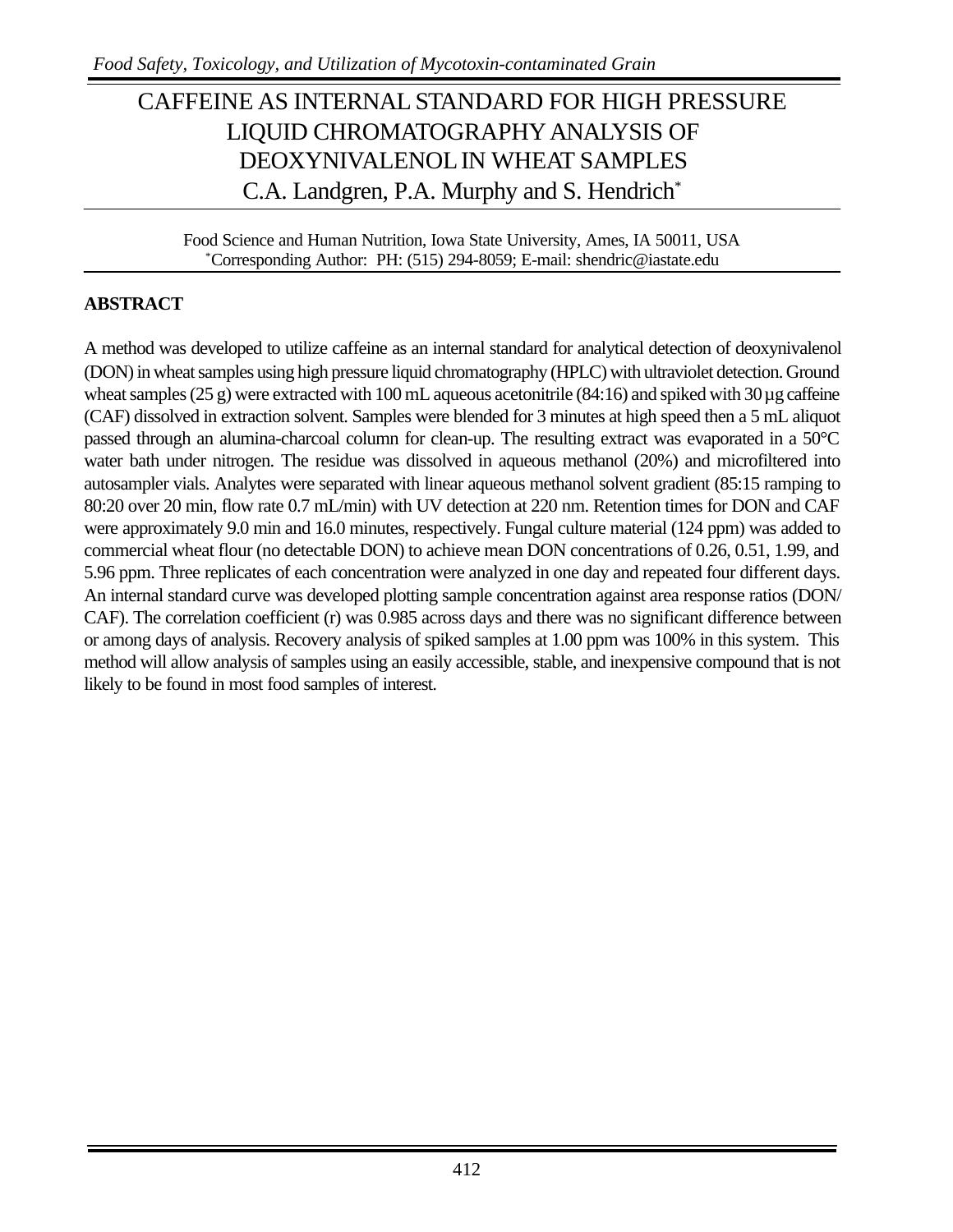# POSSIBLE WAYS TO UTILIZE MYCOTOXIN CONTAMINATED GRAIN Mesterházy, A.\*

Cereal Research non-profit Co., 6726 Szeged, P.O.Box 391. Hungary \*Corresponding Author: PH: 36.30 415 9730, E-mail: akos.mesterhazy@gk-szeged.hu

### **ABSTRACT**

There is a strong tendency that for securing food and feed safety requirements, more and more countries will set up limit values for toxin contamination. Industry applied until now toxin limits. When toxin limits will be officially introduced, millions of tons of grain can be qualified as dangerous waste material. In this case the farmers will bear all risks and they should pay for everything even they are not fully responsible for the damage. The social consequences are now clear in the Red River Valley and elsewhere (McMullen 2003). For this reason economic utilization(s) of the contaminated grain must be found. Without this a well working system cannot be developed.

The food and feed industry is excluded, therefore other industrial uses remain. Now three possibilities have greater chances:

 a. Direct energy production. Wheat grains have energy content comparable to middle quality coal (Ruckenbauer and Reichart 1994). When a coal price would be paid for the contaminated grain and some additional sum would be paid it would lessen the financial damage and could help farmers to survive. For this economists should count out, whether movable plants should be built and positioned into the given area for a while or existing electric plants can accept it. It should be decided whether heat or electricity is more economic. The use of straw may increase the profitability when not used otherwise.

b. Usage for gasoline production. The European Union plans that it will use the agricultural and forest waste materials for fuel production as renewable energy sources. With the present oil prices above 50 USD this is economic now. The EU will replace 30-40 % of the diesel fuel by this new resource within ten years. For this regional plants will be built with a capacity of 480 t fuel/day capacity. The first Sundiesel experimental plant is working now. It seems that oil need grows exponentially, but not the resources. The Middle East provides a number of risk factors for the world economy. The gasoline production of this art can lessen the tension.

c. Alcohol production for industrial use or as fuel. The problem is the large amount of waste material that is also toxin contaminated. Drying and burning could be a solution, the question: profitability.

d. Other industrial uses. From there is no special information, but their need is not in range of million tons, but may help.

We are convinced that the economic utilization of the toxin contaminated grain can be a good business for the farmers who cannot sell their contaminated grains now. For this reason national and international efforts are needed to find solutions that help producers and utilize products that are not marketable now. This would also stabilize commodity prices.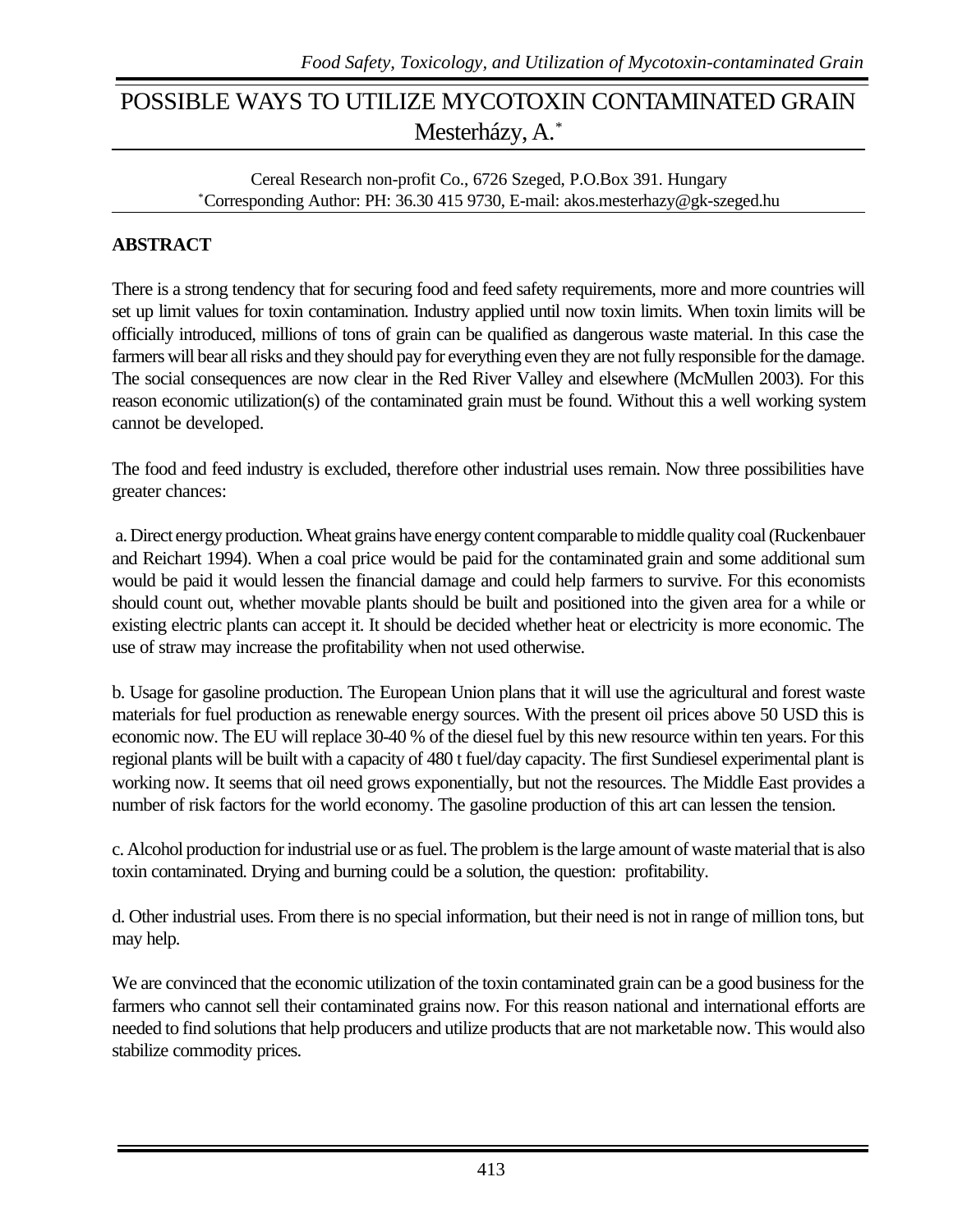#### **REFERENCES**

McMullen, M. 2003. Impacts of Fusarium Head Blight on the North American Agricultural Community: The power of one disease to catapult change. Pages: 484-503. In: Leonard, K. J. and W. R. Bushnell (Eds). Fusarium Head Blight of Wheat and Barley. APS Press, St. Paul, MN. 512 pp.

Ruckenbauer, P. and A. Reichart, 1994. Alternative Nutzung von Getreide für Energiezwecke. 46. Arbeitstagung Österreichischer Pflanzenzüchter, Gumpenstein, 167-172.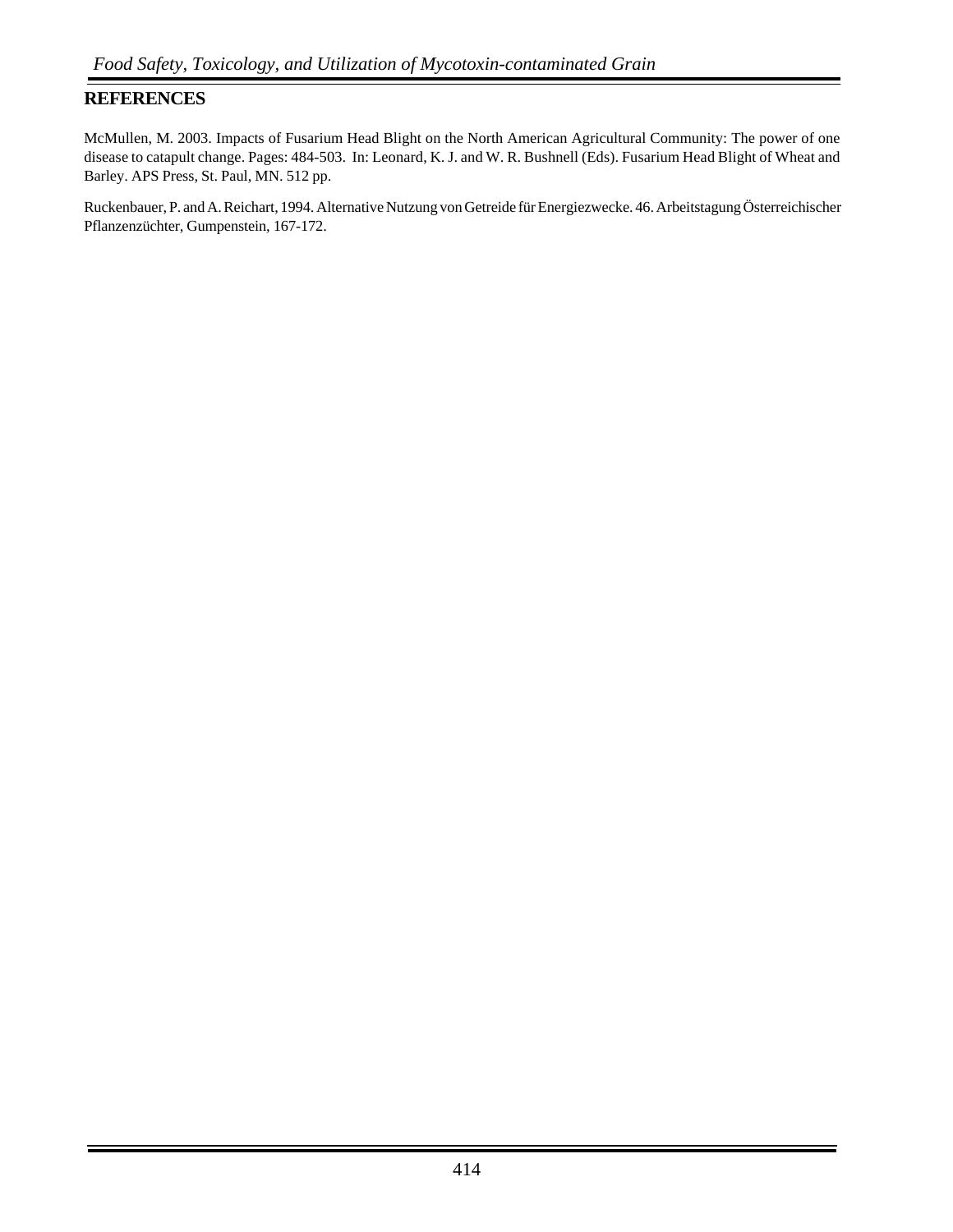# THE RELATIONSHIPS BETWEEN FUSARIUM HEAD BLIGHT VISUAL SYMPTOMS, *FUSARIUM* BIOMASS AND DEOXYNIVALENOL LEVELS IN BARLEY S.M. Neate<sup>1\*</sup>, P.B. Schwarz<sup>2</sup>, N.S. Hill<sup>3</sup> and R.D. Horsley<sup>2</sup>

<sup>1</sup>North Dakota State University, Department of Plant Pathology. P.O. Box 5012, Fargo ND 58105, USA; <sup>2</sup>North Dakota State University, Department of Plant Science. P.O. Box 5051, Fargo ND, 58105, USA; and <sup>3</sup>Dept. Crop and Soil Sciences, University of Georgia, Athens, GA 30602, USA \*Corresponding Author: PH: (701) 231-7078; E-mail: stephen.neate@ndsu.nodak.edu

#### **ABSTRACT**

For more than a decade Fusarium Head Blight (FHB) has resulted in large portions of the upper mid-west sixrowed barley crop being rejected for malting due to levels of the toxin deoxynivalenol (DON) in the grain exceeding 0.5 ppm. Currently, screening for disease resistance involves a combination of visual scoring of disease symptoms and DON analysis. The Barley Pathology and 6-rowed Barley breeding program at NDSU undertake more than 5,500 DON analyses each year and to reduce costs and time also do more than 45,000 visual scores on barley heads, yet it is not clear that visual scores are a good predictor of DON. Recently a *F*. *graminearum* species-specific indirect ELISA technique has been developed that can quantify fungal biomass of *Fusarium* sp.. Our objectives were twofold, 1) to investigate the relationship between FHB visual score, DON and the Fusarium ELISA, and 2) to determine the impact on total spike DON by kernels with differing visual scores. Visual scoring was done at hard dough stage of development on seven cultivars grown in different environments in North Dakota in 2003. Individual kernels with characteristic dark brown lesions occupying > 25% of the kernel were scored and determined as a percentage of the total number of kernels on the head. Heads were dissected and kernels separated into those displaying FHB symptoms on  $>25\%$  of the kernel, 1-25% of the kernels, or no symptoms. Single kernels were used for ELISA and DON analysis. For ELISA, antigens were extracted from whole seed, diluted in coating buffer and coated onto microtiter plates followed by indirect ELISA using monoclonal antibodies. DON in the single kernel barley samples was determined by gas chromatography with electron capture detection. When regressions were done between FHB and DON,  $\mathbb{R}^2$  values differed widely between cultivars and environments, but when pooled, gave a  $R<sup>2</sup>=0.39$ . The  $R<sup>2</sup>$  values for ELISA and DON also differed widely between cultivars and environments, but when pooled, gave a  $R^2$ =0.73. When separated into different symptom classes, the  $R^2$  values for both ELISA and DON or FHB and DON were greatest for the kernels showing >25% symptoms and very low for kernels showing 1-25% or zero symptoms. Kernels showing >25% symptoms had the highest average DON levels with individual kernels up to 700 ppm. However, 70/205 of these kernels tested zero for DON. Of kernels showing 1-25% lesion coverage, 140/205 tested zero for DON and the remainder between 1-65 ppm with one kernel 488 ppm. Of asymptomatic kernels, 173/215 tested zero for DON and the remainder tested 1-4 ppm. It is clear that the kernels showing zero or 1-25% lesion coverage are making a small contribution to the DON level and that some visual symptoms are not associated with DON accumulation.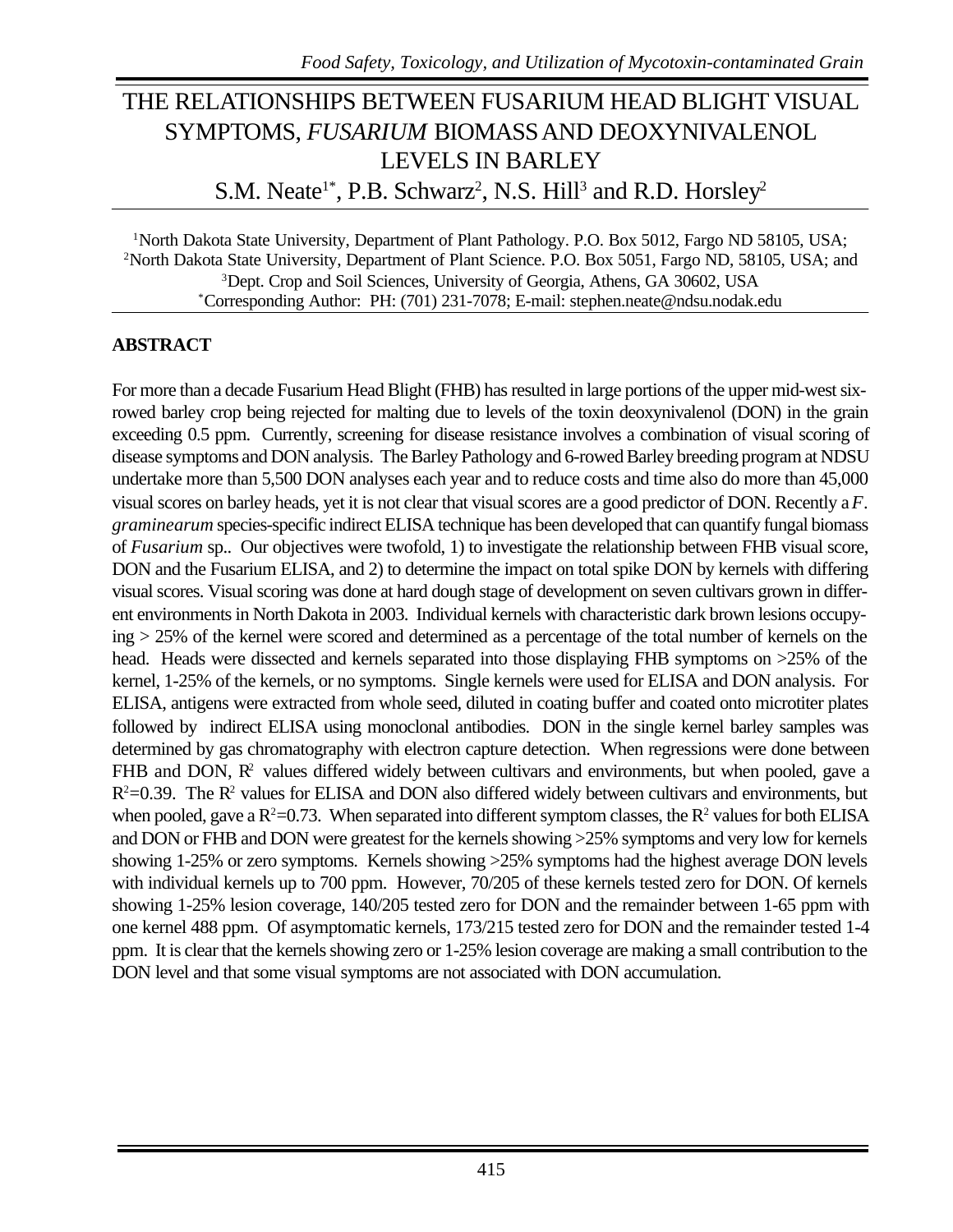# ADVERSE HEALTH EFFECTS OF TRICHOTHECENE MYCOTOXINS J.J. Pestka\* and Z. Islam

Dept. of Food Science and Human Nutrition, Michigan State University, East Lansing MI, 48824-1224, USA\*Corresponding Author: PH: (517) 353-1709; E-mail: pestka@msu.edu

### **ABSTRACT**

During head blight of wheat and barley, deoxynivalenol (DON or "vomitoxin") and other trichothecene mycotoxins are elaborated that can potentially cause adverse health effects in individuals who consume the infected grain. Although DON is regulated in the U.S. at 1 ppm in finished food, the European Economic Union and Codex Alimenterius have proposed much lower limits for consumption based on rodent studies. A further concern is that although agricultural workers are exposed to airborne DON during harvest, threshing and milling of infected wheat and barley, virtually nothing is known about the adverse effects of inhaling this toxin. *In vitro* studies suggest that the keys steps for DON toxicity are induction of stress signaling and cytokine expression in white blood cells which ultimately can mediate acute and chronic illness. We have used multiparameter flow cytometric analysis to measure the sensitivity of human white blood cells to induction of cytokines by DON. In assessing blood from 8 individuals, some were found to be much more sensitive to DON's effects than others. The minimal threshold for induction of IL-1 beta, IL-6 and IL-8 was 100 ng/ml. Activation of the mitogen-activated protein kinase p38 was found to precede and be a requisite for inducing IL-1 beta, IL-6 and IL-8 with the minimum threshold for activation being 25 ng/ml. These are critical observations because they suggest: (1)p38 activation is a biomarker for DON toxicity and for which humans are 4-fold more sensitive than mice, (2) higher concentrations are needed for cytokine induction and (3) some people may be resistant to DON whereas others are sensitive perhaps due to genetic and non-genetic factors (eg.prior/ ongoing infections, diet, medication). To accurately measure the hazardous potential of trichothecene to humans, it is essential to relate these in vitro studies to threshold dose, duration of exposure, exposure route, and magnitude of toxic effects in the mouse model. The resultant data can be used by the regulatory agencies and the wheat and barley industries for improved accurate, safety assessments relative to consumption of grain products and inhalation of grain dust.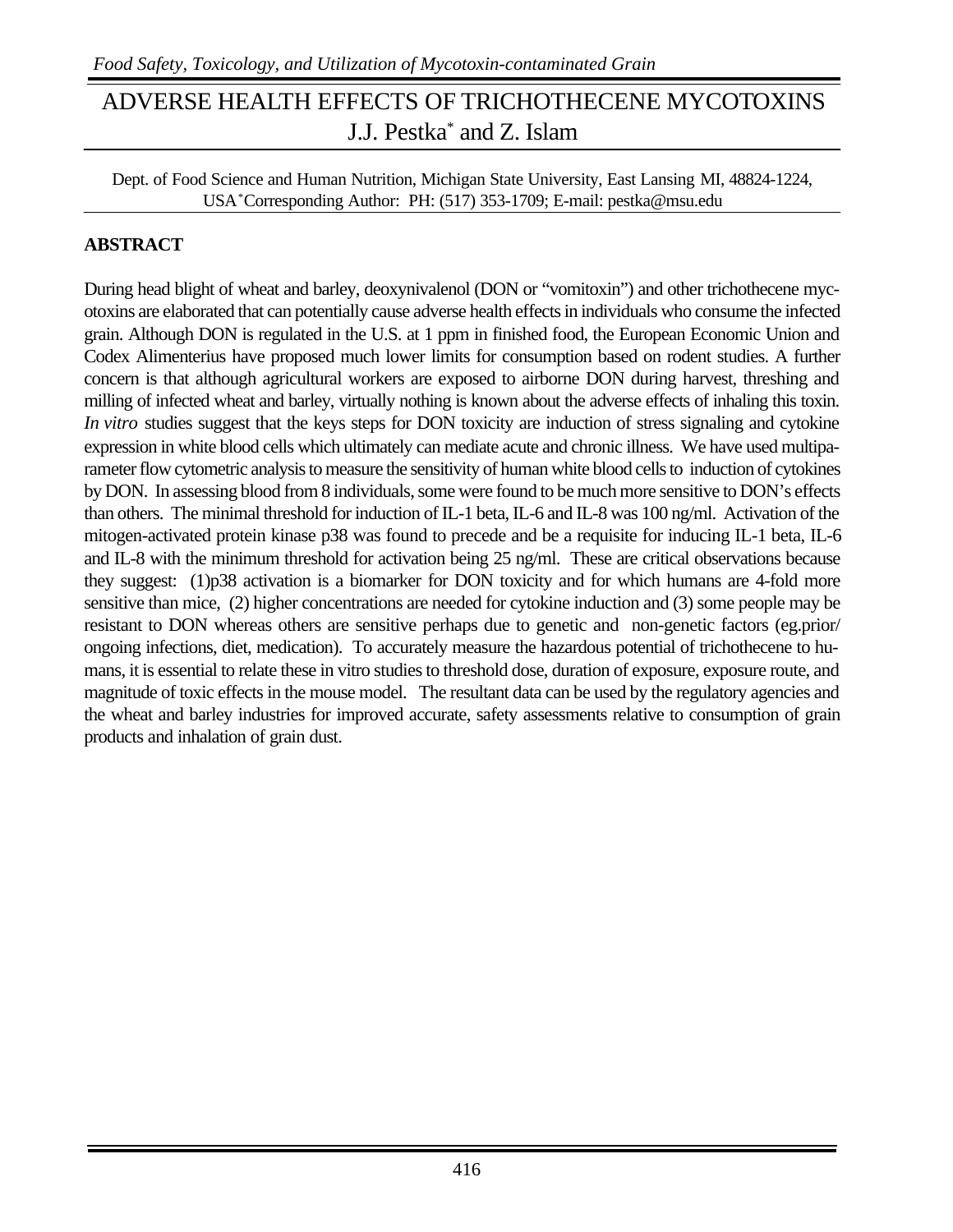### REAL-TIME PCR FOR QUANTIFICATION OF TOXIGENIC *FUSARIUM* SPECIES IN BARLEYAND MALT T. Sarlin<sup>1\*</sup>, M. Jestoi<sup>2</sup>, A. Rizzo<sup>2</sup>, S. Paavanen-Huhtala<sup>3</sup>, T. Yli-Mattila<sup>3</sup> and A. Haikara<sup>1</sup>

<sup>1</sup>VTT Biotechnology, Finland; <sup>2</sup>National Veterinary and Food Research Institute, Finland; and <sup>3</sup>University of Turku, Finland \*Corresponding Author: PH: 358 9 456 7141; Email: tuija.sarlin@vtt.fi

#### **ABSTRACT**

*Fusarium* species are potential mycotoxin producers in cereals. In near future EU is going to set the maximum limit values for some *Fusarium* toxins in unprocessed cereals and cereal products. Mycotoxin analyses are expensive and time-consuming. Hence, a rapid and reliable quantification method for toxigenic *Fusarium* species is needed for evaluation of the mycotoxin risk in cereal-based industry. We have applied real-time PCR technique for the quantification of trichothecene-producing *Fusarium* species present in barley and malt samples (the TMTRI assay, S. Klemsdal unpubl. sequences). PCR results were compared to the amount of trichothecenes in the samples. Furthermore, highly toxigenic *Fusarium graminearum* was quantified in cereals by real-time PCR (the TMFg12 assay, T. Yli-Mattila unpubl. sequences). DNA was extracted from ground kernels  $(0.1 \text{ g})$  using FastDNA Spin Kit for Soil and analysed in a LightCycler<sup>®</sup> system using fluorigenic TaqMan probes. Both naturally and artificially contaminated grains were analysed. The TMTRI assay and the TMFg12 assay enabled the quantification of trichothecene-producing *Fusarium* species and *F. graminearum* present in barley and malt samples, respectively. Both TaqMan assays were regarded as sensitive and reproducible. Linearity of the assays was at least 3-4 log units when determined using pure *Fusarium* DNA. The amount of *Fusarium* DNA analysed with the TMTRI-trichothecene assay correlated with the DON content in Finnish barley samples. The TMFg12 assay for *F. graminearum* gave a good estimation about the DON content in North American barley and malt samples. The amounts of DON and *F. graminearum* in Finnish barley were found to be naturally low.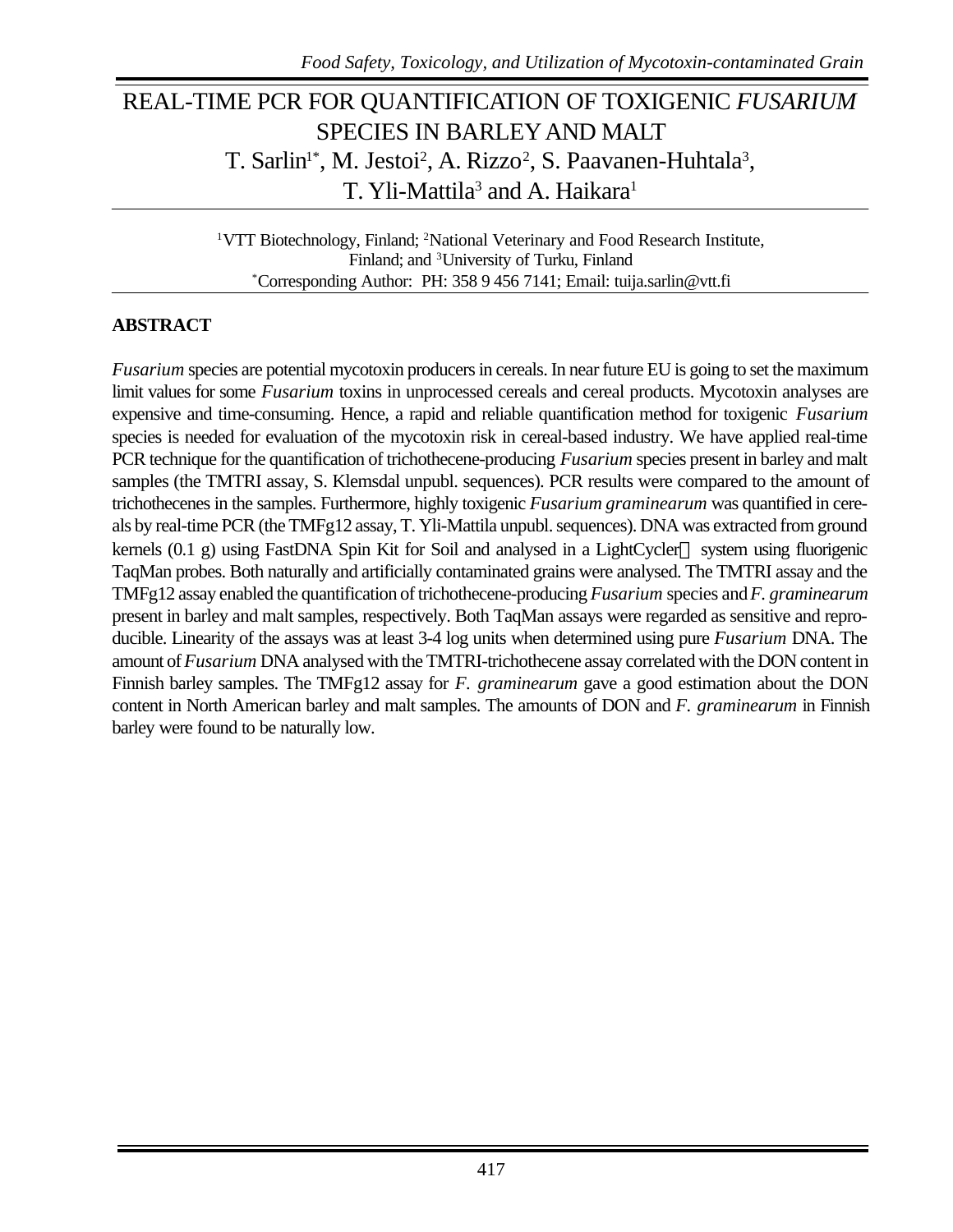# ROLE OF GLUTATHIONE IN TRICHOTHECENE TOXICITY IN *SACCHAROMYCES CEREVISIAE* H.F. Sigmund<sup>1\*</sup>, F. Berthiller<sup>2</sup>, S. Goritschnig<sup>1,3</sup>, H. Weindorfer<sup>1</sup>, R. Schuhmacher<sup>2</sup>, R. Krska<sup>2</sup> and G. Adam<sup>1</sup>

<sup>1</sup>BOKU - University of Natural Resources and Applied Life Sciences, Department of Applied Plant Sciences and Plant Biotechnology, Institute of Applied Genetics and Cell Biology, Vienna, Austria; <sup>2</sup>BOKU - University of Natural Resources and Applied Life Sciences, Department IFA-Tulln, Center for Analytical Chemistry, Tulln, Austria; and <sup>3</sup>Biotechnology Laboratory, University of British Columbia, Vancouver, British Columbia, Canada V6T 1Z4 \*Corresponding Author: PH: 43 1 36006 6383; E-mail: harald.sigmund@boku.ac.at

### **ABSTRACT**

In a yeast cDNA library screen intended to identify genes mediating increased DON resistance when overexpressed, we found the yeast *CYS4* gene. *CYS4* encodes cystathionine beta-synthase, which synthesizes cystathionine, the immediate precursor of L-cysteine. Cysteine is required for the two-step synthesis of glutathione (GSH) mediated by the *GSH1* and *GSH2* gene products. Since many toxins are known to be detoxified by GSH conjugation, we speculated about a possible role of GSH in DON detoxification by yeast. Yeast has a specific GSH uptake transporter, we therefore tested whether exogenous GSH protects yeast against DON toxicity. Exogenous GSH indeed increased resistance against DON and 3-Acetyl-DON (3-ADON), but not against the closely related trichothecenes nivalenol (NIV), trichothecin (TTC) and 15-Acetyl-DON (15-ADON). Using LC-MS/MS, clear evidence for formation of a previously unknown DON-glutathione conjugate was obtained. Efforts to prepare larger amounts of this conjugate in order to characterize its chemical structure (by NMR) and biological properties (using a wheat germ *in vitro* translation assay) are currently under way. In order to find out which enzyme is responsible for conjugate formation we have performed a systematic gene knock-out approach (gene disruption of all putative yeast glutathione-S-transferases (GSTs)). We identified one gene, where inactivation leads to increased sensitivity against DON. Deleting this candidate gene also increased sensitivity against 3-ADON and CDNB, the latter is a widely used test substrate for GSTs. We have generated overexpression constructs (with and without a *c-MYC*-*6xHis*-tag for affinity pruification). Isolation and biochemical characterisation of the protein encoded by this candidate gene is currently under way. In an attempt to identify *Arabidopsis* GSTs capable of DON-GSH conjugate formation, several DON-induced *Arabidopsis* GST genes where tested. The candidate *Arabidopsis* cDNAs where cloned into a yeast expression vector and tested for their ability to increase DON resistance in yeast. Unfortunately this approach was so far not successful.

### **ACKNOWLEDGEMENT**

This work was funded by grants from the University of Natural Resources and Applied Life Sciences (BOKU-Forschungsstimulierung 600 032), the EU FP5 project FUCOMYR (QLRT-2000-02044), and the Austrian Genome Programme GEN-AU (pilot project FUSARIUM)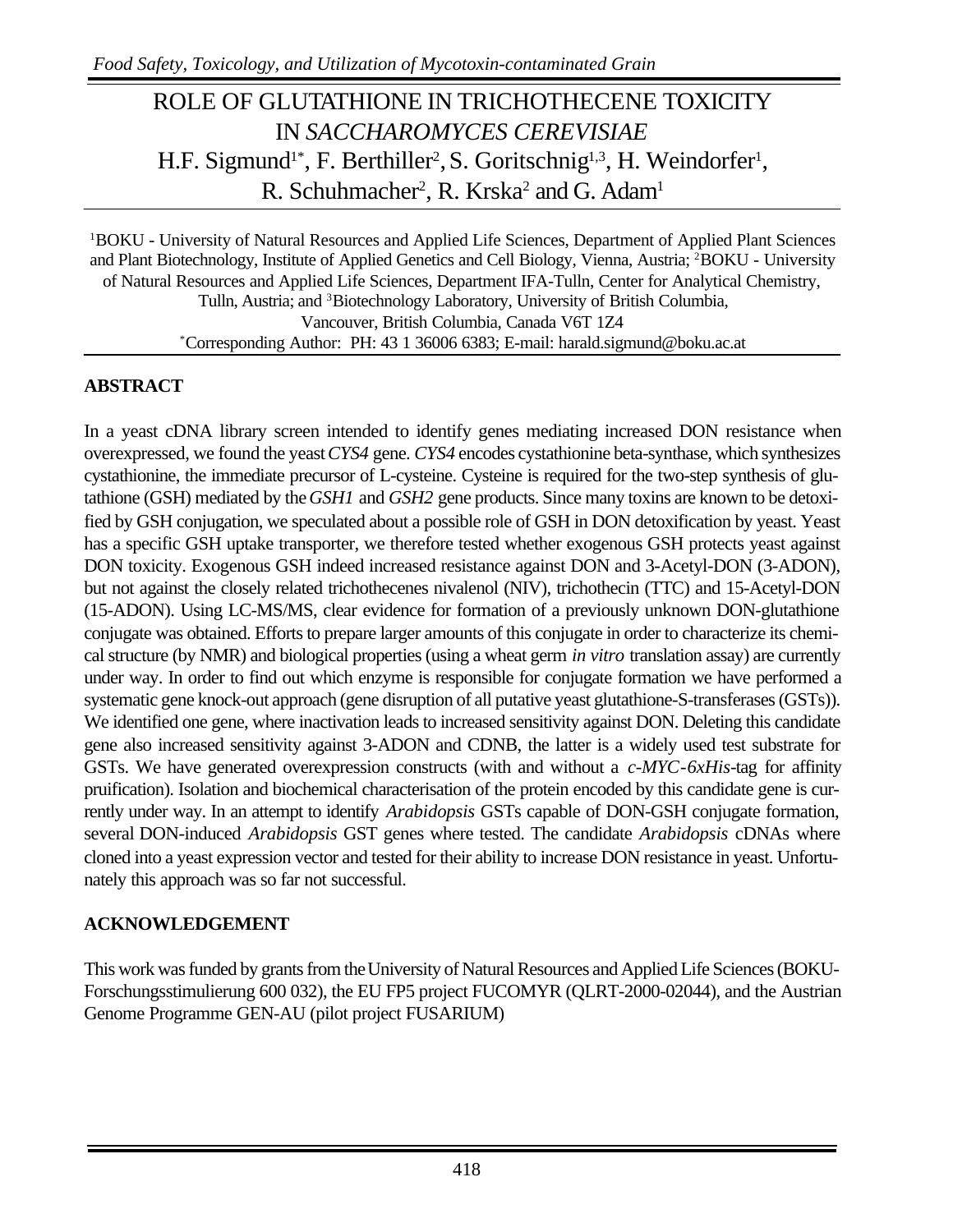### A NOVEL*FUSARIUM* METABOLITE WITH BIOLOGICALACTIVITY S. Uhlig<sup>1\*</sup>, D. Petersen<sup>2</sup>, A. Flåøyen<sup>1</sup> and A. Wilkins<sup>3</sup>

<sup>1</sup>National Veterinary Institute, P.O. Box 8156 Dep., N-0033 Oslo, Norway; <sup>2</sup>Department of Chemistry, University of Oslo, P.O. Box 1033 Blindern, N-0315 Oslo, Norway; <sup>3</sup>Chemistry Department, The University of Waikato, Private Bag 3105, Hamilton, New Zealand \*Corresponding Author: PH: 47 23216264; E-mail: silvio.uhlig@vetinst.no

### **ABSTRACT**

A novel *Fusarium* metabolite with a hydrocarbon-like basic structure was purified from the methanolic extract from the rice culture of a *F. avenaceum* strain, which had been isolated from Norwegian grain. The metabolite was discovered by bio-assay guided fractionation of culture extracts and was cytotoxic against the porcine kidney epithelial cell line PK-15. Other *Fusarium* spp. that were found to produce the compound in rice culture include *F. tricinctum*, *F. langsethiae* and *F. poae*. The results from the structure elucidation using NMR- and mass spectroscopy will be presented.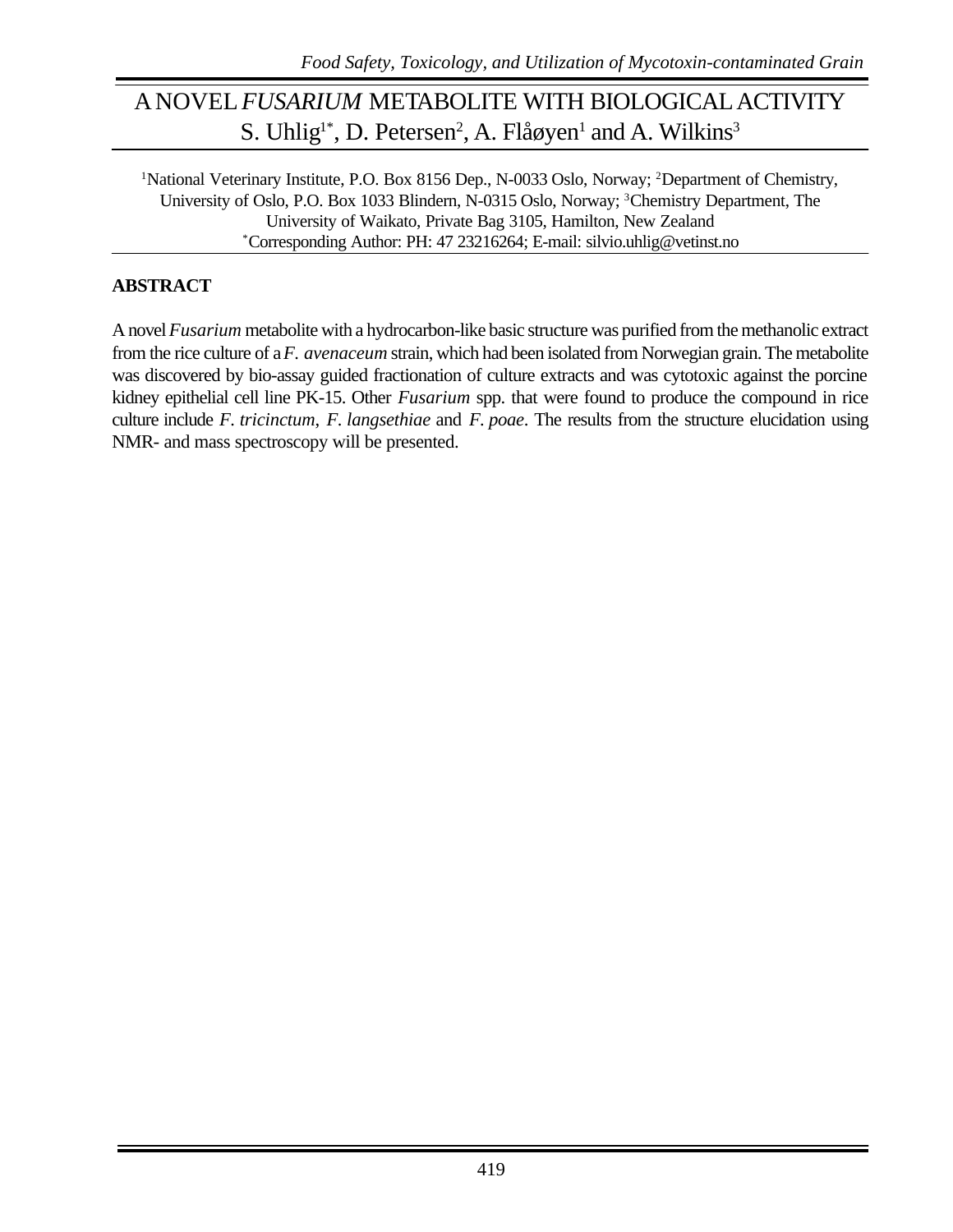# WORLDWIDE REGULATIONS FOR *FUSARIUM* MYCOTOXINS H.P. van Egmond<sup>\*</sup> and M.A. Jonker

Laboratory for Food and Residue Analyses, National Institute for Public Health and the Environment (RIVM), P.O. Box 1, 3720 BA Bilthoven, The Netherlands \*Corresponding Author: PH: (31) 30 274-2440; E-mail: hp.van.egmond@rivm.nl

#### **ABSTRACT**

Regulations for mycotoxins have been established in food and animal feed in many countries since the late 1960s to protect the consumer from the harmful affects that mycotoxins may cause. Various factors influence the decision-making process of setting limits for mycotoxins. These include scientific factors such as data about effects on man and animals, the level of human exposure, as well as the availability of methods of sampling and analysis. Economical factors such as commercial interests and sufficiency of food supply have their impact as well. Over the last 2 decades various international inquiries on worldwide limits and regulations for mycotoxins were published. The latest completed inquiry resulted in the publication "Worldwide regulations for mycotoxins in food and feed in 2003 (FAO Food and Nutrition Paper 81, 2004). On a worldwide basis, approximately 100 countries had mycotoxin regulations or guideline limits for food and/or feed in 2003, an increase of approx. 30 % as compared to 1995. The total population in these countries represents approx. 90 % of the world's inhabitants. *Fusarium* mycotoxins for which (proposed) limits and regulations existed in 2003 include deoxynivalenol, diacetoxyscirpenol, the fumonisins  $B_1$ ,  $B_2$  and  $B_3$ , HT-2 toxin, T-2 toxin and zearalenone. Deoxynivalenol, zearalenone and fumonisins were among the most regulated. At least 41 countries have set regulatory or guideline limits for deoxynivalenol in food or feed. Whereas in 1995 this trichothecene was only sporadically regulated, it has become a toxin of high concern in monitoring programmes and amongst regulatory authorities since the late 1990's when mg/kg concentrations were reported to occur in cereals and cereal products, particularly in Europe. Tolerance levels for deoxynivalenol in wheat (flour) range from 300-2000 μg/ kg, with a peak at 750 μg/kg. The latter is dominated by the countries of the EU, where this (unofficial) guideline tolerance level is applied since several years for deoxynivalenol in flour used as raw material. Zearalenone is now regulated in food and feed in 28 countries as compared to 6 in 1995. Limits for this toxin in maize and other cereals currently vary from 50 to 1000 μg/kg with more of the tolerance levels set at the higher end of this range than at the lower end. Whereas in 1995 fumonisins were only subject of regulations in one country, this number has now increased to 6, with limits for maize ranging from 1000-3000 μg/kg. Although proportionally a very significant increase, the number of fumonisins-regulating countries is too small to draw meaningful conclusions about generally agreed limits. Comparing the situations in 1995 and 2003, regulations for *Fusarium* mycotoxins have increased, and they have become more diverse and detailed with newer requirements regarding official procedures for sampling and analytical methodology. These developments reflect the general concerns that governments have regarding the potential effects of *Fusarium* mycotoxins on the health of humans and animals.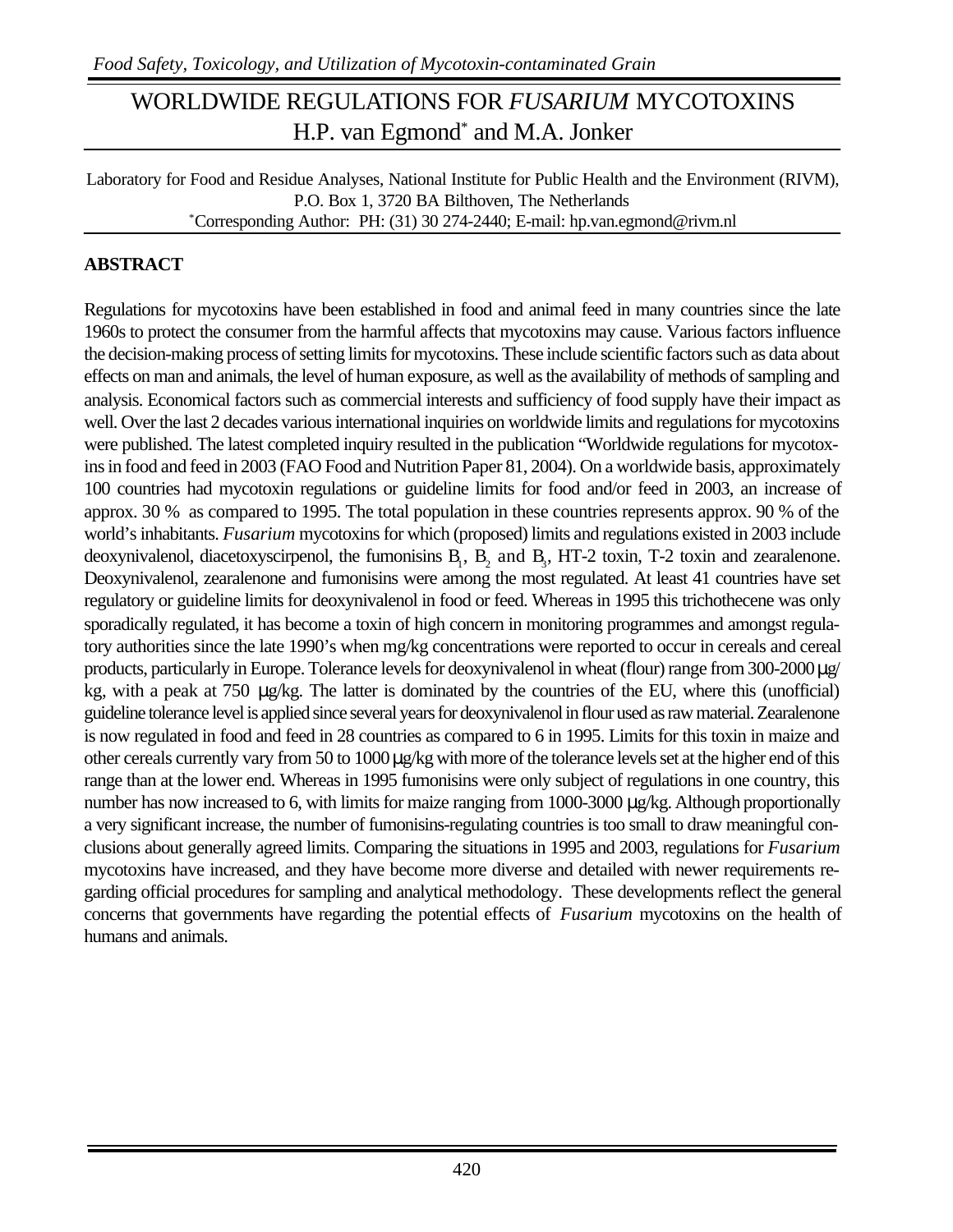# EFFECT OF HARVESTING TIME ON INCIDENCE OF *FUSARIUM* SPECIES AND ACCUMULATION OF DEOXYNIVALENOL IN KERNELS OF SILAGE CORN IN ONTARIO A.G. Xue<sup>1\*</sup>, B.L. Ma<sup>1</sup>, R.M. Clear<sup>2</sup>, D.T. Chi<sup>1</sup>, F. Sabo<sup>1</sup> and Y. Chen<sup>1</sup>

<sup>1</sup>Eastern Cereal and Oilseed Research Centre, Agriculture and Agri-Food Canada, 960 Carling Avenue, Ottawa, Ontario K1A 0C6, Canada; and <sup>2</sup>Grain Research Laboratory, Canadian Grain Commission, 1404-303 Main Street, Winnipeg, Manitoba R3C 3G8, Canada \*Corresponding author: PH: (613) 759-1513, Email: axue@agr.gc.ca

#### **ABSTRACT**

The effect of three harvesting times (75, 50, and 25% milkline) on the incidence of kernelborne *Fusarium* spp. was examined using four silage corn hybrids (Maizex Leafy 4, NK Enerfeast 1, Pioneer 37M81, and TMF94) in Ottawa, Ontario in 2001 and 2002. Eleven *Fusarium* spp. were isolated over the two years. *Fusarium subglutinans* (Wollenw. & Reinking) Nelson, Toussoun & Marasas was the dominant species recovered from 28.8% of the kernels. Other frequently isolated species were *F. oxysporum* Schlecht. (2.6%), *F. graminearum* Schwabe (2.5%)*, F. proliferatum* (Matsushima) Nirenb. (0.3%), and *F. sporotrichioides* Sherb. (0.2%). The remaining six species, *F. avenaceum* (Fr.) Sacc., *F. crookwellense* Burgess, Nelson, & Toussoun*, F. culmorum* (W.G. Sm.) Sacc.*, F. equiseti* (Corda) Sacc.*, F. poae* (Peck) Wollenw.*,* and *F. solani* (Mart.) Sacc., were recovered from < 0.1% of the kernels. The incidences of *F. subglutinans* increased from 20.9 to 26.7, and to 38.7%; *F. graminearum* from 1.7 to 2.9, and to 3.1%; and, total *Fusarium* spp. from 28.7 to 32.2, and to 42.3%, when harvested at 75, 50, and 25% milkline, respectively. The incidences of the other species and deoxynivalenol (DON) levels in kernels were not affected by harvesting time. Of the four silage corn hybrids, TMF94 had significantly greater incidence of *Fusarium* spp. and DON concentration than the others, indicating a genotypic variation in resistance to kernelborne *Fusarium* spp.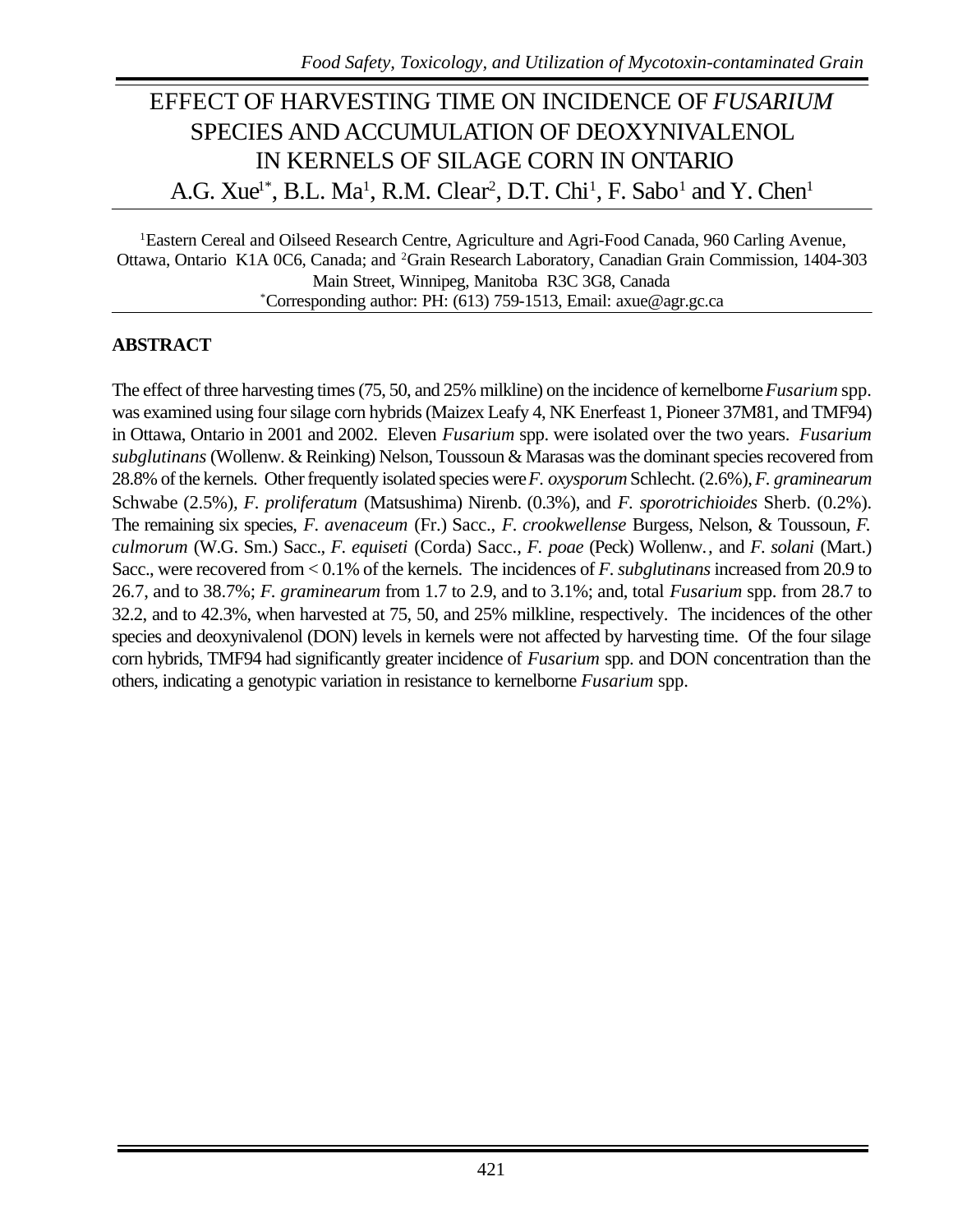# REAL-TIME PCR DETECTION AND QUANTIFICATION OF *FUSARIUM POAE* AS COMPARED TO MYCOTOXIN PRODUCTION IN GRAINS IN FINLAND T. Yli-Mattila<sup>1\*</sup>, S. Paavanen-Huhtala<sup>1</sup>, P. Parikka<sup>2</sup>, V. Hietaniemi<sup>3</sup>, M. Jestoi<sup>4</sup> and A. Rizzo<sup>4</sup>

<sup>1</sup>Lab. of Plant Phys. and Mol. Biol., Dept of Biology, Univ. of Turku, FIN-20014 Turku, Finland; <sup>2</sup>Plant Production Research/Plant Protection, MTT Agrifood Research Finland, FIN-31600 Jokioinen, Finland; <sup>3</sup>MTT Chemistry Laboratory, MTT Agrifood; Research Finland, FIN.31600 Jokioinen, Finland; and <sup>4</sup>National Veterinary and Food Research Institute (EELA), Department of Chemistry, FIN-00581 Helsinki, Finland \*Corresponding Author: PH: 358-2-3336587; E-mail: tymat@utu.fi

#### **OBJECTIVES**

To develop a fluorogenic (TaqMan) real-time polymerase chain reaction (PCR) -assay for species-specific detection of *F. poae* in barley, wheat and oats based on species-specific differences in intergenic spacer region (IGS) sequences.

### **INTRODUCTION**

Species-specific primers based on IGS sequences for end-point PCR have been developed (Konstantinova and Yli-Mattila, 2004), and in this study these primers were tested together with DyNAmo SYBR Green kit (Finnzymes) and rox dye. In addition, TaqMan primers and probe were designed for the same DNA region and the correlation between *F. poae* DNA and mycotoxins in grain samples was studied.

The mycotoxins produced by *F. poae* include e.g. diacetoxyscirpenol (DAS), monoacetoxycirpenols (MAS), scirpentriol (SCR), nivalenol (NIV) and fusarenon-X (FX) (Pettersson 1991, Liu et al., 1998, Torp and Langseth 1999, Thrane et al., 2004). The reports of *F. poae* isolates to produce type-A trichothecenes (HT-2 –toxin, T-2 –toxin and neosolaniol) are contradictory (Torp and Langseth, 1999, Abramson et al., 1994, Sugiura et al., 1993). These variable findings may, however, be due to the misidentification of *F. langsethiae* isolates, which are morphologically similar to *F. poae* (Yli-Mattila et al., 2004a). According to our results (Jestoi et al., 2004) Finnish *F. poae* isolates produce beauvericin (BEA)

and enniatins (ENNs) in addition to DAS, NIV and FX.

#### **MATERIALS AND METHODS**

*Grain samples* - The specificity of the TaqMan primers and probe were studied using DNA from eight *Fusarium* species (Yli-Mattila et al., unpublished results). Finnish grain samples (15 barley, 16 one oats and 23 wheat) harvested in 2002 and in 2003 were used for the analysis (Yli-Mattila et al., 2004b, unpublished results). Some samples were from field plots, which were artificially inoculated with the spores of different *Fusarium* species (Jestoi et al., unpublished results, Yli-Mattila et al., unpublished results).

*Molecular analyses* - DNA was extracted from grain samples according to the modified method of Taylor et al. (2001). The final volume of DNA extract from 10 g of grains was ca. 50  $\mu$  l and the total DN concentration was usually  $1-10\nu$  g/ $\mu$  l. Before PC the DNA concentration was diluted to  $1 \vee g/\mu$  1 or th results obtained were divided by the total DNA concentration.

For isolation of genomic DNA, fungi were grown for 4 to 6 days at  $24^{\circ}$ C on potato dextrose agar (PDA) plates. DNA was extracted with chloroform/octanol method as described in Yli-Mattila et al. (2004a,b). In barley, DNA was also extracted from ground kernels (c20-c25 and c27-c28) using FastDNA Spin Kit for Soil (Q-BIOgene, Sarlin et al., 2004, unpublished results).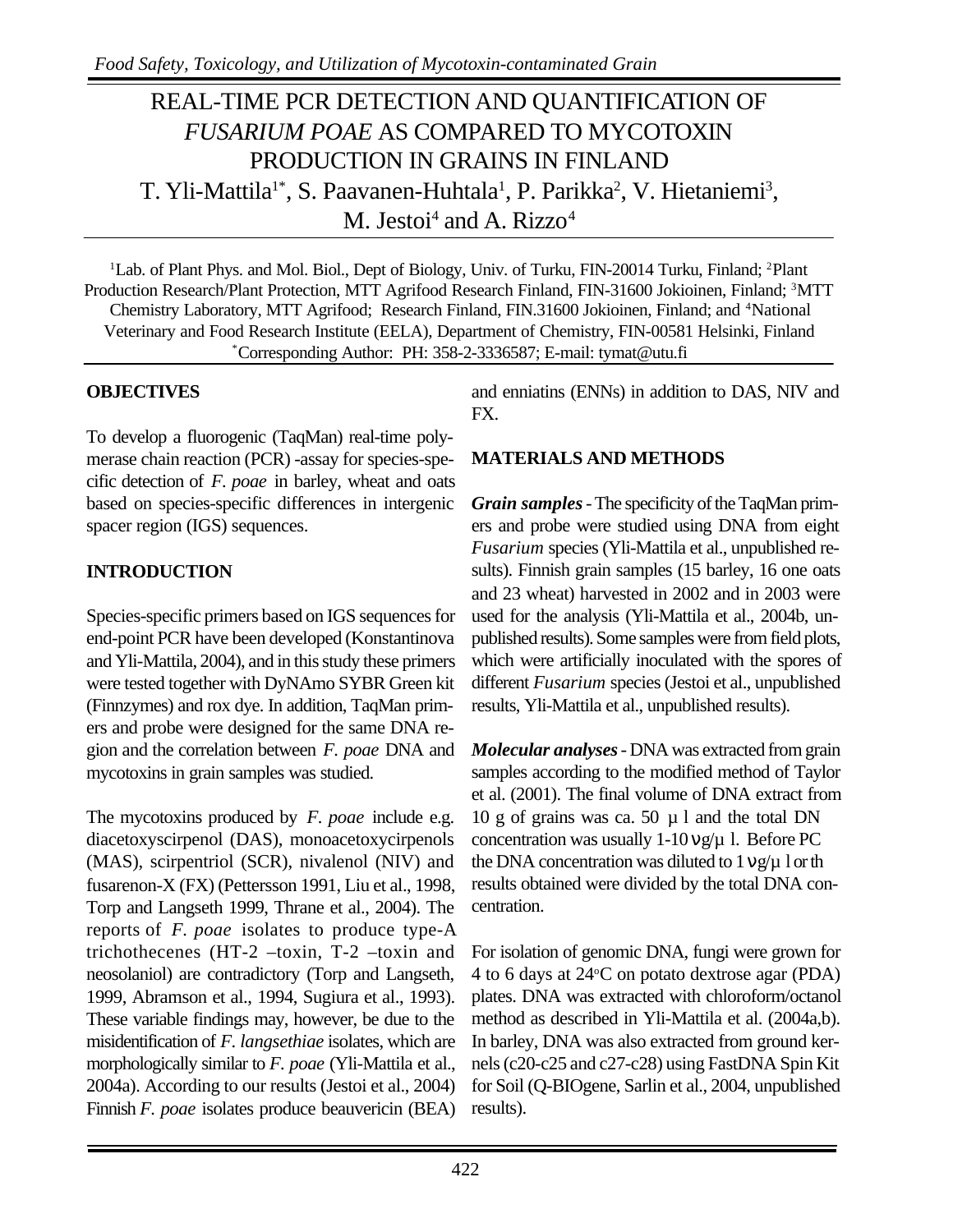DyNAmo SYBR Green kit (Finnzymes) with rox dye was used for SYBR Green quantitative PCR in GeneAmp 5700 cycler (PE Biosystems). Amplification for quantitative PCR was performed in 96-well Optical Reaction Plates (ABgene) sealed with Optical Adhesive Covers (ABgene) in a GeneAmp5700 sequence detector. The PCR program for SYBR Green PCR consisted of 2 min at  $50^{\circ}$ C, 10 min at  $95^{\circ}$ C followed by 40 cycles of 15 s at  $95^{\circ}$ C and  $60^{\circ}$ s at  $60^{\circ}$ C (Yli-Mattila et al., unpublished results). TaqMan amplification reactions were performed in the GeneAmp5700 sequence detector in 25 µl containing 12.5 µl Absolute qPCR Rox master mix, 100 νM TMpoaef and TMpoaer primers, 100μM TMpoae probe and DNA sample containing 1-6 ng DNA with the standard PCR protocol. The probe was labelled at the 5´ends with TET (tetrachloro-6-carboxy-fluorescein) and at the 3´end with 3'Eclipse Dark Quencher (Yli-Mattila et al., unpublished results).

To determine the sensitivity and range of the assay, 1 ng of genomic DNA from *F. poae* strain 02-65 was serially diluted by a factor 10 and used as a template. The specificity of the primers was tested against genomic DNA of eight *Fusarium* species.

*Mycological and toxin analyses* - Fresh and dried grain samples (200 seeds per sample) from the years 2002-2003 were used for the analysis of *Fusarium* spp. The isolation and morphological identification of the fungi took place as described in Yli-Mattila et al. (2004b). With the samples of the year 2003 *Fusarium-*specific Peptone PCNB plates were used (Nash and Snyder Medium modified by Nelson et al 1983). Mycotoxins (deoxynivalenol, FX, DAS, 3 acetyldeoxynivalenol, NIV, HT-2, T-2, BEA, ENNs, moniliformin) were analysed as described in Jestoi et al. (2004).

*Statistical analyses* -  $R^2$  (= square of regression coefficients), regression slope and  $P(a)$  (= significance of regression slope) were calculated by the program SigmaPlot 2001 version 7.1 (SPSS Inc). The original DNA and mycotoxin concentrations were transformed to logarithmic values.

#### **RESULTS AND DISCUSSION**

*TaqMan reactions* - The PoaeIGS/CNL12 primer pair displayed a linear range of at least two orders of magnitude from  $10^{-3.5}$  to  $10^{-1.5}$  µg/µ l with pure DN from *F. poae* isolates. In grain samples containing *F. poae* DNA the *F. poae* specific peak and occasionally also an unspecific peak was found in the melting curve, which made it difficult to estimate the exact amount of *F. poae* specific DNA. On gel, only one major specific PCR product (ca. 306 bp) was obtained by the primer pair in the DNA samples from *F. poae* and grain samples was found, but the unspecific products made it difficult to estimate the amount of *F. poae*-specific PCR product.

Primers and probe designed for *F. poae* successfully amplified DNA extracted from pure cultures and from grain samples. The primers and probe displayed a linear range of at least four orders of magnitude with pure DNA from *F. poae* isolates. The primers and probe amplified DNA extracted only from *F. poae* strains.

*Correlation between molecular, morphological and mycotoxin results* - NIV and ENNs contamination levels were generally higher in 2002 than in 2003. A significant correlation was found between *F. poae* DNA and NIV ( $p<0.05$ ) and ENNs ( $p<0.01$ ) levels in barley (Figure 1).

In wheat and oats the correlation was not as clear, which may be due to the lower levels of NIV and ENNs found. But also in wheat higher *F. poae* DNA levels were found in samples with high NIV levels, especially in 2002. No clear correlation was found between the levels of other mycotoxins and *F. poae* DNA (Yli-Mattila et al., 2004, unpublished results) in grain samples, although BEA levels were also somewhat higher in the few samples with high *F. poae* DNA levels in 2002.

This study is one of first reports of fluorogenic PCR detection assays for *F. poae* in grains (Waalwijk et al., 2004). Artificial infection increased *F. poae* contamination level only in barley in 2003. In 2002 there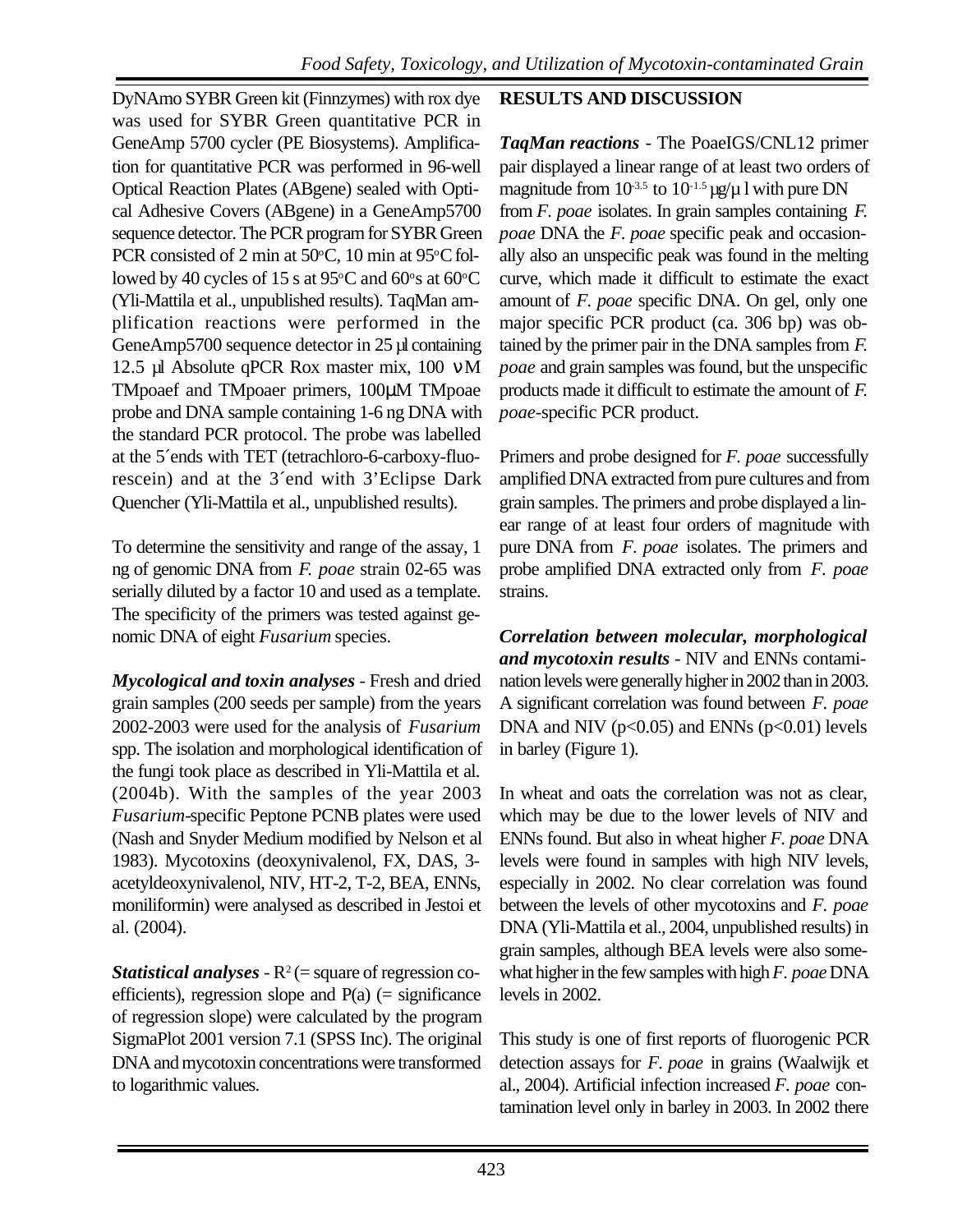was a strong natural infection in all artificially infected barley samples. In 2003 the highest *F. poae* contamination levels were found in oats.

SYBR Green real-time quantitative PCR was suitable for estimating the amount of *F. poae* DNA in pure cultures and it can also be used for estimating the amount of *F. poae* DNA from the melting curve obtained from grain samples. However, more manual calculations are required for the estimation and the results were not as reproducible as in Taqman realtime quantitative PCR. Also the correlation with toxin levels was not good. Due to variable amounts of unspecific PCR products in SYBR green realtime quantitative PCR, it was difficult to get comparable and reproducible results from the grain samples between separate PCR runs.

According to the results of the present study Taqman primers and probes designed are really specific for *F. poae*. With other *Fusarium* species at least one thousand times more DNA is required to get the threshold value with a cycle number below 35. Thus, the primers and probe can be used for estimating the DNA levels of *F. poae*.

For most of the samples, there was a clear correlation between *F. poae* DNA and NIV and ENNs contamination levels. For some samples, however, the determined mycotoxin contamination levels were high, even though the DNA levels were low. This may be due to a large number of small colonies or low number of bigger colonies on grains. The environmental conditions in the fields (Jestoi et al. 2004) may also have an influence on the type and amount of mycotoxin produced.

In 2002 one oats and seven barley samples having high levels of NIV also had high levels of *F. poae* DNA. In wheat both *F. poae* DNA and NIV levels were generally lower. In 2003 both NIV and *F. poae* specific DNA levels were lower in barley than in 2002.

It is possible to use the *F. poae* DNA concentration levels to eliminate the grain samples containing high amounts of NIV and ENNs in barley and oats. In the combined barley samples of 2002-2003 the average

NIV level in the seven samples containing the highest levels (>2 x 10-3 ng/ng total DNA) of *F. poae* DNA was 4100 µg/kg, while in the rest of 29 samples the average level was 77µg/kg. In the combined oats samples of 2002-2003 the average NIV level in the five samples containing the highest levels  $(>10<sup>-4</sup>$  ng/ng total DNA) of *F. poae* DNA was ca. 190 µg/kg, while in the rest of 13 samples the average level was 85 µg/ kg.

Also in Sweden *F. poae* seems to be the most important NIV producer (Pettersson 1991), while strains of other *Fusarium* species, such as *F. culmorum, F. graminearum* (Bottalico et al. 2002), *F. sporotrichioides* and *F. langsethiae* (Jestoi et al., 2004) may also be able to produce NIV. The ENNs levels in the seven barley samples with the highest *F. poae* DNA (>2 x 10<sup>-3</sup>ng/ng total DNA) was 10400

µg/kg, while in the rest of the 19 samples the average level was 320 µg/kg. A correlation was also found between *F. avenaceum/F. arthrosporioides* DNA and ENNs levels in barley (Paavanen-Huhtala et al., 2004, unpublished results). These results are in accordance with the results of Jestoi et al., (2004), according to which some *F. poae* strains are effective in producing NIV and ENNs.

#### **ACKNOWLEDGEMENTS**

This study was supported financially by the grants from the National Technology Agency of Finland (No. 40168/03) and the Academy of Finland (No. 52104).

### **REFERENCES**

Abramson, D., Clear, R.M. and Smith, E.M. 1994. Trichothecene production by *Fusarium spp.* isolated from Manitoba grain. Canadian Journal of Plant Pathology 15, 147-152.

Jestoi, M., Paavanen-Huhtala, S., Uhlig, S., Rizzo A. and Yli-Mattila, T. 2004. Mycotoxins and cytotoxicity of Finnish *Fusarium* strains grown on rice cultures. Proceedings book of the 2nd International Symposium on FusariumHead Blight, December 11-15, 2004, Orlando, Florida, USA (in press).

Liu, W.Z., Sundheim, L. and Langseth, W. 1998. Trichothecene production and the relationship to vegetative compatibility groups in *Fusarium poae*. Mycopathologia 140: 105-114.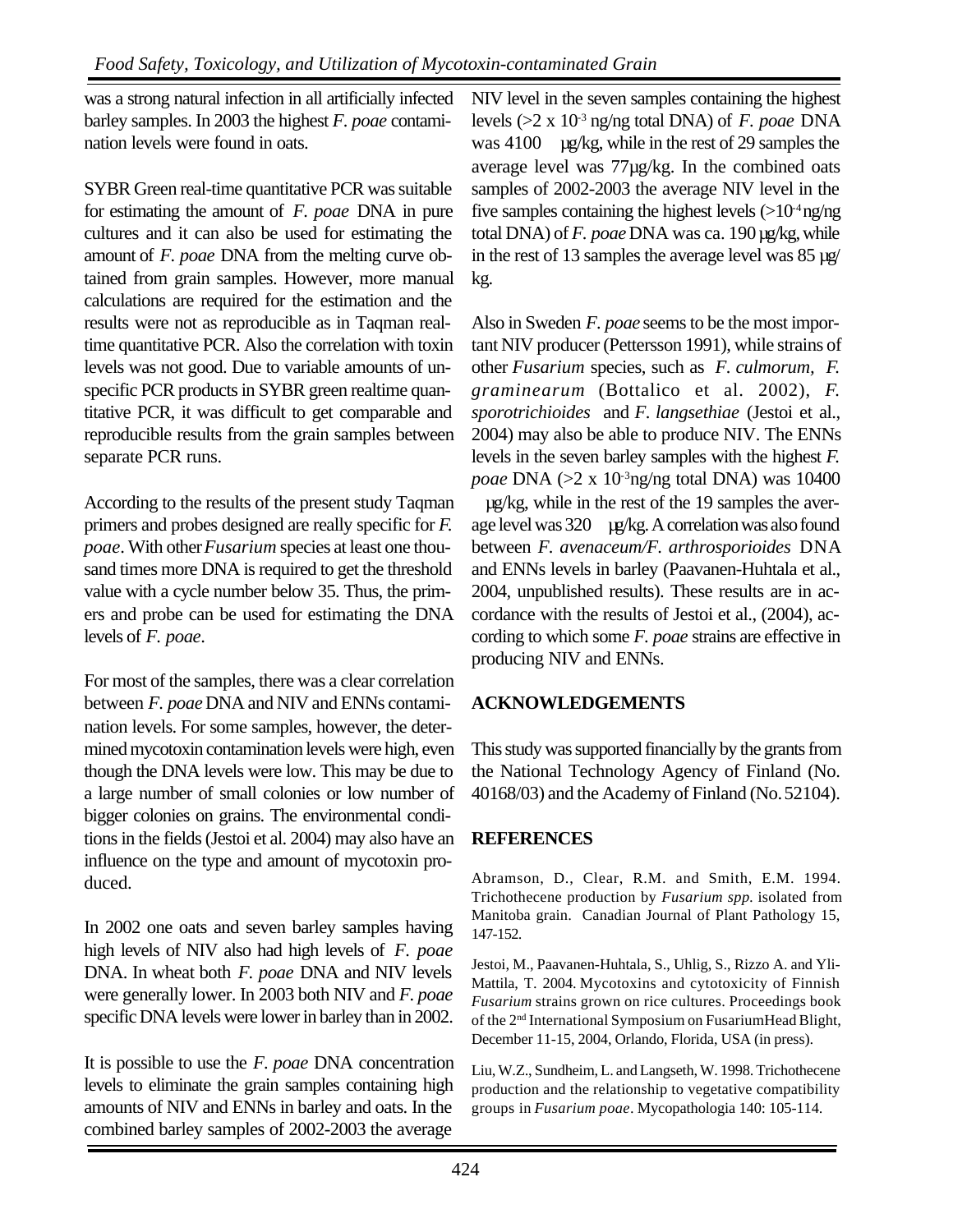Nelson, P.E., Toussoun, T.A. and Marasas, W.F.O. 1963. *Fusarium* species: an illustrated Manual for identification. Pennsylvania State University Press, University Park.

Pettersson, H. 1991. Nivalenol production by *Fusarium poae*. Mycotoxin Research 7A: 26-30.

Sarlin, T., Jestoi, M., Rizzo, A., Paavanen-Huhtala, S., Yli-Mattila, T. and Haikara, A. 2004. Real-time PCR for quantification of toxigenic *Fusarium* species in barley and malt. Abstract book of the 2nd International Symposium on Fusarium Head Blight, December 11-15, 2004, Orlando, Florida, USA (in press).

Sugiura, Y., Fukasaku, K., Tanaka, T., Matsui, Y. and Uneo, Y. 1993. *Fusarium poae* and *Fusarium crookwellense,* fungi responsible for the natural occurrence of nivalenol in Hokkaido. Applied and Environmental Microbiology 59: 3334- 3338.

Torp, M. and Langseth, W. 1999. Production of T-2 toxins by a *Fusarium* resembling *Fusarium poae*. Mycopathologia 147: 89-96.

Waalwijk, C., van der Heide, R., de Vries, I., van der Lee, T., Schoen, C., Costrel-de Corainville, G., Häuser-Hahn, I., Kastelein, P., Köhl, J, Lonnet, P., Demarquet, T. and Kema, G.H.J. 2004. Quantitative Detection of *Fusarium* Species in Wheat Using TaqMan – European Journal of Plant Pathology 110: 481-494.

Yli-Mattila, T., Mach, R., Alekhina, I.A., Bulat, S.A., Koskinen, S., Kullnig-Gradinger, C.M., Kubicek, C.P. and Klemsdal, S.S. 2004. Phylogenetic relationsip of *Fusarium langsethiae* to *Fusarium poae* and *F. sporotrichioides* as inferred by IGS, ITS, b-tubulin sequence and UP-PCR hybridization analysis. - International Journal of Food Microbiology 95: 267-285.

Yli-Mattila, T., Paavanen-Huhtala, S., Parikka, P., Konstantinova, P. and, Gagkaeva, T. 2004b. Molecular and morphological diversity of *Fusarium* species in Finland and northwestern Russia – European Journal of Plant Pathology 110: 573-585.



**Figure 1.** Correlation between *F. poae* DNA (ng/ng total DNA) and mycotoxins ( $\mu$ g/kg) nivalenol (left,  $R^2 = 0.21$ , P(a) = 0.043) and enniatins (right,  $R^2 = 0.35$ , P(a)  $= 0.0015$ ) in Finnish barley samples harvested in 2002-2003.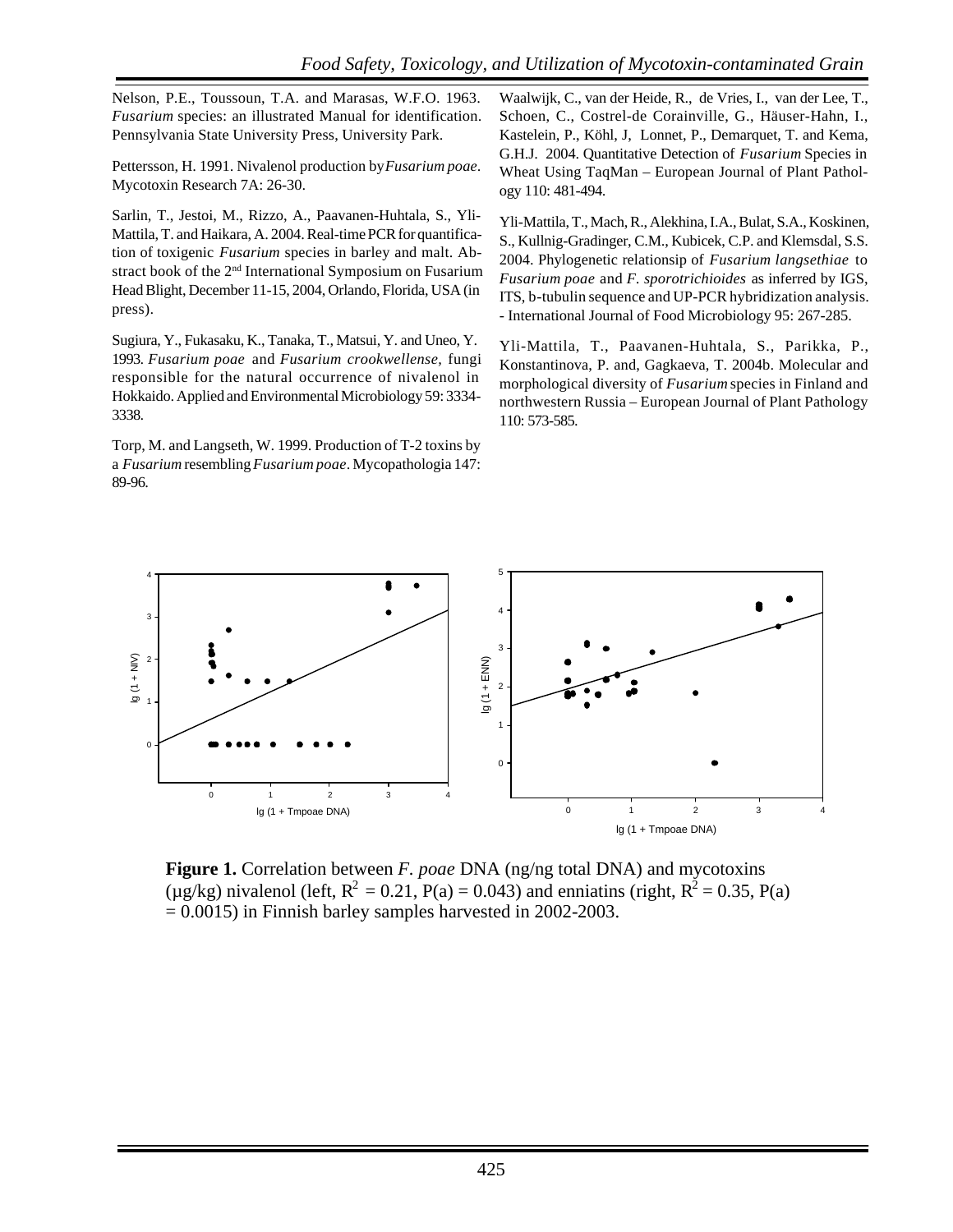# PHENOTYPIC EXPRESSION BY DIFFERENT STRAINS OF *FUSARIUM GRAMINEARUM* AS AFFECTED BY SUBSTRATE AND TEMPERATURE H. Zhang<sup>1</sup>, C. Wolf-Hall<sup>1\*</sup>, C. Hall<sup>2</sup> and R. Stack<sup>3</sup>

<sup>1</sup>Department of Veterinary and Microbiology Science; <sup>2</sup>Department of Cereal and Food Sciences; and <sup>3</sup>Department of Plant Pathology, College of Agriculture, Food Systems and Natural Resources, NDSU, Fargo, 58105, USA \*Corresponding Author: PH: (701) 231-6387; E-mail: Charlene.hall@ndsu.nodak.edu

#### **ABSTRACT**

We investigated the phenotypic expression of biomass, pigments and mycotoxins by *Fusarium graminearum* as affected by strain type, substrate, and temperature. Twelve isolates known to have phenotypic and genetic diversity were used for this experiment. Each isolate of *F. graminearum* was inoculated in triplicate into 25 g of 40% moisture content autoclaved white rice, hard red spring wheat, corn, and barley in half pint canning jars. Approximately 10<sup>4</sup> spores in 1 ml were added to each jar. The cultures were incubated at  $15^{\circ}$ C,  $25^{\circ}$ C and 35°C and 80% humidity for two weeks with 12 hr light cycle in an environmental chamber. The fifth substrate was wheat that was grown at  $22-25^{\circ}$ C with supplemental lighting in a greenhouse. The heads of Grandin wheat, a moderately susceptible hard red spring variety, were sprayed with spore suspension of *Fusarium graminearum* isolates at a concentration of 10,000 macroconidia per ml until dripping at anthesis stage. The samples were analyzed for deoxynivalenol (DON),15-acetyldeoxynivalenol (15Ac-DON), 3 acetyldeoxynivalenol (3Ac-DON), nivalenol (NIV) and zearalenone (ZEN). Ergosterol was measured as an estimate of fungal biomass. We found that all the Fusarium strains used in this experiment belonged to 15Ac-DON chemotype, and ZEN normally was produced along with B trichothecene. The mycotoxin production and the ratio among DON, 15-AcDON and ZEN varied with *Fusarium graminearum* strain type, substrate and temperature. Even though interactions among media, temperature and substrate existed, the following trends were found. Rice was the best medium for mycotoxin production, followed by corn and wheat, while barley and greenhouse wheat were the worst media for mycotoxin production. The 15°C and 25°C promoted mycotoxin production much more than  $35^{\circ}$ C did. And also visible mycelium growth and pigment production were observed in the four grain cultures incubated at  $15^{\circ}$ C and  $25^{\circ}$ C, while at  $35^{\circ}$ C, sparse white mycelium was observed in some samples of rice culture only. Ergosterol contents in samples were in agreement with the observations mentioned above. Additional detailed results and further discussion will be presented.